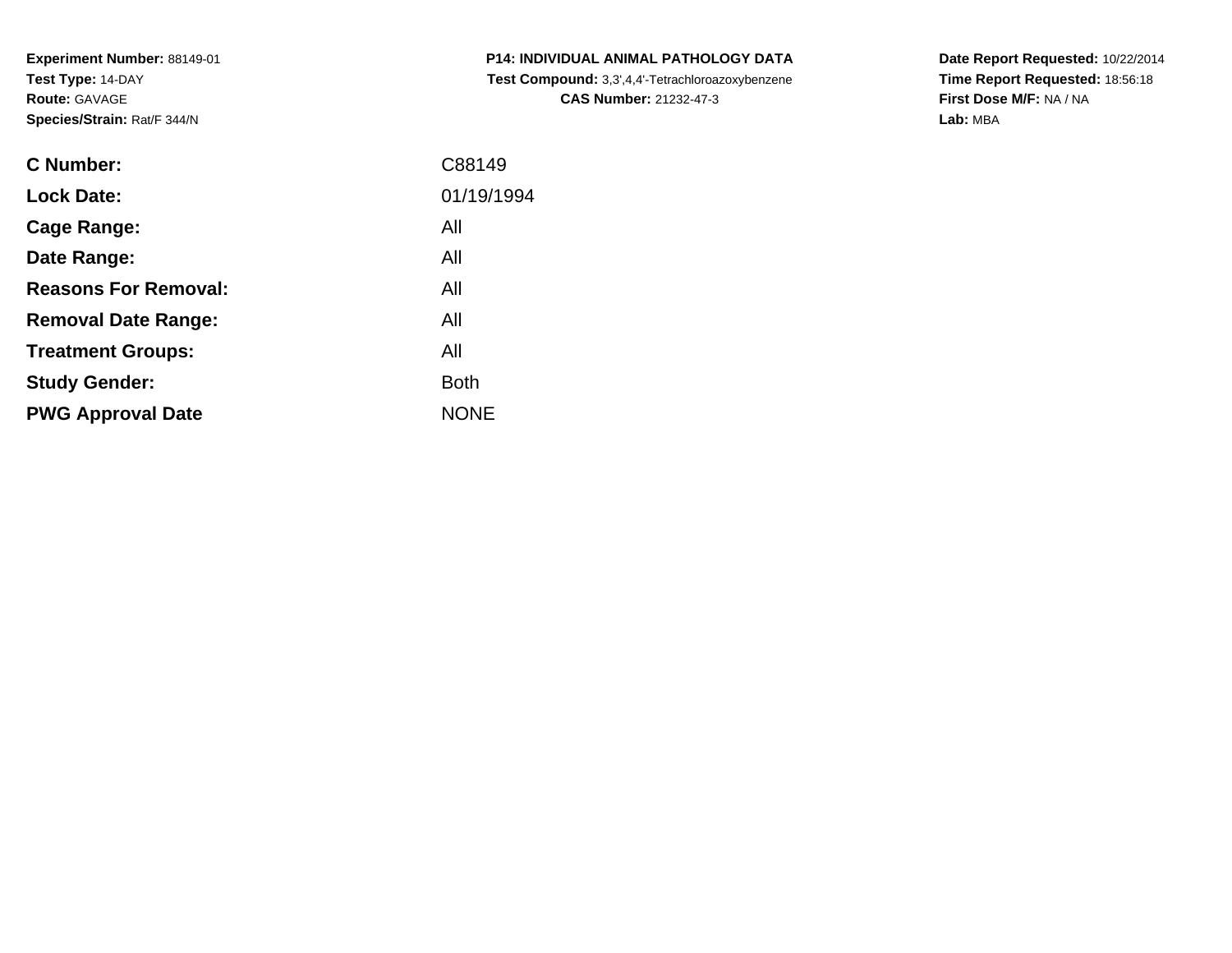| Experiment Number: 88149-01<br><b>P14: INDIVIDUAL ANIMAL PATHOLOGY DATA</b><br>Test Type: 14-DAY<br>Test Compound: 3,3',4,4'-Tetrachloroazoxybenzene |                      |                                   | Date Report Requested: 10/22/2014 |
|------------------------------------------------------------------------------------------------------------------------------------------------------|----------------------|-----------------------------------|-----------------------------------|
|                                                                                                                                                      |                      | Time Report Requested: 18:56:18   |                                   |
| <b>Route: GAVAGE</b>                                                                                                                                 |                      | <b>CAS Number: 21232-47-3</b>     | First Dose M/F: NA / NA           |
| Species/Strain: Rat/F 344/N                                                                                                                          |                      |                                   | Lab: MBA                          |
| <b>ANIMAL ID: 1</b>                                                                                                                                  | <b>TRT#: 1</b>       | <b>SEX: Male</b>                  | DAY ON TEST: 17                   |
|                                                                                                                                                      | <b>DOSE: 0 MG/KG</b> | <b>DISP:</b> Terminal Sacrifice   | <b>HISTO: MB176G-1</b>            |
|                                                                                                                                                      |                      | ORGAN AND ACCOUNTABLE SITE STATUS |                                   |
| <b>NORMAL</b>                                                                                                                                        |                      |                                   |                                   |
| * Kidney                                                                                                                                             | * Liver              | * Lymph Node, Mesenteric          | * Spleen                          |
| * Stomach, Forestomach                                                                                                                               | * Stomach, Glandular | * Thymus                          |                                   |
| PRIMARY CAUSE OF DEATH                                                                                                                               |                      |                                   |                                   |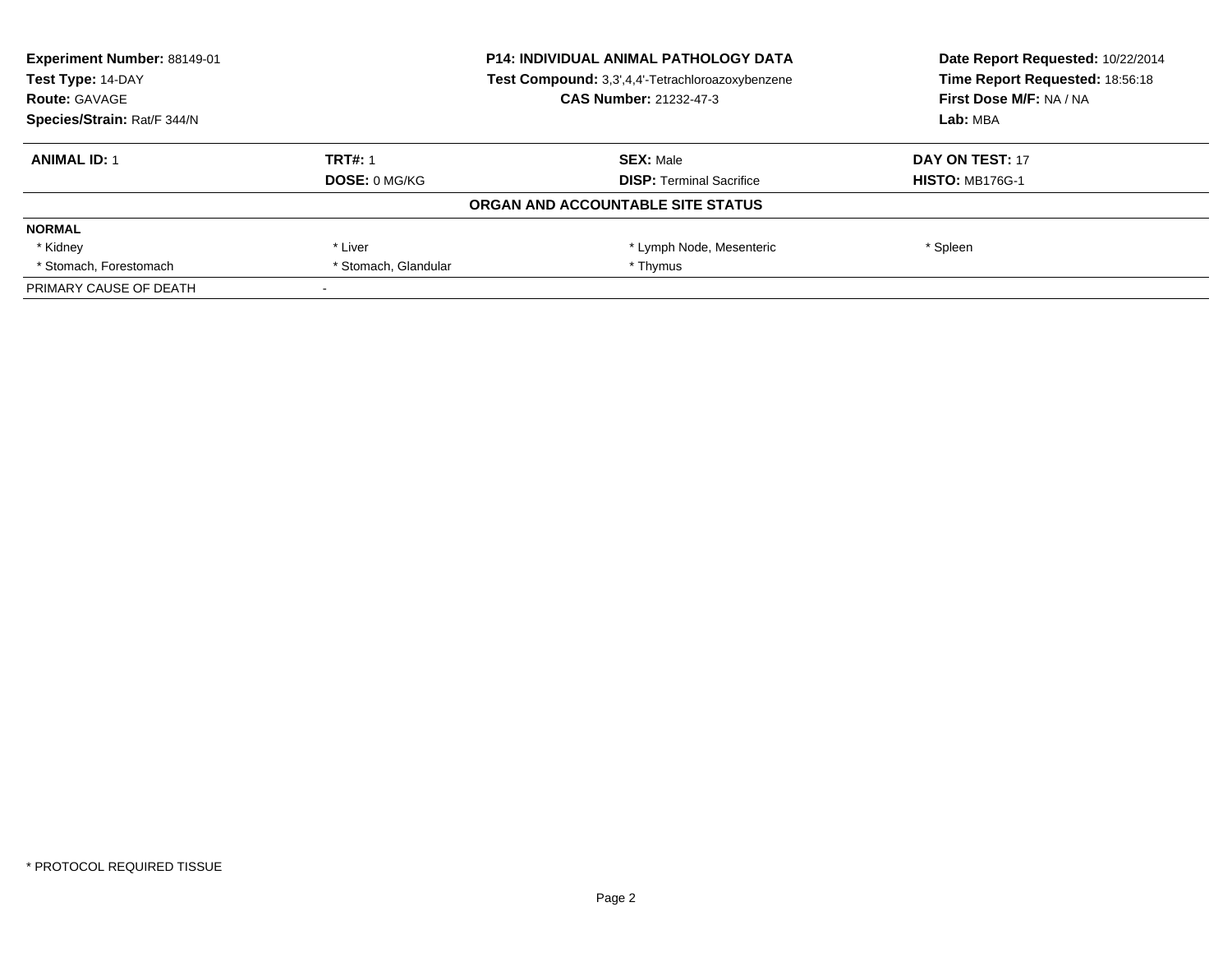| Experiment Number: 88149-01<br>Test Type: 14-DAY<br><b>Route: GAVAGE</b><br>Species/Strain: Rat/F 344/N |                          | <b>P14: INDIVIDUAL ANIMAL PATHOLOGY DATA</b><br>Test Compound: 3,3',4,4'-Tetrachloroazoxybenzene<br><b>CAS Number: 21232-47-3</b> | Date Report Requested: 10/22/2014<br>Time Report Requested: 18:56:18<br>First Dose M/F: NA / NA<br>Lab: MBA |
|---------------------------------------------------------------------------------------------------------|--------------------------|-----------------------------------------------------------------------------------------------------------------------------------|-------------------------------------------------------------------------------------------------------------|
| <b>ANIMAL ID: 2</b>                                                                                     | <b>TRT#: 1</b>           | <b>SEX: Male</b>                                                                                                                  | DAY ON TEST: 17                                                                                             |
|                                                                                                         | <b>DOSE: 0 MG/KG</b>     | <b>DISP:</b> Terminal Sacrifice                                                                                                   | <b>HISTO: MB176G-2</b>                                                                                      |
|                                                                                                         |                          | ORGAN AND ACCOUNTABLE SITE STATUS                                                                                                 |                                                                                                             |
| <b>NORMAL</b>                                                                                           |                          |                                                                                                                                   |                                                                                                             |
| * Liver                                                                                                 | * Lymph Node, Mesenteric | * Stomach, Forestomach                                                                                                            | * Stomach, Glandular                                                                                        |
| * Thymus                                                                                                |                          |                                                                                                                                   |                                                                                                             |
| <b>OBSERVATIONS</b>                                                                                     |                          |                                                                                                                                   |                                                                                                             |
| * Kidney                                                                                                |                          | Nephropathy                                                                                                                       | Chronic, Minimal                                                                                            |
| * Spleen                                                                                                |                          | Hematopoietic Cell Proliferation                                                                                                  | Minimal                                                                                                     |
| PRIMARY CAUSE OF DEATH                                                                                  | $\overline{\phantom{a}}$ |                                                                                                                                   |                                                                                                             |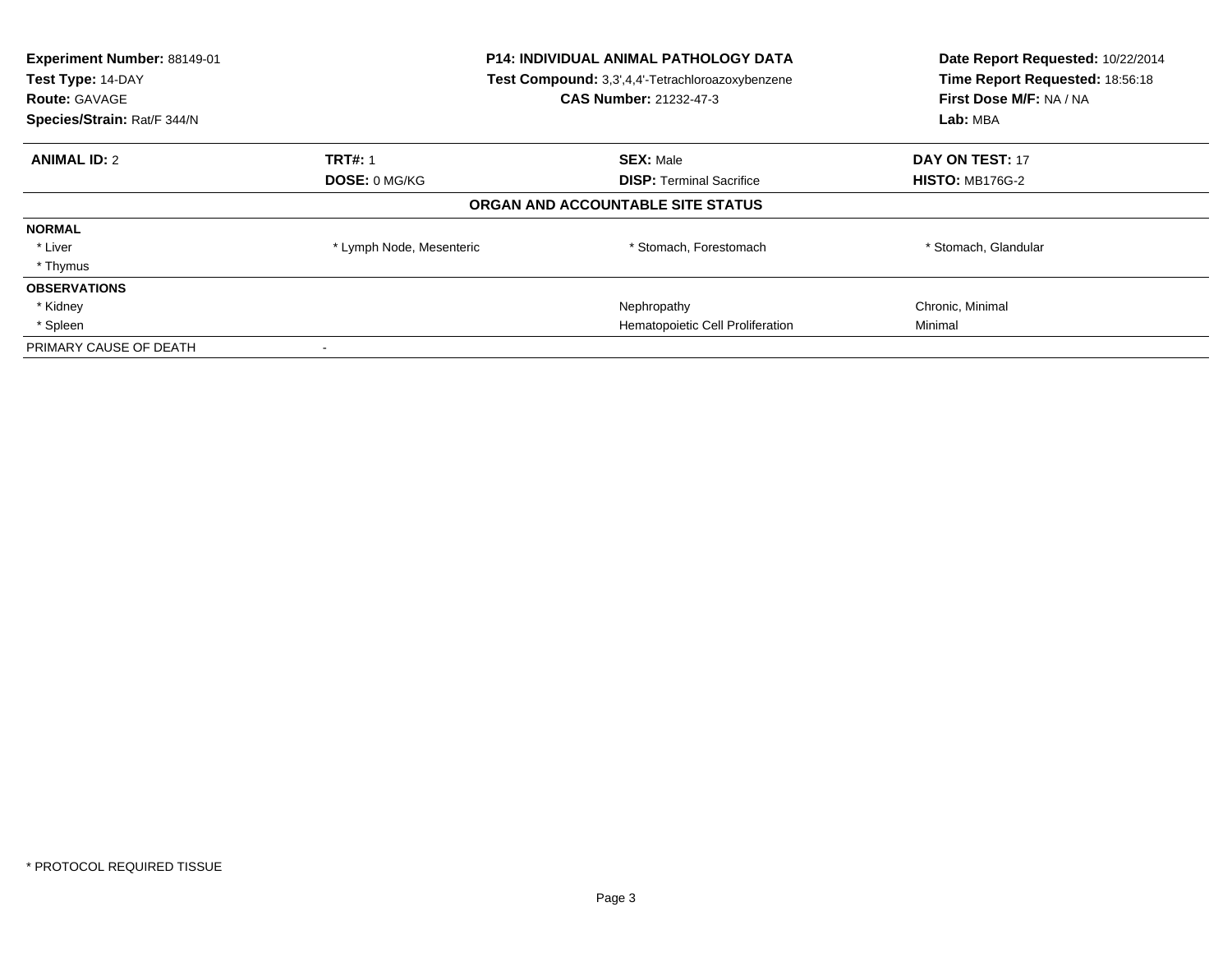| Experiment Number: 88149-01 |                      | <b>P14: INDIVIDUAL ANIMAL PATHOLOGY DATA</b>     | Date Report Requested: 10/22/2014<br>Time Report Requested: 18:56:18 |
|-----------------------------|----------------------|--------------------------------------------------|----------------------------------------------------------------------|
| Test Type: 14-DAY           |                      | Test Compound: 3,3',4,4'-Tetrachloroazoxybenzene |                                                                      |
| <b>Route: GAVAGE</b>        |                      | <b>CAS Number: 21232-47-3</b>                    | First Dose M/F: NA / NA                                              |
| Species/Strain: Rat/F 344/N |                      |                                                  | Lab: MBA                                                             |
| <b>ANIMAL ID: 3</b>         | <b>TRT#: 1</b>       | <b>SEX: Male</b>                                 | DAY ON TEST: 17                                                      |
|                             | DOSE: 0 MG/KG        | <b>DISP:</b> Terminal Sacrifice                  | <b>HISTO: MB176G-3</b>                                               |
|                             |                      | ORGAN AND ACCOUNTABLE SITE STATUS                |                                                                      |
| <b>NORMAL</b>               |                      |                                                  |                                                                      |
| * Kidney                    | * Liver              | * Lymph Node, Mesenteric                         | * Spleen                                                             |
| * Stomach, Forestomach      | * Stomach, Glandular | * Thymus                                         |                                                                      |
| PRIMARY CAUSE OF DEATH      |                      |                                                  |                                                                      |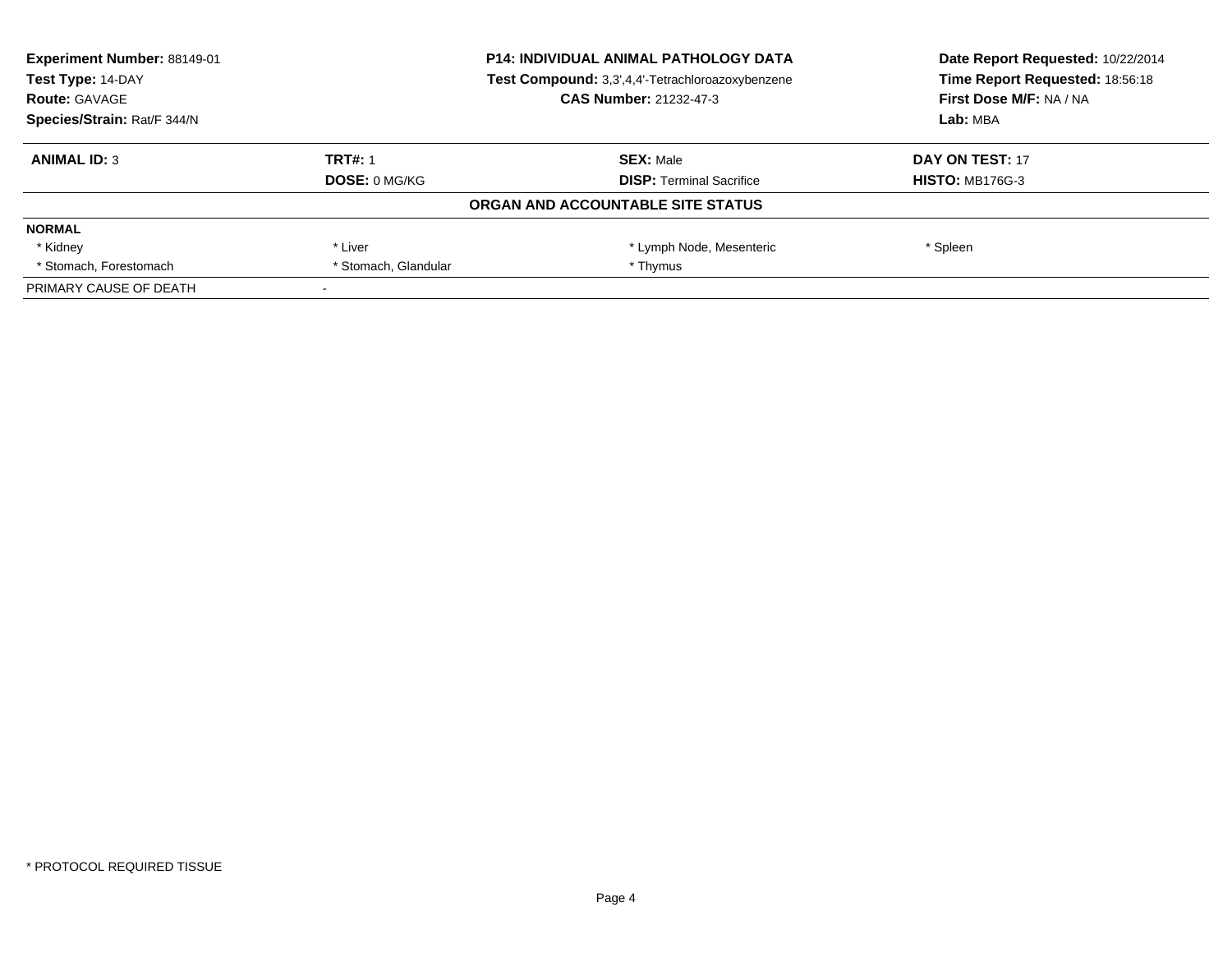| Experiment Number: 88149-01<br>Test Type: 14-DAY<br><b>Route: GAVAGE</b><br>Species/Strain: Rat/F 344/N | <b>P14: INDIVIDUAL ANIMAL PATHOLOGY DATA</b><br>Test Compound: 3,3',4,4'-Tetrachloroazoxybenzene<br><b>CAS Number: 21232-47-3</b> |                                   | Date Report Requested: 10/22/2014<br>Time Report Requested: 18:56:18<br>First Dose M/F: NA / NA<br>Lab: MBA |
|---------------------------------------------------------------------------------------------------------|-----------------------------------------------------------------------------------------------------------------------------------|-----------------------------------|-------------------------------------------------------------------------------------------------------------|
| <b>ANIMAL ID: 4</b>                                                                                     | <b>TRT#: 1</b>                                                                                                                    | <b>SEX: Male</b>                  | <b>DAY ON TEST: 17</b>                                                                                      |
|                                                                                                         | DOSE: 0 MG/KG                                                                                                                     | <b>DISP: Terminal Sacrifice</b>   | <b>HISTO: MB176G-4</b>                                                                                      |
|                                                                                                         |                                                                                                                                   | ORGAN AND ACCOUNTABLE SITE STATUS |                                                                                                             |
| <b>NORMAL</b>                                                                                           |                                                                                                                                   |                                   |                                                                                                             |
| * Kidney                                                                                                | * Liver                                                                                                                           | * Lymph Node, Mesenteric          | * Stomach, Forestomach                                                                                      |
| * Stomach, Glandular                                                                                    |                                                                                                                                   |                                   |                                                                                                             |
| <b>OBSERVATIONS</b>                                                                                     |                                                                                                                                   |                                   |                                                                                                             |
| * Spleen                                                                                                |                                                                                                                                   | Hematopoietic Cell Proliferation  | Minimal                                                                                                     |
| * Thymus                                                                                                |                                                                                                                                   | Hemorrhage                        | Minimal                                                                                                     |
| PRIMARY CAUSE OF DEATH                                                                                  |                                                                                                                                   |                                   |                                                                                                             |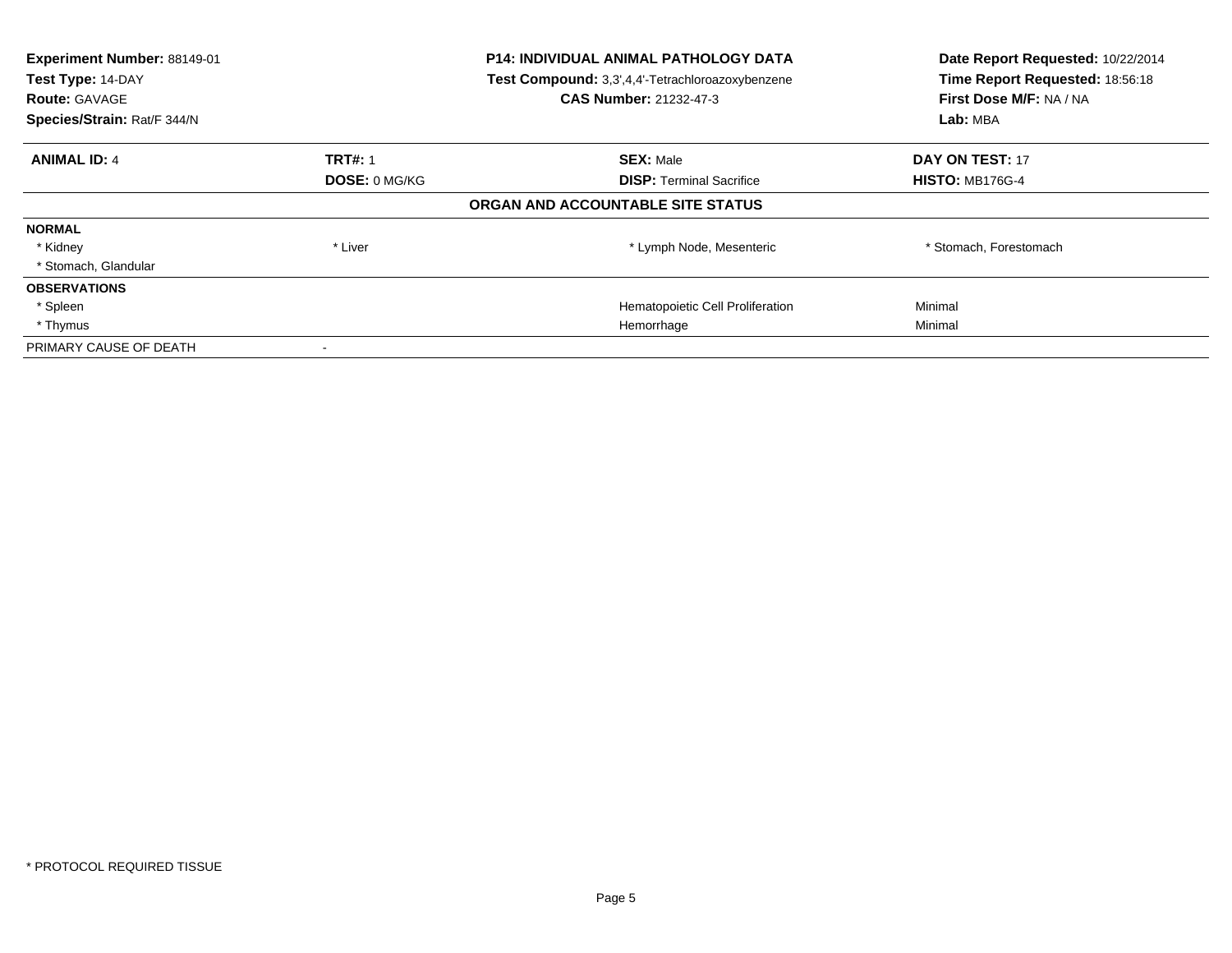| Experiment Number: 88149-01<br>Test Type: 14-DAY |                                                       | <b>P14: INDIVIDUAL ANIMAL PATHOLOGY DATA</b><br>Test Compound: 3,3',4,4'-Tetrachloroazoxybenzene | Date Report Requested: 10/22/2014<br>Time Report Requested: 18:56:18 |
|--------------------------------------------------|-------------------------------------------------------|--------------------------------------------------------------------------------------------------|----------------------------------------------------------------------|
| Species/Strain: Rat/F 344/N                      | <b>CAS Number: 21232-47-3</b><br><b>Route: GAVAGE</b> |                                                                                                  | First Dose M/F: NA / NA<br>Lab: MBA                                  |
|                                                  |                                                       |                                                                                                  |                                                                      |
| <b>ANIMAL ID: 5</b>                              | <b>TRT#: 1</b>                                        | <b>SEX: Male</b>                                                                                 | DAY ON TEST: 17                                                      |
|                                                  | DOSE: 0 MG/KG                                         | <b>DISP:</b> Terminal Sacrifice                                                                  | <b>HISTO: MB176G-5</b>                                               |
|                                                  |                                                       | ORGAN AND ACCOUNTABLE SITE STATUS                                                                |                                                                      |
| <b>NORMAL</b>                                    |                                                       |                                                                                                  |                                                                      |
| * Kidney                                         | * Liver                                               | * Spleen                                                                                         | * Stomach, Forestomach                                               |
| * Stomach, Glandular                             | * Thymus                                              |                                                                                                  |                                                                      |
| <b>OBSERVATIONS</b>                              |                                                       |                                                                                                  |                                                                      |
| * Lymph Node, Mesenteric                         |                                                       | Hemorrhage                                                                                       | Minimal                                                              |
| PRIMARY CAUSE OF DEATH                           |                                                       |                                                                                                  |                                                                      |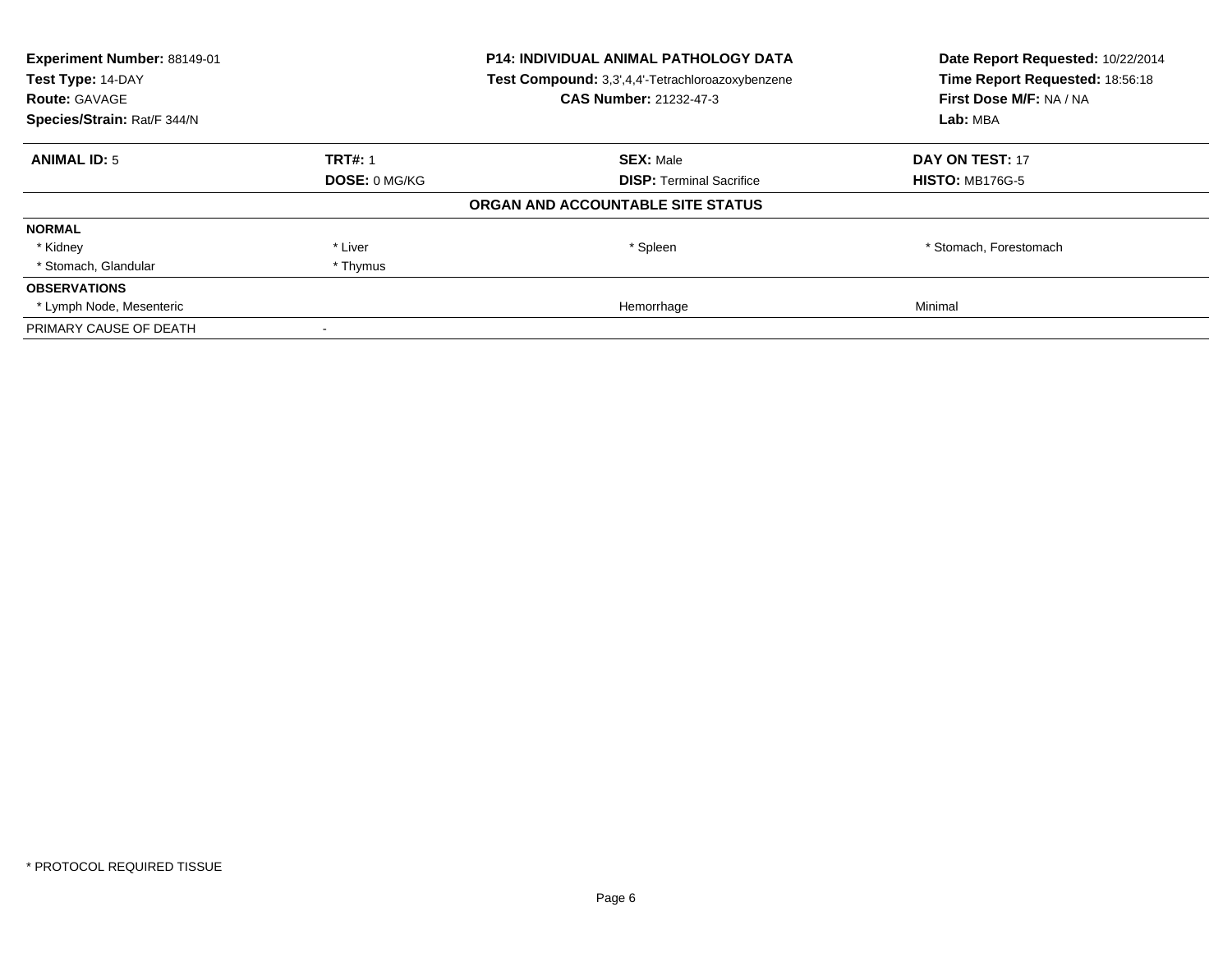| Experiment Number: 88149-01<br>Test Type: 14-DAY<br><b>Route: GAVAGE</b><br>Species/Strain: Rat/F 344/N | <b>P14: INDIVIDUAL ANIMAL PATHOLOGY DATA</b><br>Test Compound: 3,3',4,4'-Tetrachloroazoxybenzene<br><b>CAS Number: 21232-47-3</b> |                                   | Date Report Requested: 10/22/2014<br>Time Report Requested: 18:56:18<br>First Dose M/F: NA / NA<br>Lab: MBA |  |
|---------------------------------------------------------------------------------------------------------|-----------------------------------------------------------------------------------------------------------------------------------|-----------------------------------|-------------------------------------------------------------------------------------------------------------|--|
| <b>ANIMAL ID: 6</b>                                                                                     | <b>TRT#:</b> 2                                                                                                                    | <b>SEX: Male</b>                  | <b>DAY ON TEST: 17</b>                                                                                      |  |
|                                                                                                         | <b>DOSE: 12.5 MG/KG</b>                                                                                                           | <b>DISP:</b> Terminal Sacrifice   | <b>HISTO: MB176G-6</b>                                                                                      |  |
|                                                                                                         |                                                                                                                                   | ORGAN AND ACCOUNTABLE SITE STATUS |                                                                                                             |  |
| <b>NORMAL</b>                                                                                           |                                                                                                                                   |                                   |                                                                                                             |  |
| Liver                                                                                                   |                                                                                                                                   |                                   |                                                                                                             |  |
| <b>OBSERVATIONS</b>                                                                                     |                                                                                                                                   |                                   |                                                                                                             |  |
| Kidney                                                                                                  |                                                                                                                                   | Nephropathy                       | Chronic, Minimal                                                                                            |  |
| Spleen                                                                                                  |                                                                                                                                   | Hematopoietic Cell Proliferation  | Minimal                                                                                                     |  |
| Thymus                                                                                                  | Thymocyte                                                                                                                         | Atrophy                           | Minimal                                                                                                     |  |
| PRIMARY CAUSE OF DEATH                                                                                  |                                                                                                                                   |                                   |                                                                                                             |  |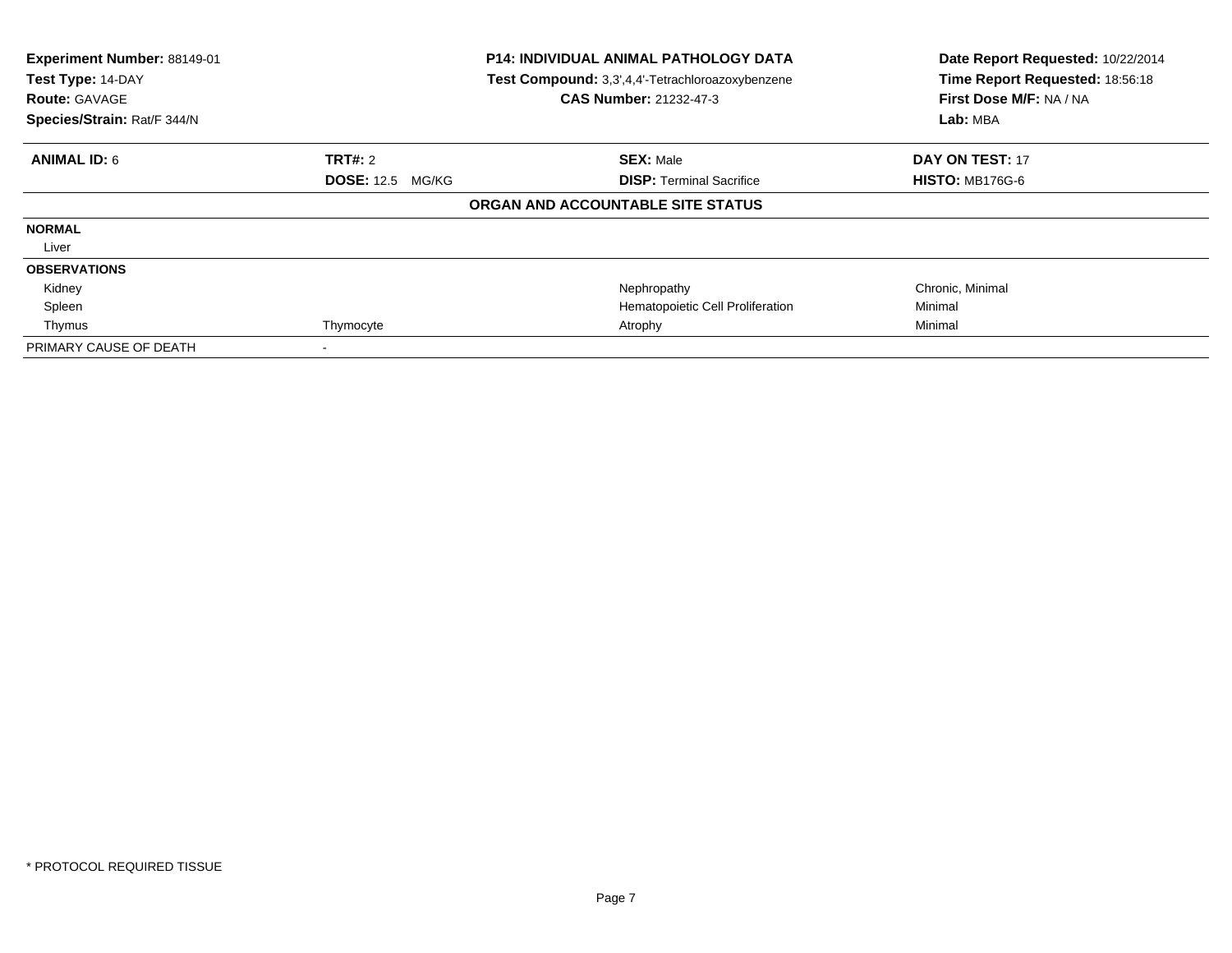| <b>Experiment Number: 88149-01</b><br>Test Type: 14-DAY<br><b>Route: GAVAGE</b><br>Species/Strain: Rat/F 344/N |                                    | <b>P14: INDIVIDUAL ANIMAL PATHOLOGY DATA</b><br><b>Test Compound:</b> 3,3',4,4'-Tetrachloroazoxybenzene<br><b>CAS Number: 21232-47-3</b> | Date Report Requested: 10/22/2014<br>Time Report Requested: 18:56:18<br>First Dose M/F: NA / NA<br>Lab: MBA |
|----------------------------------------------------------------------------------------------------------------|------------------------------------|------------------------------------------------------------------------------------------------------------------------------------------|-------------------------------------------------------------------------------------------------------------|
| <b>ANIMAL ID: 7</b>                                                                                            | TRT#: 2<br><b>DOSE:</b> 12.5 MG/KG | <b>SEX: Male</b><br><b>DISP:</b> Terminal Sacrifice                                                                                      | DAY ON TEST: 17<br><b>HISTO: MB176G-7</b>                                                                   |
| <b>OBSERVATIONS</b>                                                                                            |                                    |                                                                                                                                          |                                                                                                             |
| Kidney                                                                                                         |                                    | Nephropathy                                                                                                                              | Chronic, Minimal                                                                                            |
| Liver                                                                                                          | Hepatocyte                         | <b>Cytoplasmic Alteration</b>                                                                                                            | Minimal                                                                                                     |
| Spleen                                                                                                         |                                    | Hematopoietic Cell Proliferation                                                                                                         | Minimal                                                                                                     |
| Thymus                                                                                                         | Thymocyte                          | Atrophy                                                                                                                                  | Minimal                                                                                                     |
| PRIMARY CAUSE OF DEATH                                                                                         |                                    |                                                                                                                                          |                                                                                                             |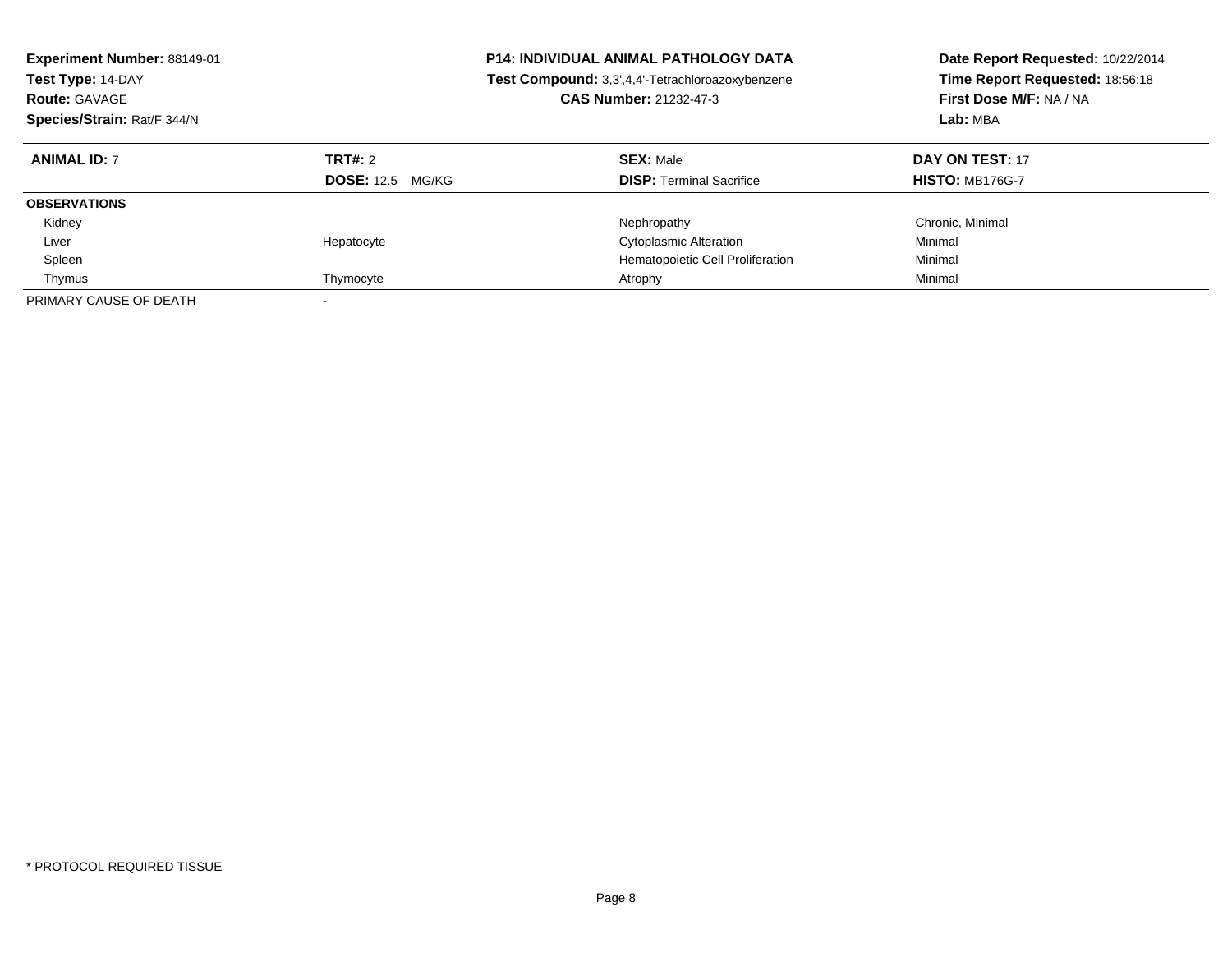| Experiment Number: 88149-01<br>Test Type: 14-DAY<br><b>Route: GAVAGE</b><br>Species/Strain: Rat/F 344/N | <b>P14: INDIVIDUAL ANIMAL PATHOLOGY DATA</b><br>Test Compound: 3,3',4,4'-Tetrachloroazoxybenzene<br><b>CAS Number: 21232-47-3</b> |                                   | Date Report Requested: 10/22/2014<br>Time Report Requested: 18:56:18<br>First Dose M/F: NA / NA<br>Lab: MBA |  |
|---------------------------------------------------------------------------------------------------------|-----------------------------------------------------------------------------------------------------------------------------------|-----------------------------------|-------------------------------------------------------------------------------------------------------------|--|
| <b>ANIMAL ID: 8</b>                                                                                     | <b>TRT#:</b> 2                                                                                                                    | <b>SEX: Male</b>                  | <b>DAY ON TEST: 17</b>                                                                                      |  |
|                                                                                                         | <b>DOSE: 12.5 MG/KG</b>                                                                                                           | <b>DISP:</b> Terminal Sacrifice   | <b>HISTO: MB176G-8</b>                                                                                      |  |
|                                                                                                         |                                                                                                                                   | ORGAN AND ACCOUNTABLE SITE STATUS |                                                                                                             |  |
| <b>NORMAL</b>                                                                                           |                                                                                                                                   |                                   |                                                                                                             |  |
| Liver                                                                                                   |                                                                                                                                   |                                   |                                                                                                             |  |
| <b>OBSERVATIONS</b>                                                                                     |                                                                                                                                   |                                   |                                                                                                             |  |
| Kidney                                                                                                  |                                                                                                                                   | Nephropathy                       | Chronic, Minimal                                                                                            |  |
| Spleen                                                                                                  |                                                                                                                                   | Hematopoietic Cell Proliferation  | Minimal                                                                                                     |  |
| Thymus                                                                                                  | Thymocyte                                                                                                                         | Atrophy                           | Minimal                                                                                                     |  |
| PRIMARY CAUSE OF DEATH                                                                                  |                                                                                                                                   |                                   |                                                                                                             |  |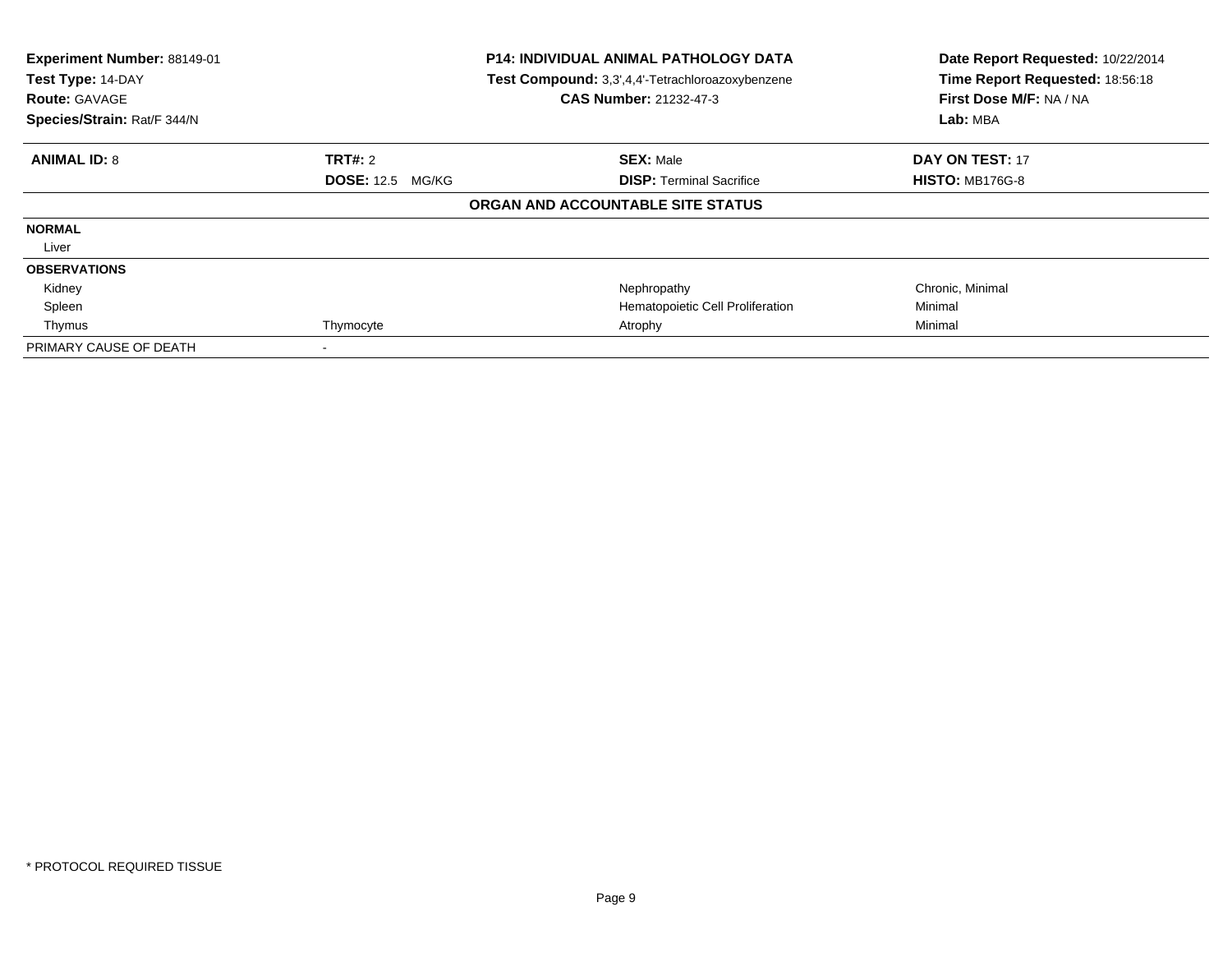| Experiment Number: 88149-01<br>Test Type: 14-DAY<br><b>Route: GAVAGE</b><br>Species/Strain: Rat/F 344/N | <b>P14: INDIVIDUAL ANIMAL PATHOLOGY DATA</b><br>Test Compound: 3,3',4,4'-Tetrachloroazoxybenzene<br><b>CAS Number: 21232-47-3</b> |                                   | Date Report Requested: 10/22/2014<br>Time Report Requested: 18:56:18<br>First Dose M/F: NA / NA<br>Lab: MBA |  |
|---------------------------------------------------------------------------------------------------------|-----------------------------------------------------------------------------------------------------------------------------------|-----------------------------------|-------------------------------------------------------------------------------------------------------------|--|
| <b>ANIMAL ID: 9</b>                                                                                     | <b>TRT#:</b> 2                                                                                                                    | <b>SEX: Male</b>                  | <b>DAY ON TEST: 17</b>                                                                                      |  |
|                                                                                                         | <b>DOSE: 12.5 MG/KG</b>                                                                                                           | <b>DISP:</b> Terminal Sacrifice   | <b>HISTO: MB176G-9</b>                                                                                      |  |
|                                                                                                         |                                                                                                                                   | ORGAN AND ACCOUNTABLE SITE STATUS |                                                                                                             |  |
| <b>NORMAL</b>                                                                                           |                                                                                                                                   |                                   |                                                                                                             |  |
| Liver                                                                                                   |                                                                                                                                   |                                   |                                                                                                             |  |
| <b>OBSERVATIONS</b>                                                                                     |                                                                                                                                   |                                   |                                                                                                             |  |
| Kidney                                                                                                  |                                                                                                                                   | Nephropathy                       | Chronic, Minimal                                                                                            |  |
| Spleen                                                                                                  |                                                                                                                                   | Hematopoietic Cell Proliferation  | Minimal                                                                                                     |  |
| Thymus                                                                                                  | Thymocyte                                                                                                                         | Atrophy                           | Minimal                                                                                                     |  |
| PRIMARY CAUSE OF DEATH                                                                                  |                                                                                                                                   |                                   |                                                                                                             |  |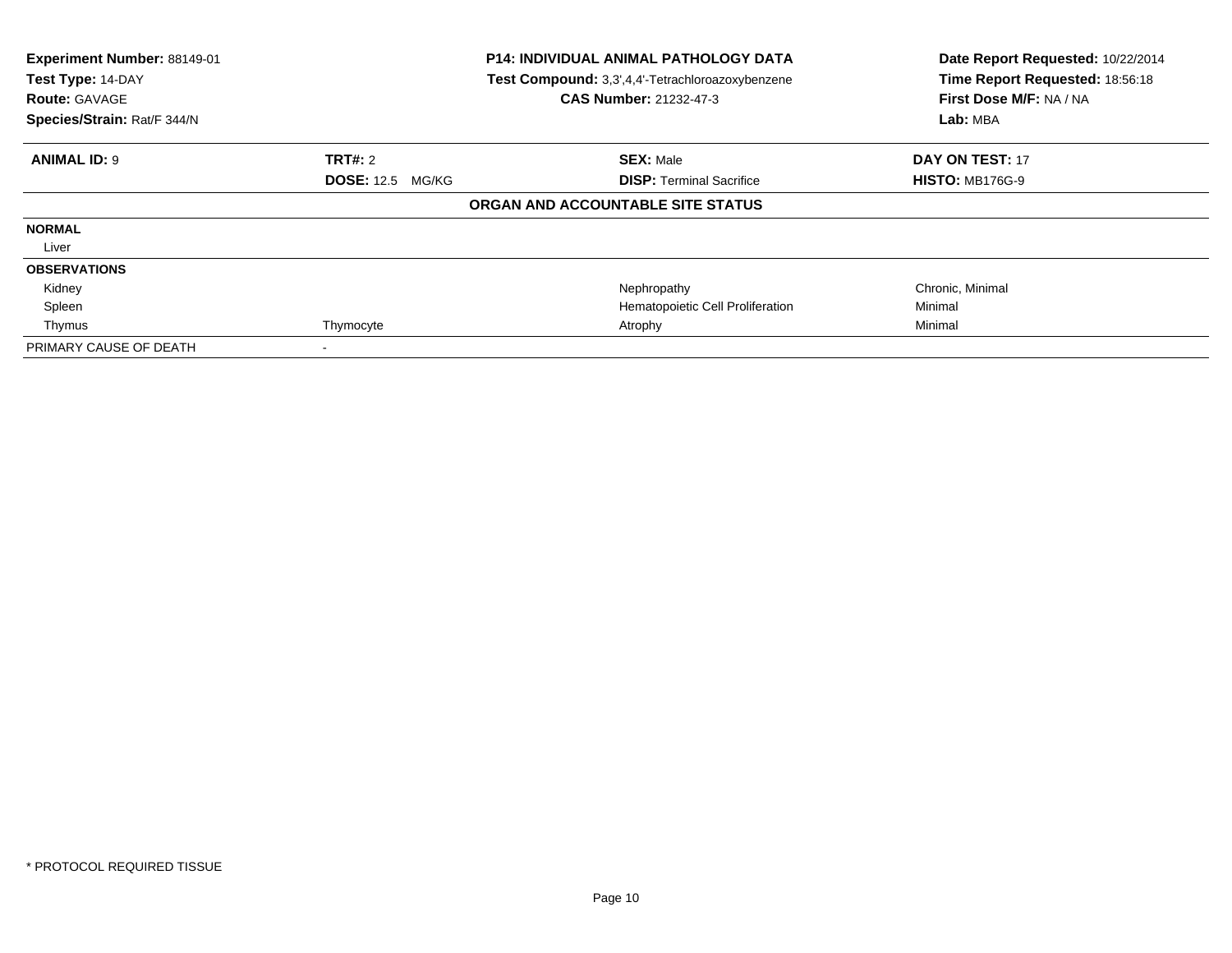| Experiment Number: 88149-01<br>Test Type: 14-DAY<br><b>Route: GAVAGE</b><br>Species/Strain: Rat/F 344/N | <b>P14: INDIVIDUAL ANIMAL PATHOLOGY DATA</b><br>Test Compound: 3,3',4,4'-Tetrachloroazoxybenzene<br><b>CAS Number: 21232-47-3</b> |                                   | Date Report Requested: 10/22/2014<br>Time Report Requested: 18:56:18<br>First Dose M/F: NA / NA<br>Lab: MBA |  |
|---------------------------------------------------------------------------------------------------------|-----------------------------------------------------------------------------------------------------------------------------------|-----------------------------------|-------------------------------------------------------------------------------------------------------------|--|
| <b>ANIMAL ID: 10</b>                                                                                    | <b>TRT#:</b> 2                                                                                                                    | <b>SEX: Male</b>                  | <b>DAY ON TEST: 17</b>                                                                                      |  |
|                                                                                                         | <b>DOSE: 12.5 MG/KG</b>                                                                                                           | <b>DISP:</b> Terminal Sacrifice   | <b>HISTO: MB176G-10</b>                                                                                     |  |
|                                                                                                         |                                                                                                                                   | ORGAN AND ACCOUNTABLE SITE STATUS |                                                                                                             |  |
| <b>NORMAL</b>                                                                                           |                                                                                                                                   |                                   |                                                                                                             |  |
| Liver                                                                                                   |                                                                                                                                   |                                   |                                                                                                             |  |
| <b>OBSERVATIONS</b>                                                                                     |                                                                                                                                   |                                   |                                                                                                             |  |
| Kidney                                                                                                  |                                                                                                                                   | Nephropathy                       | Chronic, Minimal                                                                                            |  |
| Spleen                                                                                                  |                                                                                                                                   | Hematopoietic Cell Proliferation  | Mild                                                                                                        |  |
| Thymus                                                                                                  | Thymocyte                                                                                                                         | Atrophy                           | Mild                                                                                                        |  |
| PRIMARY CAUSE OF DEATH                                                                                  |                                                                                                                                   |                                   |                                                                                                             |  |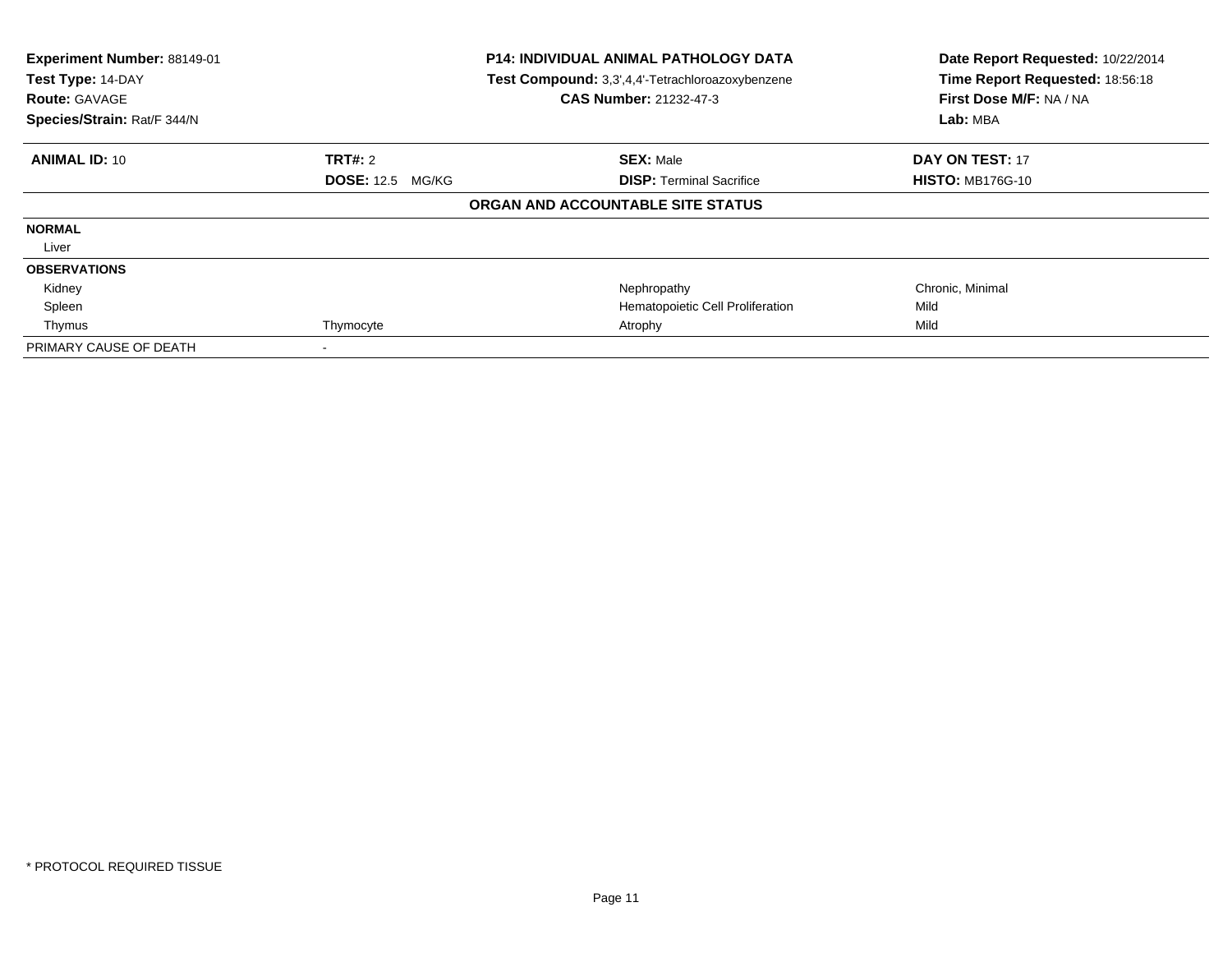| Experiment Number: 88149-01<br>Test Type: 14-DAY<br><b>Route: GAVAGE</b><br>Species/Strain: Rat/F 344/N | <b>P14: INDIVIDUAL ANIMAL PATHOLOGY DATA</b><br>Test Compound: 3,3',4,4'-Tetrachloroazoxybenzene<br><b>CAS Number: 21232-47-3</b> |                                   | Date Report Requested: 10/22/2014<br>Time Report Requested: 18:56:18<br>First Dose M/F: NA / NA<br>Lab: MBA |
|---------------------------------------------------------------------------------------------------------|-----------------------------------------------------------------------------------------------------------------------------------|-----------------------------------|-------------------------------------------------------------------------------------------------------------|
| <b>ANIMAL ID: 11</b>                                                                                    | <b>TRT#: 3</b>                                                                                                                    | <b>SEX: Male</b>                  | <b>DAY ON TEST: 17</b>                                                                                      |
|                                                                                                         | DOSE: 32 MG/KG                                                                                                                    | <b>DISP:</b> Terminal Sacrifice   | <b>HISTO: MB176G-11</b>                                                                                     |
|                                                                                                         |                                                                                                                                   | ORGAN AND ACCOUNTABLE SITE STATUS |                                                                                                             |
| <b>NORMAL</b>                                                                                           |                                                                                                                                   |                                   |                                                                                                             |
| Liver                                                                                                   |                                                                                                                                   |                                   |                                                                                                             |
| <b>OBSERVATIONS</b>                                                                                     |                                                                                                                                   |                                   |                                                                                                             |
| Kidney                                                                                                  |                                                                                                                                   | Nephropathy                       | Chronic, Minimal                                                                                            |
| Spleen                                                                                                  |                                                                                                                                   | Hematopoietic Cell Proliferation  | Mild                                                                                                        |
| Thymus                                                                                                  | Thymocyte                                                                                                                         | Atrophy                           | Minimal                                                                                                     |
| PRIMARY CAUSE OF DEATH                                                                                  |                                                                                                                                   |                                   |                                                                                                             |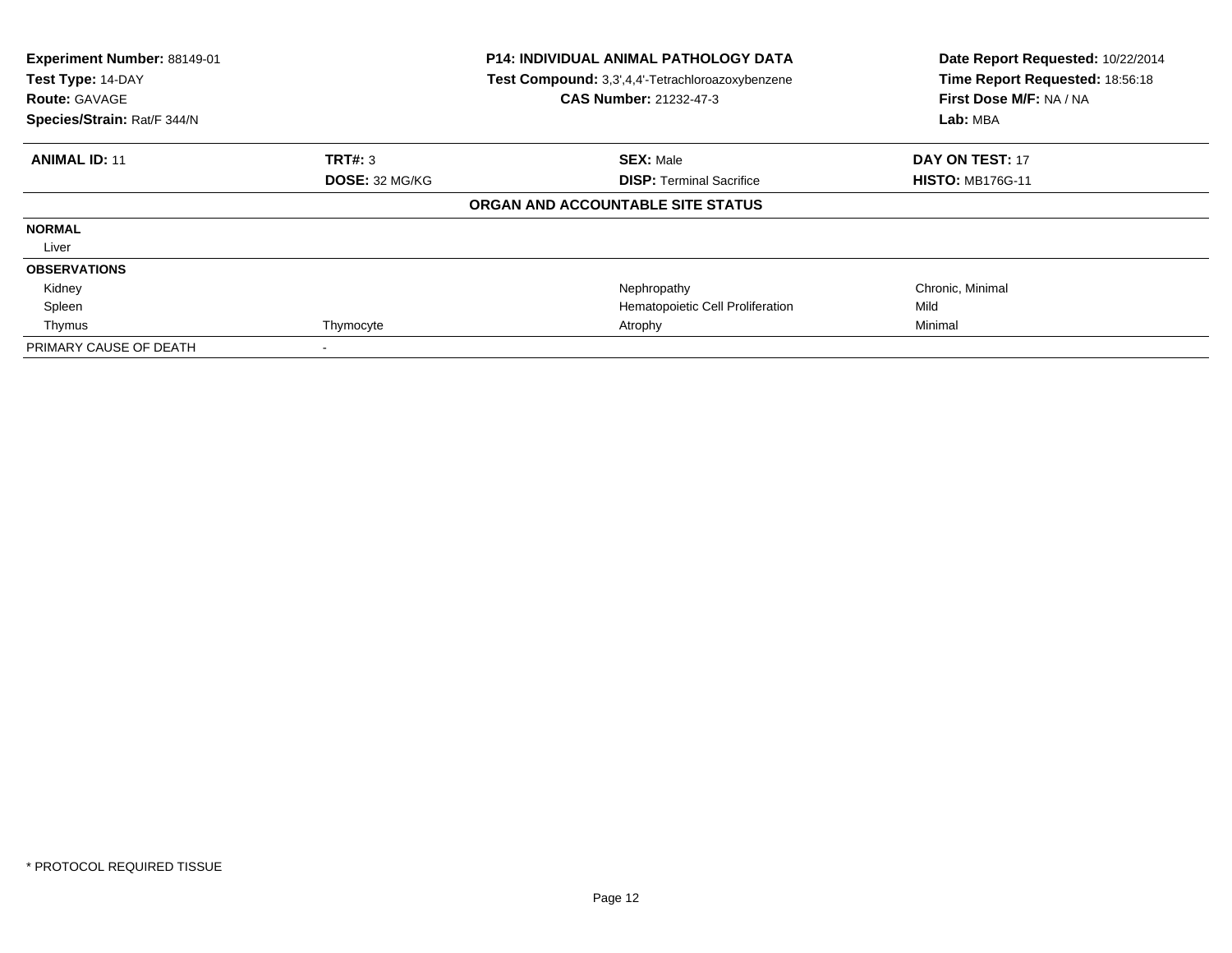| Experiment Number: 88149-01<br>Test Type: 14-DAY<br><b>Route: GAVAGE</b><br>Species/Strain: Rat/F 344/N |                | P14: INDIVIDUAL ANIMAL PATHOLOGY DATA<br>Test Compound: 3,3',4,4'-Tetrachloroazoxybenzene<br><b>CAS Number: 21232-47-3</b> | Date Report Requested: 10/22/2014<br>Time Report Requested: 18:56:18<br>First Dose M/F: NA / NA<br>Lab: MBA |
|---------------------------------------------------------------------------------------------------------|----------------|----------------------------------------------------------------------------------------------------------------------------|-------------------------------------------------------------------------------------------------------------|
| <b>ANIMAL ID: 12</b>                                                                                    | <b>TRT#: 3</b> | <b>SEX: Male</b>                                                                                                           | <b>DAY ON TEST: 17</b>                                                                                      |
|                                                                                                         | DOSE: 32 MG/KG | <b>DISP:</b> Terminal Sacrifice                                                                                            | <b>HISTO: MB176G-12</b>                                                                                     |
|                                                                                                         |                | ORGAN AND ACCOUNTABLE SITE STATUS                                                                                          |                                                                                                             |
| <b>NORMAL</b>                                                                                           |                |                                                                                                                            |                                                                                                             |
| Liver                                                                                                   |                |                                                                                                                            |                                                                                                             |
| <b>OBSERVATIONS</b>                                                                                     |                |                                                                                                                            |                                                                                                             |
| Kidney                                                                                                  |                | Nephropathy                                                                                                                | Chronic, Minimal                                                                                            |
| Spleen                                                                                                  |                | Hematopoietic Cell Proliferation                                                                                           | Mild                                                                                                        |
| Thymus                                                                                                  | Thymocyte      | Atrophy                                                                                                                    | Minimal                                                                                                     |
| PRIMARY CAUSE OF DEATH                                                                                  |                |                                                                                                                            |                                                                                                             |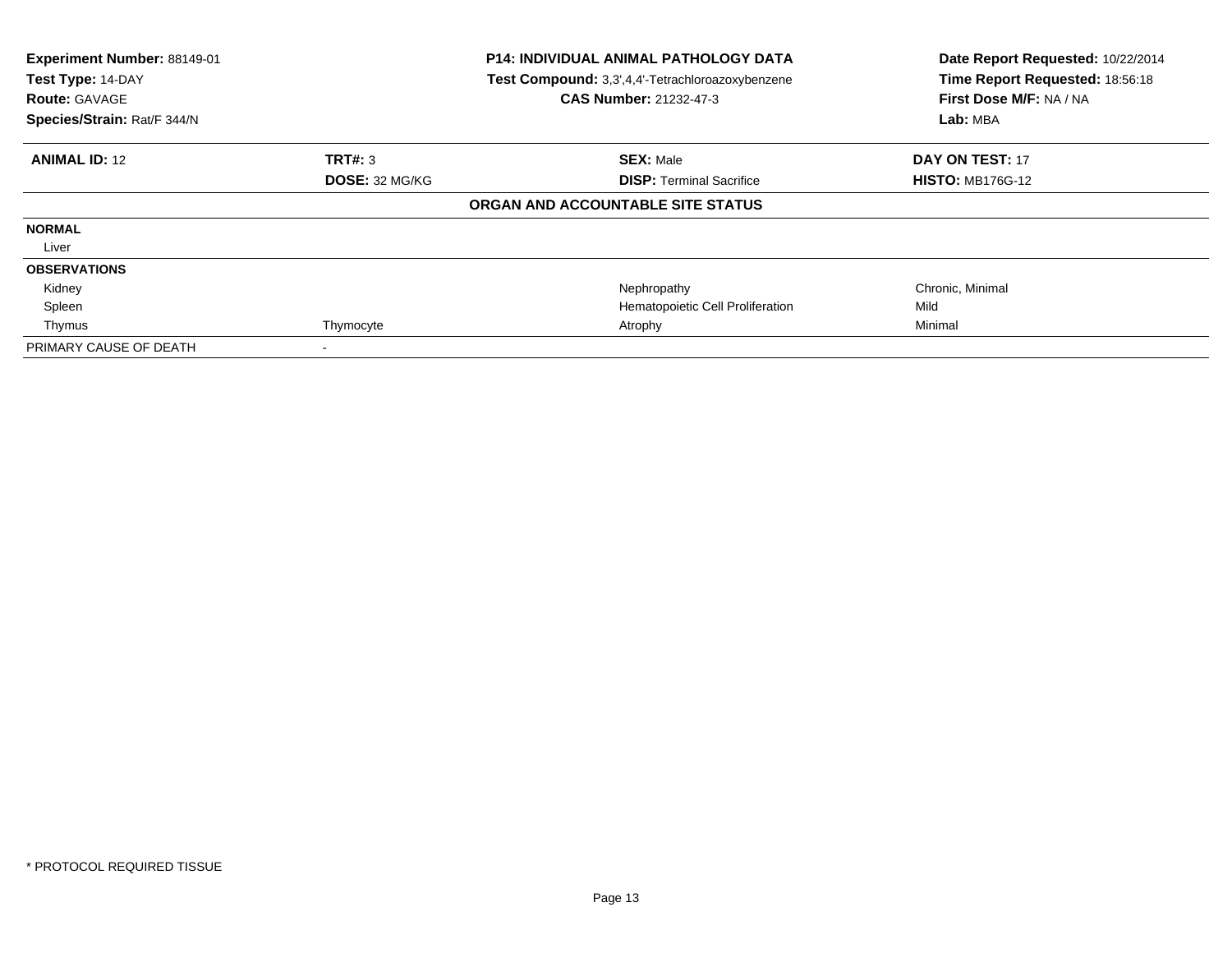| <b>Experiment Number: 88149-01</b><br>Test Type: 14-DAY<br><b>Route: GAVAGE</b><br>Species/Strain: Rat/F 344/N |                       | <b>P14: INDIVIDUAL ANIMAL PATHOLOGY DATA</b><br>Test Compound: 3,3',4,4'-Tetrachloroazoxybenzene<br><b>CAS Number: 21232-47-3</b> | Date Report Requested: 10/22/2014<br>Time Report Requested: 18:56:18<br>First Dose M/F: NA / NA<br>Lab: MBA |
|----------------------------------------------------------------------------------------------------------------|-----------------------|-----------------------------------------------------------------------------------------------------------------------------------|-------------------------------------------------------------------------------------------------------------|
| <b>ANIMAL ID: 13</b>                                                                                           | TRT#: 3               | <b>SEX: Male</b>                                                                                                                  | DAY ON TEST: 17                                                                                             |
|                                                                                                                | <b>DOSE: 32 MG/KG</b> | <b>DISP:</b> Terminal Sacrifice                                                                                                   | <b>HISTO: MB176G-13</b>                                                                                     |
| <b>OBSERVATIONS</b>                                                                                            |                       |                                                                                                                                   |                                                                                                             |
| Kidney                                                                                                         |                       | Nephropathy                                                                                                                       | Chronic, Minimal                                                                                            |
| Liver                                                                                                          | Hepatocyte            | <b>Cytoplasmic Alteration</b>                                                                                                     | Minimal                                                                                                     |
| Spleen                                                                                                         |                       | Hematopoietic Cell Proliferation                                                                                                  | Mild                                                                                                        |
| Thymus                                                                                                         | Thymocyte             | Atrophy                                                                                                                           | Mild                                                                                                        |
|                                                                                                                |                       | Hemorrhage                                                                                                                        | Minimal                                                                                                     |
| PRIMARY CAUSE OF DEATH                                                                                         |                       |                                                                                                                                   |                                                                                                             |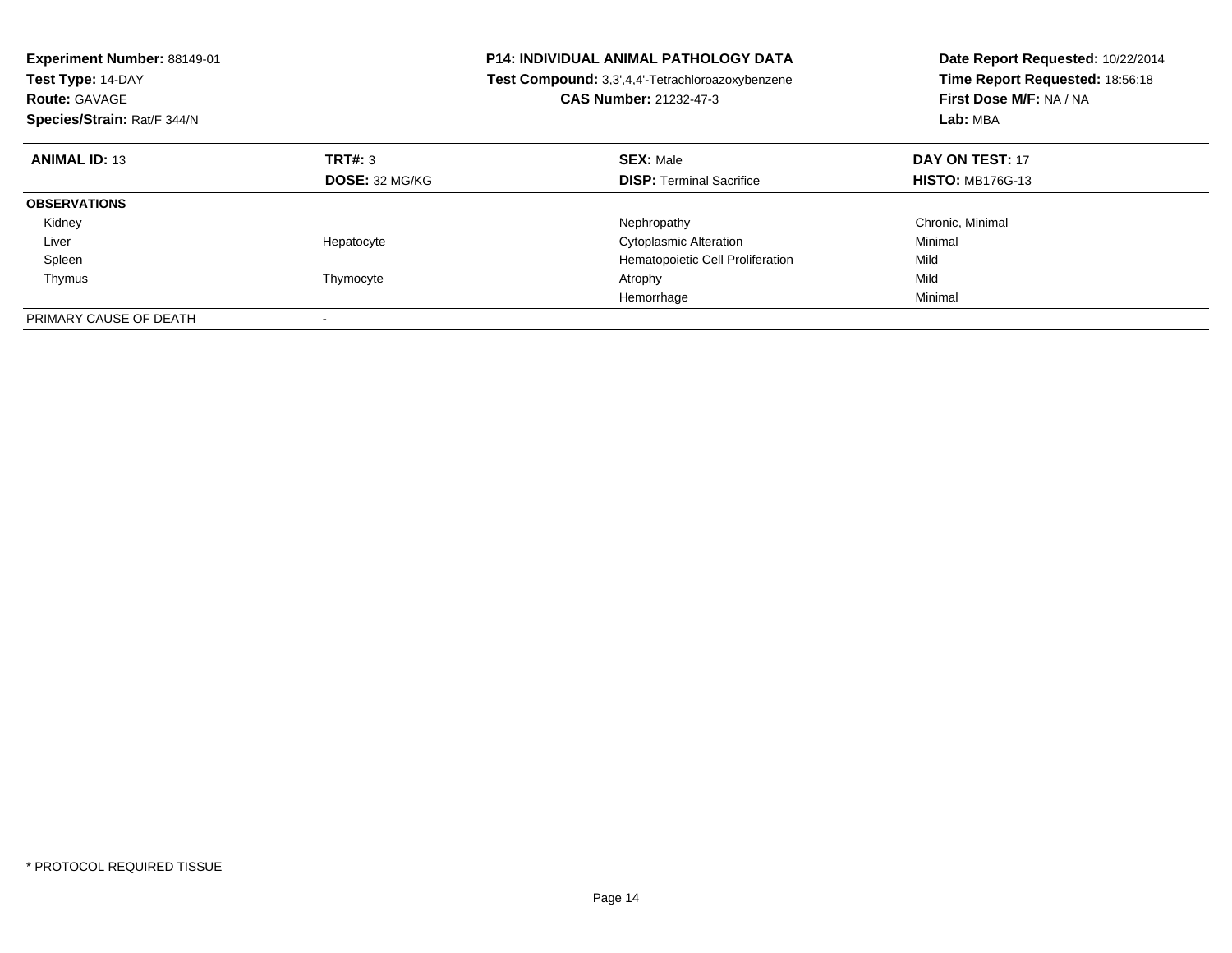| Experiment Number: 88149-01<br>Test Type: 14-DAY<br><b>Route: GAVAGE</b><br>Species/Strain: Rat/F 344/N |                | P14: INDIVIDUAL ANIMAL PATHOLOGY DATA<br>Test Compound: 3,3',4,4'-Tetrachloroazoxybenzene<br><b>CAS Number: 21232-47-3</b> | Date Report Requested: 10/22/2014<br>Time Report Requested: 18:56:18<br>First Dose M/F: NA / NA<br>Lab: MBA |
|---------------------------------------------------------------------------------------------------------|----------------|----------------------------------------------------------------------------------------------------------------------------|-------------------------------------------------------------------------------------------------------------|
| <b>ANIMAL ID: 14</b>                                                                                    | <b>TRT#: 3</b> | <b>SEX: Male</b>                                                                                                           | <b>DAY ON TEST: 17</b>                                                                                      |
|                                                                                                         | DOSE: 32 MG/KG | <b>DISP:</b> Terminal Sacrifice                                                                                            | <b>HISTO: MB176G-14</b>                                                                                     |
|                                                                                                         |                | ORGAN AND ACCOUNTABLE SITE STATUS                                                                                          |                                                                                                             |
| <b>NORMAL</b>                                                                                           |                |                                                                                                                            |                                                                                                             |
| Liver                                                                                                   |                |                                                                                                                            |                                                                                                             |
| <b>OBSERVATIONS</b>                                                                                     |                |                                                                                                                            |                                                                                                             |
| Kidney                                                                                                  |                | Nephropathy                                                                                                                | Chronic, Minimal                                                                                            |
| Spleen                                                                                                  |                | Hematopoietic Cell Proliferation                                                                                           | Minimal                                                                                                     |
| Thymus                                                                                                  | Thymocyte      | Atrophy                                                                                                                    | Minimal                                                                                                     |
| PRIMARY CAUSE OF DEATH                                                                                  |                |                                                                                                                            |                                                                                                             |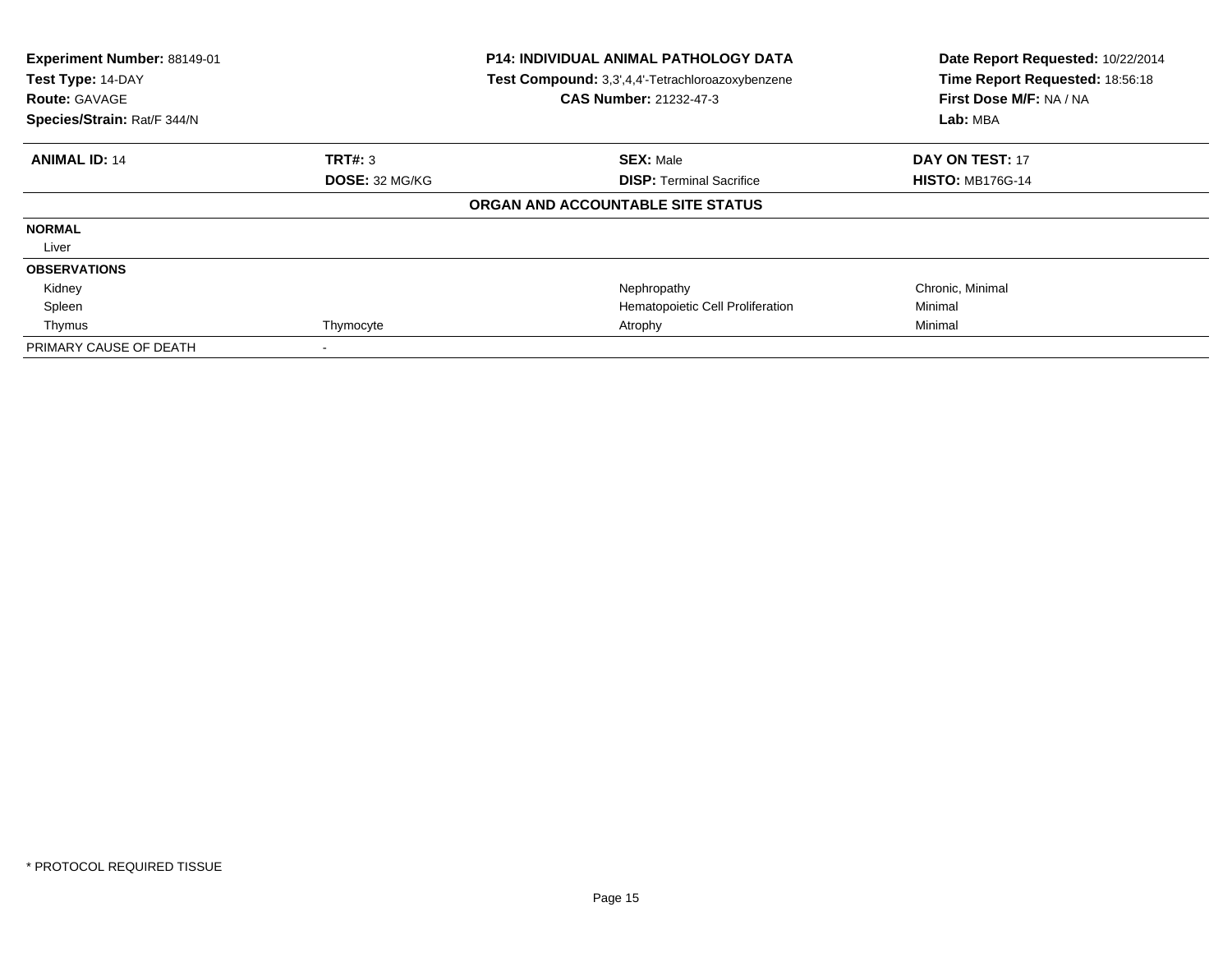| Experiment Number: 88149-01<br>Test Type: 14-DAY<br><b>Route: GAVAGE</b><br>Species/Strain: Rat/F 344/N |                | <b>P14: INDIVIDUAL ANIMAL PATHOLOGY DATA</b><br>Test Compound: 3,3',4,4'-Tetrachloroazoxybenzene<br><b>CAS Number: 21232-47-3</b> | Date Report Requested: 10/22/2014<br>Time Report Requested: 18:56:18<br>First Dose M/F: NA / NA<br>Lab: MBA |
|---------------------------------------------------------------------------------------------------------|----------------|-----------------------------------------------------------------------------------------------------------------------------------|-------------------------------------------------------------------------------------------------------------|
| <b>ANIMAL ID: 15</b>                                                                                    | <b>TRT#: 3</b> | <b>SEX: Male</b>                                                                                                                  | <b>DAY ON TEST: 17</b>                                                                                      |
|                                                                                                         | DOSE: 32 MG/KG | <b>DISP:</b> Terminal Sacrifice                                                                                                   | <b>HISTO: MB176G-15</b>                                                                                     |
|                                                                                                         |                | ORGAN AND ACCOUNTABLE SITE STATUS                                                                                                 |                                                                                                             |
| <b>NORMAL</b>                                                                                           |                |                                                                                                                                   |                                                                                                             |
| Liver                                                                                                   |                |                                                                                                                                   |                                                                                                             |
| <b>OBSERVATIONS</b>                                                                                     |                |                                                                                                                                   |                                                                                                             |
| Kidney                                                                                                  |                | Nephropathy                                                                                                                       | Chronic, Minimal                                                                                            |
| Spleen                                                                                                  |                | Hematopoietic Cell Proliferation                                                                                                  | Minimal                                                                                                     |
| Thymus                                                                                                  | Thymocyte      | Atrophy                                                                                                                           | Minimal                                                                                                     |
| PRIMARY CAUSE OF DEATH                                                                                  |                |                                                                                                                                   |                                                                                                             |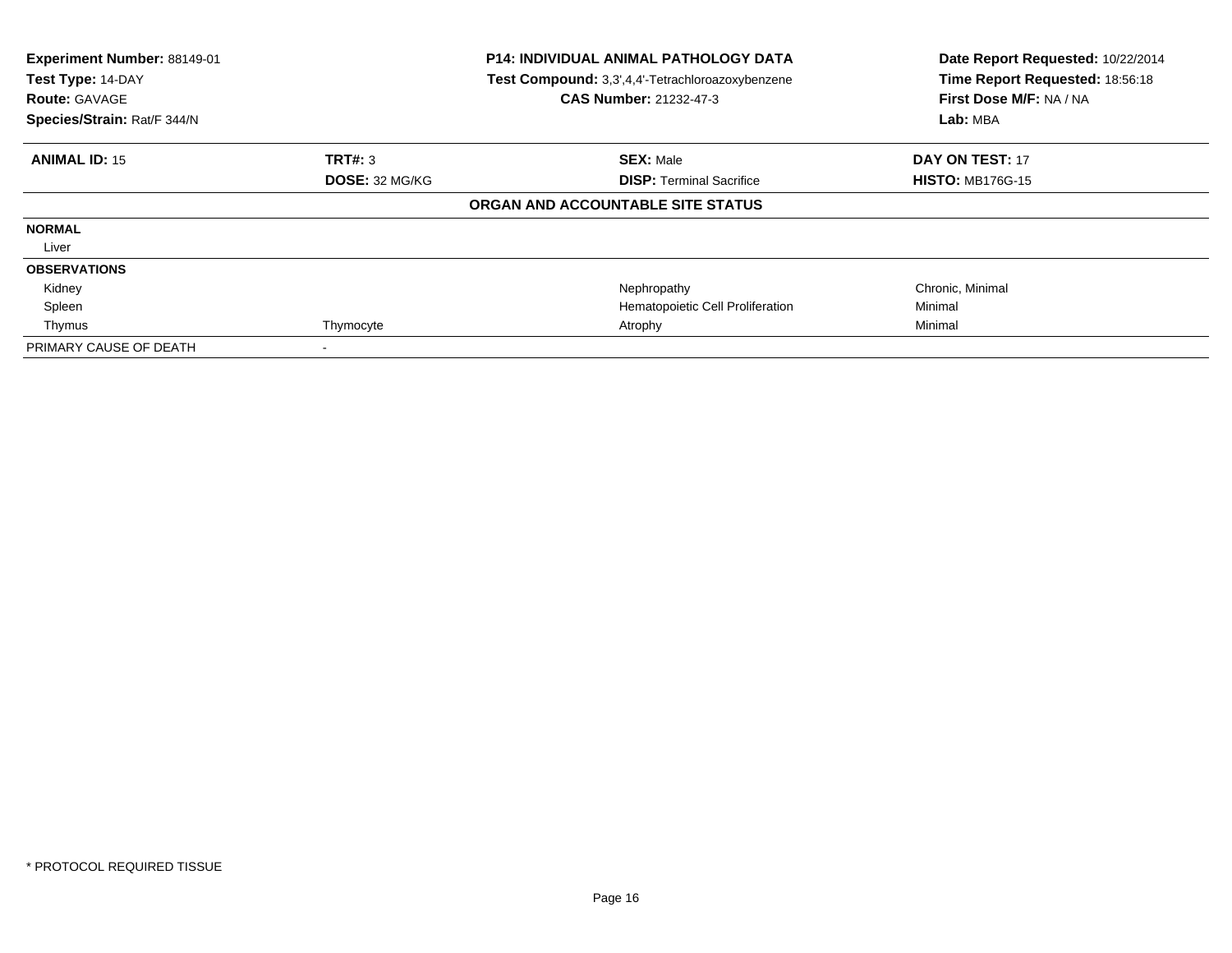| Experiment Number: 88149-01<br>Test Type: 14-DAY<br><b>Route: GAVAGE</b><br>Species/Strain: Rat/F 344/N |                                         | <b>P14: INDIVIDUAL ANIMAL PATHOLOGY DATA</b><br>Test Compound: 3,3',4,4'-Tetrachloroazoxybenzene<br><b>CAS Number: 21232-47-3</b> | Date Report Requested: 10/22/2014<br>Time Report Requested: 18:56:18<br>First Dose M/F: NA / NA<br>Lab: MBA |
|---------------------------------------------------------------------------------------------------------|-----------------------------------------|-----------------------------------------------------------------------------------------------------------------------------------|-------------------------------------------------------------------------------------------------------------|
| <b>ANIMAL ID: 16</b>                                                                                    | <b>TRT#: 4</b><br><b>DOSE: 80 MG/KG</b> | <b>SEX: Male</b><br><b>DISP:</b> Terminal Sacrifice                                                                               | DAY ON TEST: 17<br><b>HISTO: MB176G-16</b>                                                                  |
| <b>OBSERVATIONS</b>                                                                                     |                                         |                                                                                                                                   |                                                                                                             |
| Kidney                                                                                                  |                                         | Nephropathy                                                                                                                       | Chronic, Minimal                                                                                            |
| Liver                                                                                                   |                                         | Hematopoietic Cell Proliferation                                                                                                  | Minimal                                                                                                     |
| Spleen                                                                                                  |                                         | Hematopoietic Cell Proliferation                                                                                                  | Mild                                                                                                        |
| Thymus                                                                                                  | Thymocyte                               | Atrophy                                                                                                                           | Mild                                                                                                        |
| PRIMARY CAUSE OF DEATH                                                                                  |                                         |                                                                                                                                   |                                                                                                             |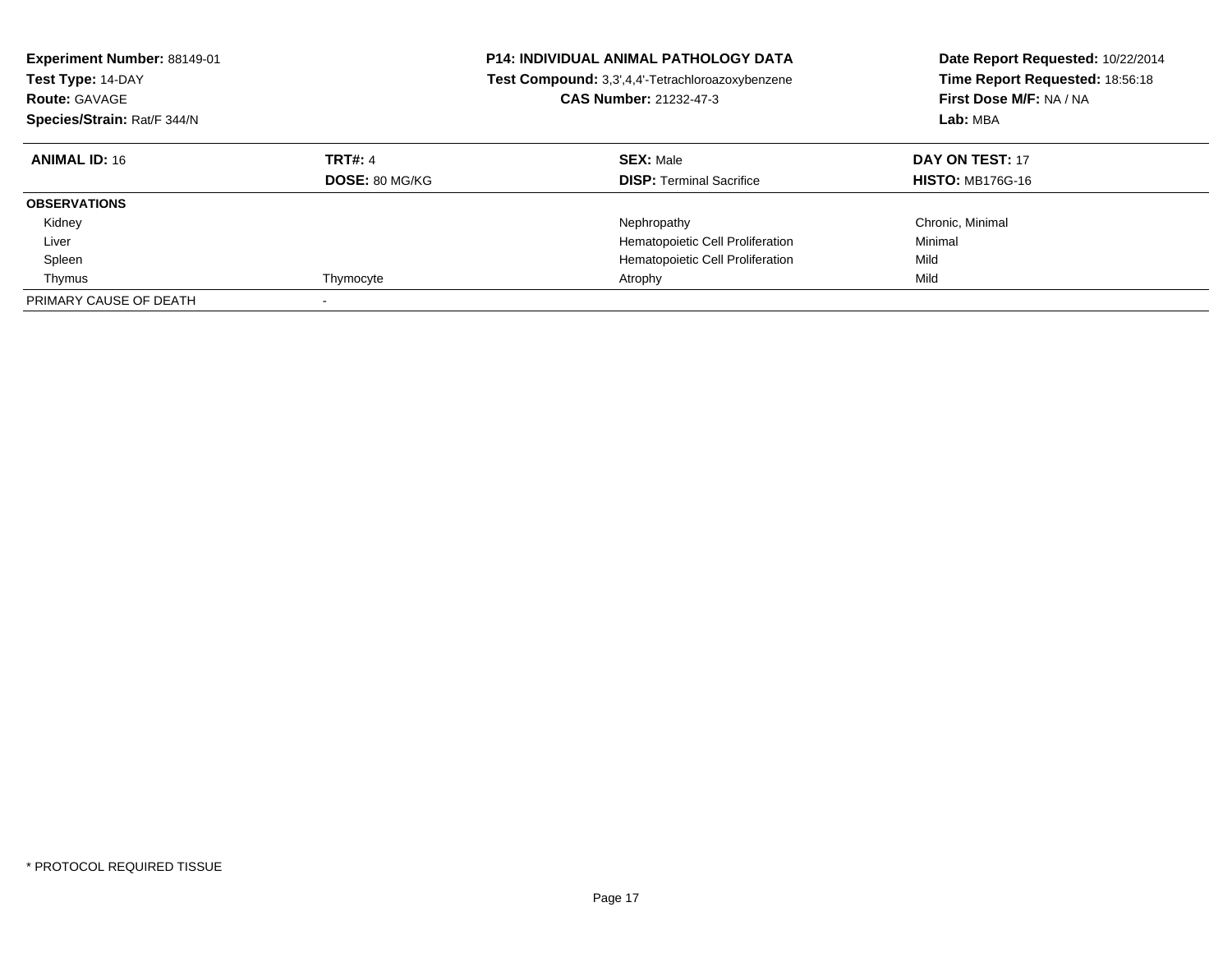| Experiment Number: 88149-01<br>Test Type: 14-DAY<br><b>Route: GAVAGE</b><br>Species/Strain: Rat/F 344/N |                | <b>P14: INDIVIDUAL ANIMAL PATHOLOGY DATA</b><br>Test Compound: 3,3',4,4'-Tetrachloroazoxybenzene<br><b>CAS Number: 21232-47-3</b> | Date Report Requested: 10/22/2014<br>Time Report Requested: 18:56:18<br>First Dose M/F: NA / NA<br>Lab: MBA |
|---------------------------------------------------------------------------------------------------------|----------------|-----------------------------------------------------------------------------------------------------------------------------------|-------------------------------------------------------------------------------------------------------------|
| <b>ANIMAL ID: 17</b>                                                                                    | <b>TRT#: 4</b> | <b>SEX: Male</b>                                                                                                                  | <b>DAY ON TEST: 17</b>                                                                                      |
|                                                                                                         | DOSE: 80 MG/KG | <b>DISP:</b> Terminal Sacrifice                                                                                                   | <b>HISTO: MB176G-17</b>                                                                                     |
|                                                                                                         |                | ORGAN AND ACCOUNTABLE SITE STATUS                                                                                                 |                                                                                                             |
| <b>NORMAL</b>                                                                                           |                |                                                                                                                                   |                                                                                                             |
| Liver                                                                                                   |                |                                                                                                                                   |                                                                                                             |
| <b>OBSERVATIONS</b>                                                                                     |                |                                                                                                                                   |                                                                                                             |
| Kidney                                                                                                  |                | Nephropathy                                                                                                                       | Chronic, Minimal                                                                                            |
| Spleen                                                                                                  |                | Hematopoietic Cell Proliferation                                                                                                  | Mild                                                                                                        |
| Thymus                                                                                                  | Thymocyte      | Atrophy                                                                                                                           | Minimal                                                                                                     |
| PRIMARY CAUSE OF DEATH                                                                                  |                |                                                                                                                                   |                                                                                                             |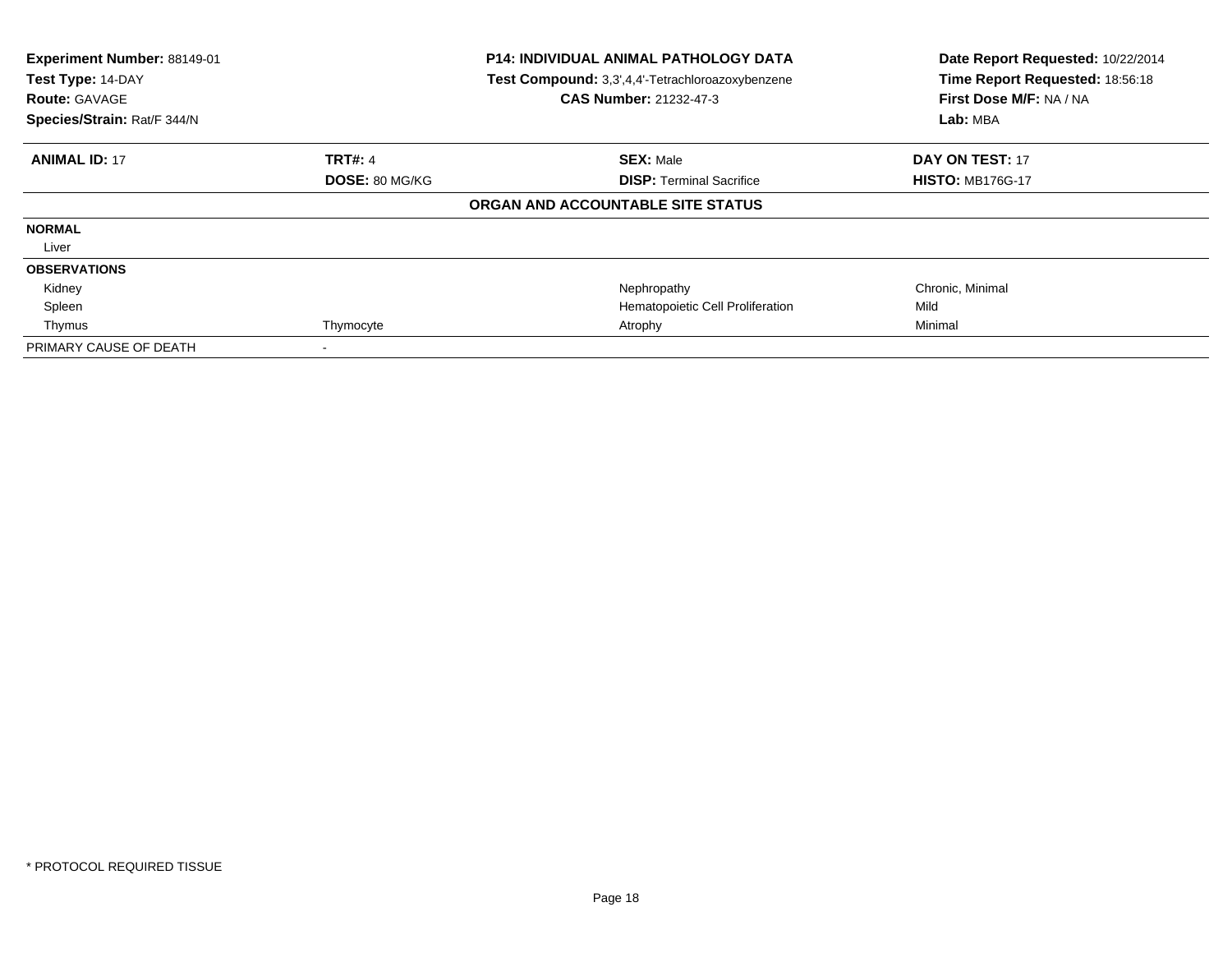| Experiment Number: 88149-01<br>Test Type: 14-DAY<br><b>Route: GAVAGE</b><br>Species/Strain: Rat/F 344/N |                                         | <b>P14: INDIVIDUAL ANIMAL PATHOLOGY DATA</b><br>Test Compound: 3,3',4,4'-Tetrachloroazoxybenzene<br><b>CAS Number: 21232-47-3</b> | Date Report Requested: 10/22/2014<br>Time Report Requested: 18:56:18<br>First Dose M/F: NA / NA<br>Lab: MBA |
|---------------------------------------------------------------------------------------------------------|-----------------------------------------|-----------------------------------------------------------------------------------------------------------------------------------|-------------------------------------------------------------------------------------------------------------|
| <b>ANIMAL ID: 18</b>                                                                                    | <b>TRT#: 4</b><br><b>DOSE: 80 MG/KG</b> | <b>SEX: Male</b><br><b>DISP:</b> Terminal Sacrifice                                                                               | DAY ON TEST: 17<br><b>HISTO: MB176G-18</b>                                                                  |
| <b>OBSERVATIONS</b>                                                                                     |                                         |                                                                                                                                   |                                                                                                             |
| Kidney                                                                                                  |                                         | Nephropathy                                                                                                                       | Chronic, Minimal                                                                                            |
| Liver                                                                                                   | Hepatocyte                              | <b>Cytoplasmic Alteration</b>                                                                                                     | Minimal                                                                                                     |
| Spleen                                                                                                  |                                         | Hematopoietic Cell Proliferation                                                                                                  | Mild                                                                                                        |
| Thymus                                                                                                  | Thymocyte                               | Atrophy                                                                                                                           | Mild                                                                                                        |
| PRIMARY CAUSE OF DEATH                                                                                  |                                         |                                                                                                                                   |                                                                                                             |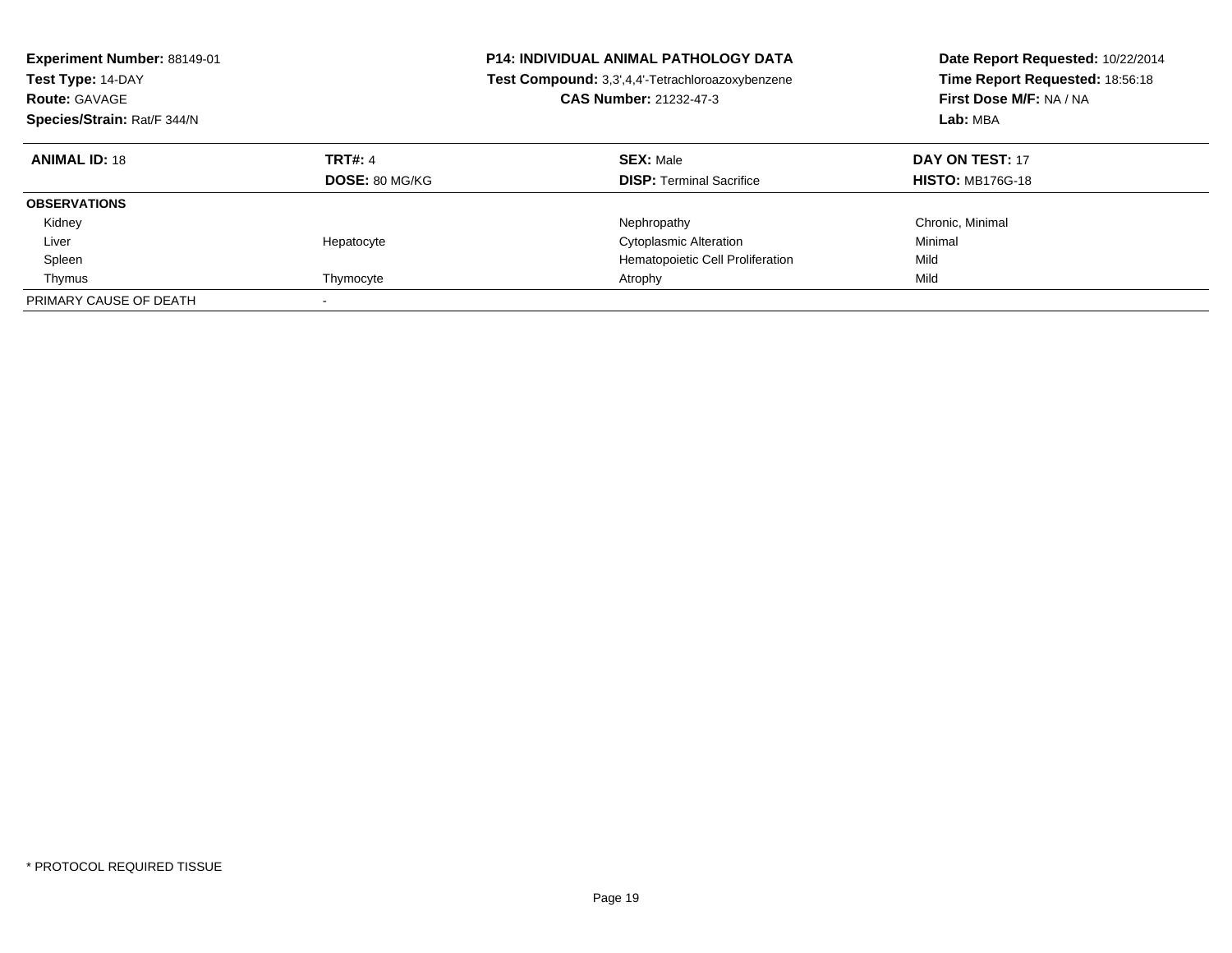| Experiment Number: 88149-01<br>Test Type: 14-DAY<br><b>Route: GAVAGE</b><br>Species/Strain: Rat/F 344/N |                                         | <b>P14: INDIVIDUAL ANIMAL PATHOLOGY DATA</b><br>Test Compound: 3,3',4,4'-Tetrachloroazoxybenzene<br><b>CAS Number: 21232-47-3</b> | Date Report Requested: 10/22/2014<br>Time Report Requested: 18:56:18<br>First Dose M/F: NA / NA<br>Lab: MBA |
|---------------------------------------------------------------------------------------------------------|-----------------------------------------|-----------------------------------------------------------------------------------------------------------------------------------|-------------------------------------------------------------------------------------------------------------|
| <b>ANIMAL ID: 19</b>                                                                                    | <b>TRT#: 4</b><br><b>DOSE: 80 MG/KG</b> | <b>SEX: Male</b><br><b>DISP:</b> Terminal Sacrifice                                                                               | DAY ON TEST: 17<br><b>HISTO: MB176G-19</b>                                                                  |
| <b>OBSERVATIONS</b>                                                                                     |                                         |                                                                                                                                   |                                                                                                             |
| Kidney                                                                                                  |                                         | Nephropathy                                                                                                                       | Chronic, Minimal                                                                                            |
| Liver                                                                                                   | Hepatocyte                              | <b>Cytoplasmic Alteration</b>                                                                                                     | Minimal                                                                                                     |
| Spleen                                                                                                  |                                         | Hematopoietic Cell Proliferation                                                                                                  | Mild                                                                                                        |
| Thymus                                                                                                  | Thymocyte                               | Atrophy                                                                                                                           | Mild                                                                                                        |
| PRIMARY CAUSE OF DEATH                                                                                  |                                         |                                                                                                                                   |                                                                                                             |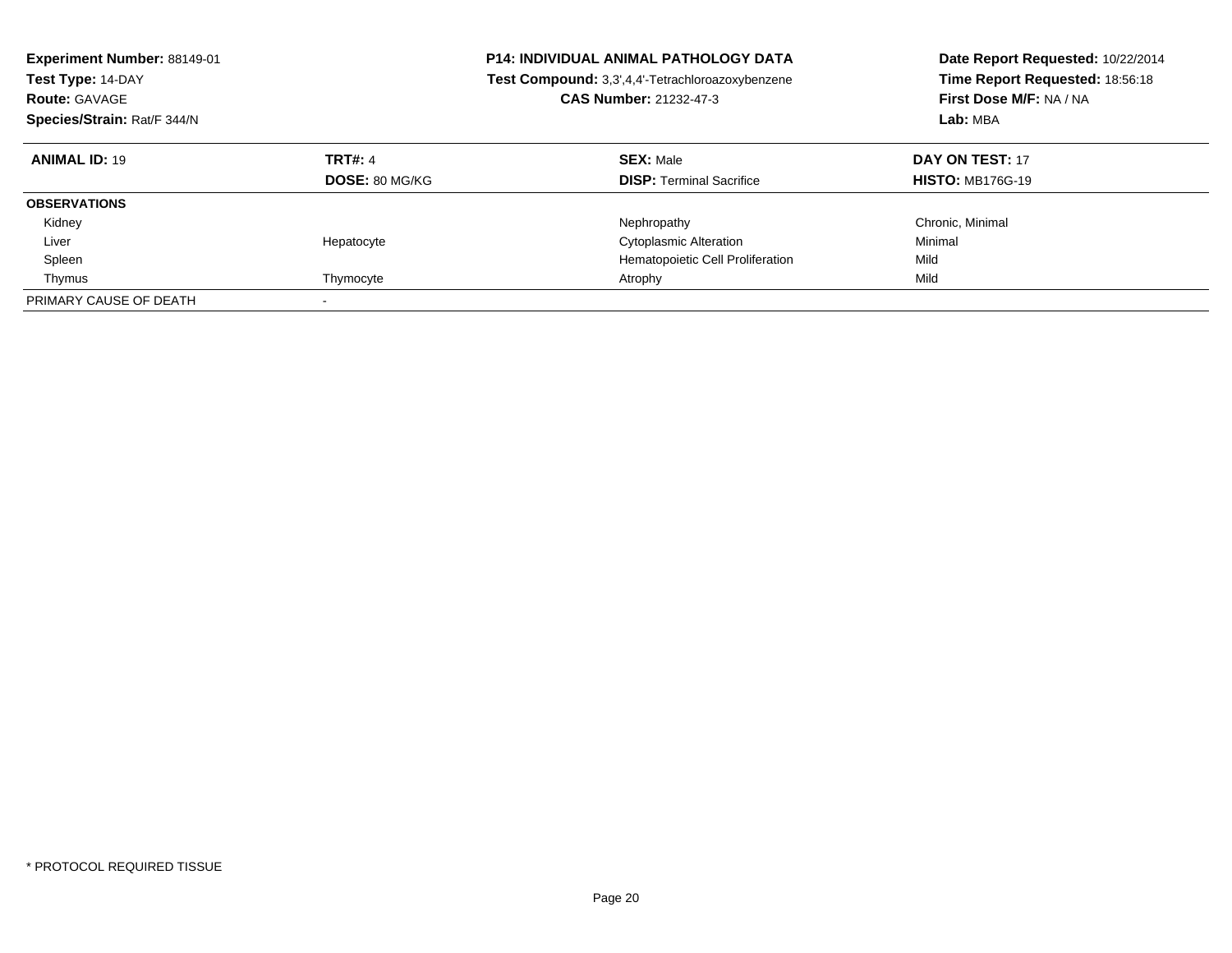| Experiment Number: 88149-01<br>Test Type: 14-DAY<br><b>Route: GAVAGE</b><br>Species/Strain: Rat/F 344/N |                                         | <b>P14: INDIVIDUAL ANIMAL PATHOLOGY DATA</b><br>Test Compound: 3,3',4,4'-Tetrachloroazoxybenzene<br><b>CAS Number: 21232-47-3</b> | Date Report Requested: 10/22/2014<br>Time Report Requested: 18:56:18<br>First Dose M/F: NA / NA<br>Lab: MBA |
|---------------------------------------------------------------------------------------------------------|-----------------------------------------|-----------------------------------------------------------------------------------------------------------------------------------|-------------------------------------------------------------------------------------------------------------|
| <b>ANIMAL ID: 20</b>                                                                                    | <b>TRT#: 4</b><br><b>DOSE: 80 MG/KG</b> | <b>SEX: Male</b><br><b>DISP:</b> Terminal Sacrifice                                                                               | DAY ON TEST: 17<br><b>HISTO: MB176G-20</b>                                                                  |
| <b>OBSERVATIONS</b>                                                                                     |                                         |                                                                                                                                   |                                                                                                             |
| Kidney                                                                                                  |                                         | Nephropathy                                                                                                                       | Chronic, Minimal                                                                                            |
| Liver                                                                                                   | Hepatocyte                              | <b>Cytoplasmic Alteration</b>                                                                                                     | Mild                                                                                                        |
| Spleen                                                                                                  |                                         | Hematopoietic Cell Proliferation                                                                                                  | Mild                                                                                                        |
| Thymus                                                                                                  | Thymocyte                               | Atrophy                                                                                                                           | Mild                                                                                                        |
| PRIMARY CAUSE OF DEATH                                                                                  |                                         |                                                                                                                                   |                                                                                                             |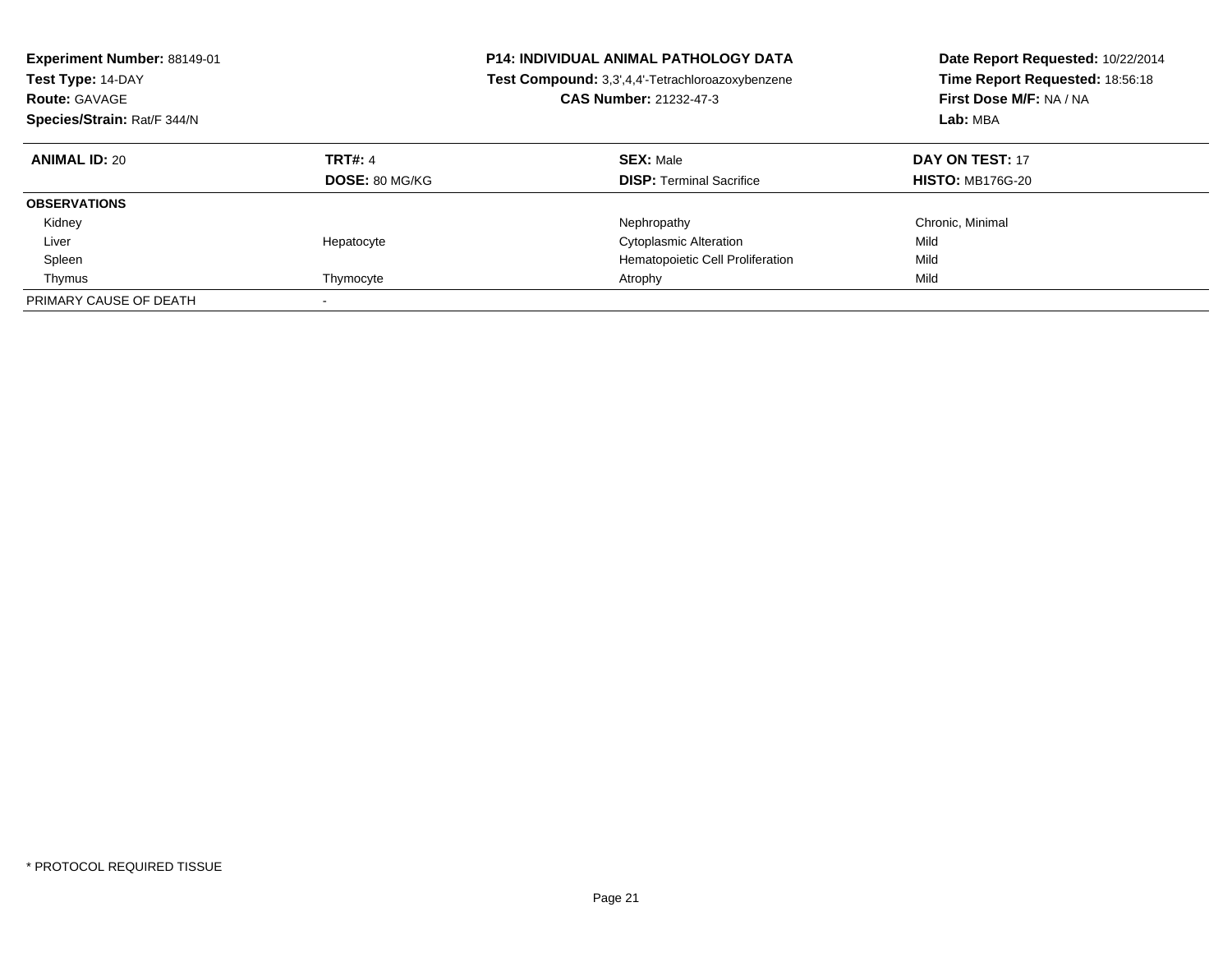| <b>Experiment Number: 88149-01</b><br>Test Type: 14-DAY<br><b>Route: GAVAGE</b><br>Species/Strain: Rat/F 344/N |                                      | <b>P14: INDIVIDUAL ANIMAL PATHOLOGY DATA</b><br>Test Compound: 3,3',4,4'-Tetrachloroazoxybenzene<br><b>CAS Number: 21232-47-3</b> | Date Report Requested: 10/22/2014<br>Time Report Requested: 18:56:18<br>First Dose M/F: NA / NA<br>Lab: MBA |
|----------------------------------------------------------------------------------------------------------------|--------------------------------------|-----------------------------------------------------------------------------------------------------------------------------------|-------------------------------------------------------------------------------------------------------------|
| <b>ANIMAL ID: 21</b>                                                                                           | TRT#: 5<br><b>DOSE: 200</b><br>MG/KG | <b>SEX: Male</b><br><b>DISP:</b> Terminal Sacrifice                                                                               | DAY ON TEST: 17<br><b>HISTO: MB176G-21</b>                                                                  |
| <b>OBSERVATIONS</b>                                                                                            |                                      |                                                                                                                                   |                                                                                                             |
| Kidney                                                                                                         |                                      | Nephropathy                                                                                                                       | Chronic, Minimal                                                                                            |
| Liver                                                                                                          | Hepatocyte                           | <b>Cytoplasmic Alteration</b>                                                                                                     | Minimal                                                                                                     |
| Spleen                                                                                                         |                                      | Hematopoietic Cell Proliferation                                                                                                  | Mild                                                                                                        |
| Thymus                                                                                                         | Thymocyte                            | Atrophy                                                                                                                           | Moderate                                                                                                    |
| PRIMARY CAUSE OF DEATH                                                                                         |                                      |                                                                                                                                   |                                                                                                             |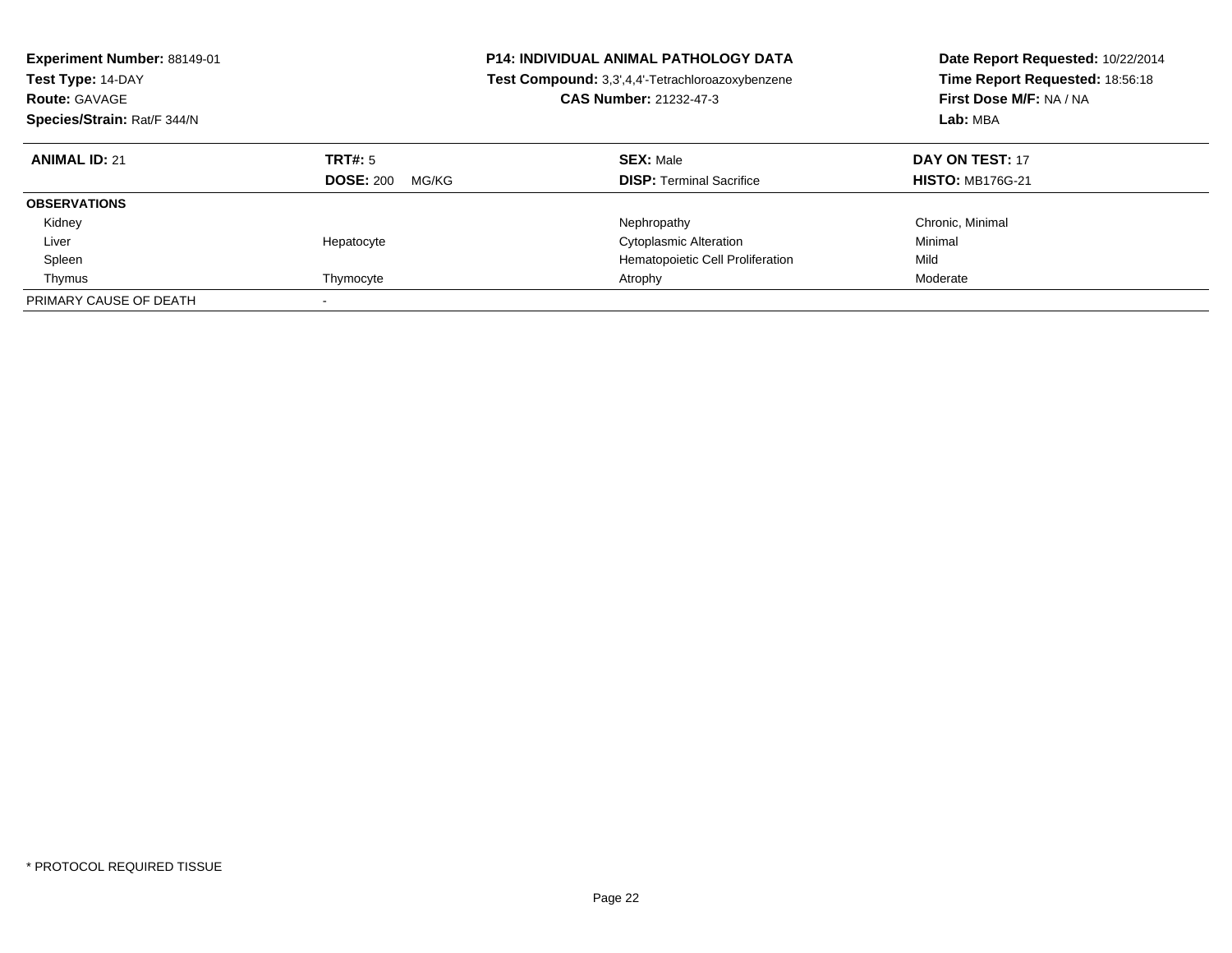| <b>Experiment Number: 88149-01</b><br>Test Type: 14-DAY<br><b>Route: GAVAGE</b><br>Species/Strain: Rat/F 344/N |                           | <b>P14: INDIVIDUAL ANIMAL PATHOLOGY DATA</b><br>Test Compound: 3,3',4,4'-Tetrachloroazoxybenzene<br><b>CAS Number: 21232-47-3</b> | Date Report Requested: 10/22/2014<br>Time Report Requested: 18:56:18<br>First Dose M/F: NA / NA<br>Lab: MBA |
|----------------------------------------------------------------------------------------------------------------|---------------------------|-----------------------------------------------------------------------------------------------------------------------------------|-------------------------------------------------------------------------------------------------------------|
| <b>ANIMAL ID: 22</b>                                                                                           | TRT#: 5                   | <b>SEX: Male</b>                                                                                                                  | DAY ON TEST: 17                                                                                             |
|                                                                                                                | <b>DOSE: 200</b><br>MG/KG | <b>DISP:</b> Terminal Sacrifice                                                                                                   | <b>HISTO: MB176G-22</b>                                                                                     |
| <b>OBSERVATIONS</b>                                                                                            |                           |                                                                                                                                   |                                                                                                             |
| Kidney                                                                                                         |                           | Nephropathy                                                                                                                       | Chronic, Minimal                                                                                            |
| Liver                                                                                                          | Hepatocyte                | <b>Cytoplasmic Alteration</b>                                                                                                     | Minimal                                                                                                     |
|                                                                                                                |                           | Hematopoietic Cell Proliferation                                                                                                  | Minimal                                                                                                     |
| Spleen                                                                                                         |                           | Hematopoietic Cell Proliferation                                                                                                  | Mild                                                                                                        |
| Thymus                                                                                                         | Thymocyte                 | Atrophy                                                                                                                           | Mild                                                                                                        |
| PRIMARY CAUSE OF DEATH                                                                                         |                           |                                                                                                                                   |                                                                                                             |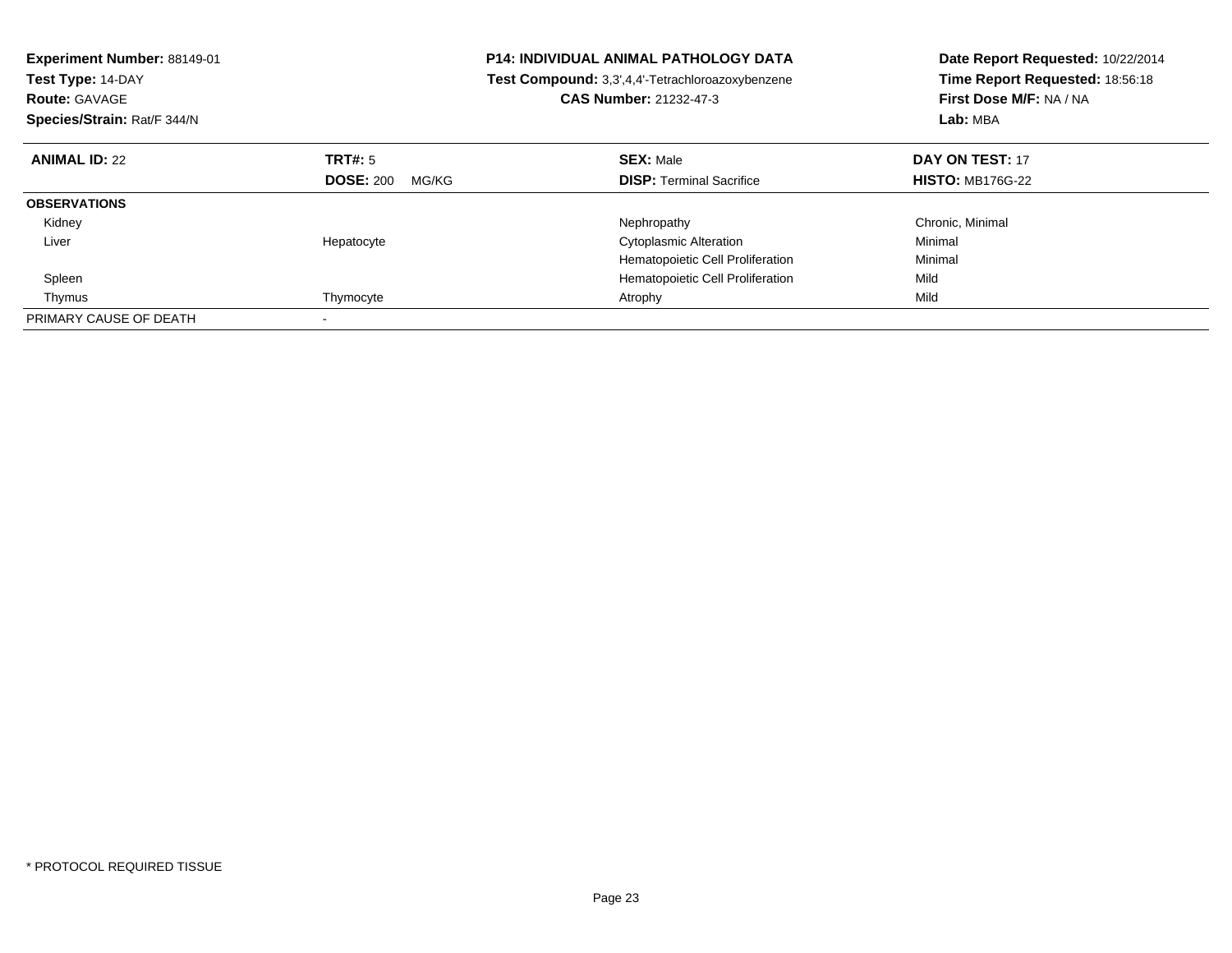| Experiment Number: 88149-01<br>Test Type: 14-DAY<br><b>Route: GAVAGE</b><br>Species/Strain: Rat/F 344/N |                                      | <b>P14: INDIVIDUAL ANIMAL PATHOLOGY DATA</b><br>Test Compound: 3,3',4,4'-Tetrachloroazoxybenzene<br><b>CAS Number: 21232-47-3</b> | Date Report Requested: 10/22/2014<br>Time Report Requested: 18:56:18<br>First Dose M/F: NA / NA<br>Lab: MBA |
|---------------------------------------------------------------------------------------------------------|--------------------------------------|-----------------------------------------------------------------------------------------------------------------------------------|-------------------------------------------------------------------------------------------------------------|
| <b>ANIMAL ID: 23</b>                                                                                    | TRT#: 5<br><b>DOSE: 200</b><br>MG/KG | <b>SEX: Male</b><br><b>DISP:</b> Terminal Sacrifice                                                                               | DAY ON TEST: 17<br><b>HISTO: MB176G-23</b>                                                                  |
| <b>OBSERVATIONS</b>                                                                                     |                                      |                                                                                                                                   |                                                                                                             |
| Kidney                                                                                                  |                                      | Nephropathy                                                                                                                       | Chronic, Minimal                                                                                            |
| Liver                                                                                                   | Hepatocyte                           | <b>Cytoplasmic Alteration</b>                                                                                                     | Mild                                                                                                        |
| Spleen                                                                                                  |                                      | Hematopoietic Cell Proliferation                                                                                                  | Mild                                                                                                        |
| Thymus                                                                                                  | Thymocyte                            | Atrophy                                                                                                                           | Mild                                                                                                        |
| PRIMARY CAUSE OF DEATH                                                                                  |                                      |                                                                                                                                   |                                                                                                             |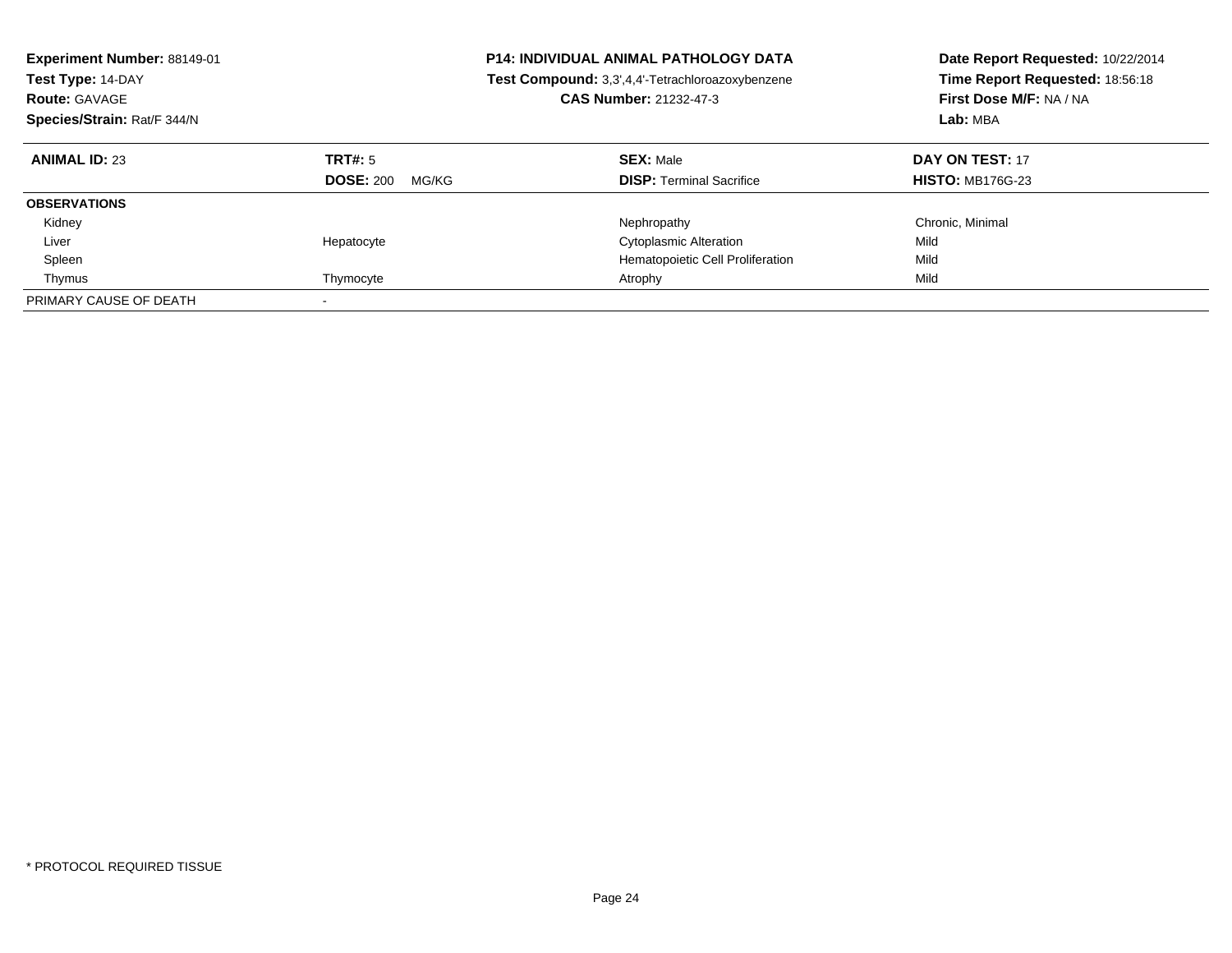| Experiment Number: 88149-01<br>Test Type: 14-DAY<br><b>Route: GAVAGE</b><br>Species/Strain: Rat/F 344/N | <b>P14: INDIVIDUAL ANIMAL PATHOLOGY DATA</b><br>Test Compound: 3,3',4,4'-Tetrachloroazoxybenzene<br><b>CAS Number: 21232-47-3</b> |                                   | Date Report Requested: 10/22/2014<br>Time Report Requested: 18:56:18<br>First Dose M/F: NA / NA<br>Lab: MBA |
|---------------------------------------------------------------------------------------------------------|-----------------------------------------------------------------------------------------------------------------------------------|-----------------------------------|-------------------------------------------------------------------------------------------------------------|
| <b>ANIMAL ID: 24</b>                                                                                    | <b>TRT#:</b> 5                                                                                                                    | <b>SEX: Male</b>                  | <b>DAY ON TEST: 17</b>                                                                                      |
|                                                                                                         | <b>DOSE: 200</b><br>MG/KG                                                                                                         | <b>DISP:</b> Terminal Sacrifice   | <b>HISTO: MB176G-24</b>                                                                                     |
|                                                                                                         |                                                                                                                                   | ORGAN AND ACCOUNTABLE SITE STATUS |                                                                                                             |
| <b>NORMAL</b>                                                                                           |                                                                                                                                   |                                   |                                                                                                             |
| Liver                                                                                                   |                                                                                                                                   |                                   |                                                                                                             |
| <b>OBSERVATIONS</b>                                                                                     |                                                                                                                                   |                                   |                                                                                                             |
| Kidney                                                                                                  |                                                                                                                                   | Nephropathy                       | Chronic, Minimal                                                                                            |
| Spleen                                                                                                  |                                                                                                                                   | Hematopoietic Cell Proliferation  | Mild                                                                                                        |
| Thymus                                                                                                  | Thymocyte                                                                                                                         | Atrophy                           | Moderate                                                                                                    |
| PRIMARY CAUSE OF DEATH                                                                                  |                                                                                                                                   |                                   |                                                                                                             |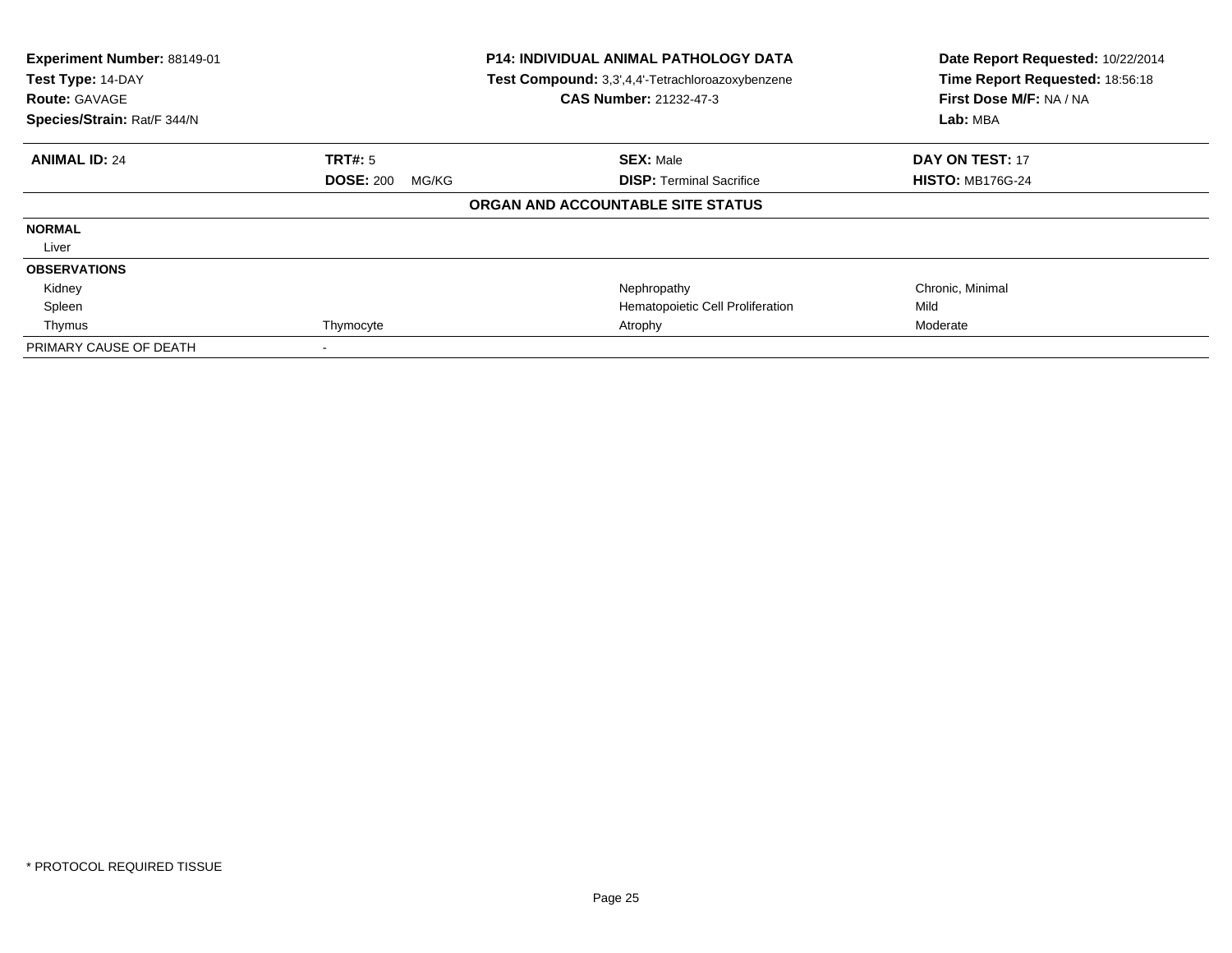| <b>Experiment Number: 88149-01</b><br>Test Type: 14-DAY<br><b>Route: GAVAGE</b><br>Species/Strain: Rat/F 344/N |                           | <b>P14: INDIVIDUAL ANIMAL PATHOLOGY DATA</b><br>Test Compound: 3,3',4,4'-Tetrachloroazoxybenzene<br>CAS Number: 21232-47-3 | Date Report Requested: 10/22/2014<br>Time Report Requested: 18:56:18<br>First Dose M/F: NA / NA<br>Lab: MBA |
|----------------------------------------------------------------------------------------------------------------|---------------------------|----------------------------------------------------------------------------------------------------------------------------|-------------------------------------------------------------------------------------------------------------|
| <b>ANIMAL ID: 25</b>                                                                                           | TRT#: 5                   | <b>SEX: Male</b>                                                                                                           | DAY ON TEST: 17                                                                                             |
|                                                                                                                | <b>DOSE: 200</b><br>MG/KG | <b>DISP:</b> Terminal Sacrifice                                                                                            | <b>HISTO: MB176G-25</b>                                                                                     |
| <b>OBSERVATIONS</b>                                                                                            |                           |                                                                                                                            |                                                                                                             |
| Kidney                                                                                                         |                           | Hemorrhage                                                                                                                 | Focal, Minimal                                                                                              |
|                                                                                                                |                           | Nephropathy                                                                                                                | Chronic, Minimal                                                                                            |
| Liver                                                                                                          | Hepatocyte                | <b>Cytoplasmic Alteration</b>                                                                                              | Minimal                                                                                                     |
| Spleen                                                                                                         |                           | Hematopoietic Cell Proliferation                                                                                           | Mild                                                                                                        |
| Thymus                                                                                                         | Thymocyte                 | Atrophy                                                                                                                    | Mild                                                                                                        |
| PRIMARY CAUSE OF DEATH                                                                                         |                           |                                                                                                                            |                                                                                                             |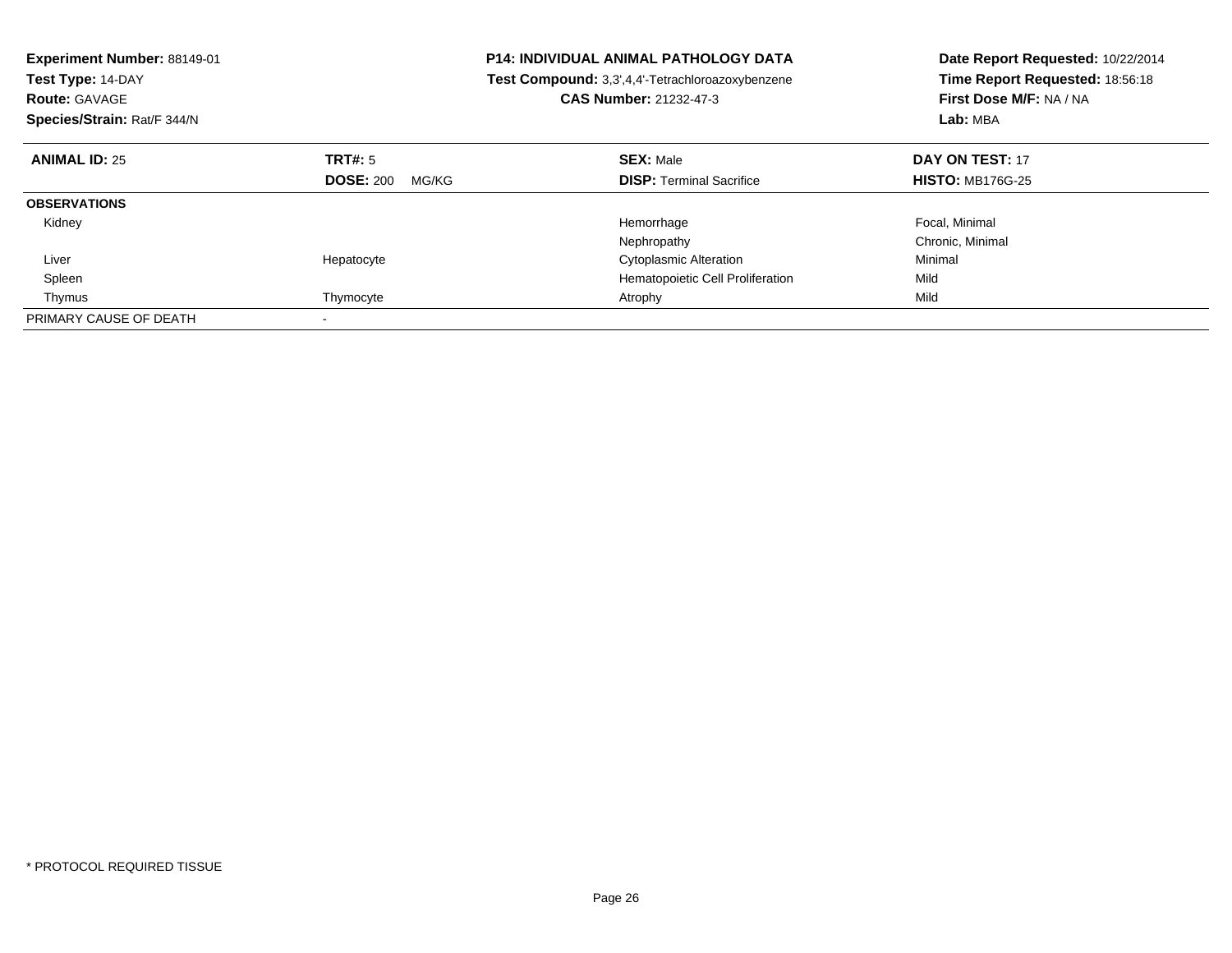| Experiment Number: 88149-01<br>Test Type: 14-DAY<br><b>Route: GAVAGE</b><br>Species/Strain: Rat/F 344/N | <b>P14: INDIVIDUAL ANIMAL PATHOLOGY DATA</b><br>Test Compound: 3,3',4,4'-Tetrachloroazoxybenzene<br><b>CAS Number: 21232-47-3</b> |                                                     | Date Report Requested: 10/22/2014<br>Time Report Requested: 18:56:18<br>First Dose M/F: NA / NA<br>Lab: MBA |
|---------------------------------------------------------------------------------------------------------|-----------------------------------------------------------------------------------------------------------------------------------|-----------------------------------------------------|-------------------------------------------------------------------------------------------------------------|
| <b>ANIMAL ID: 26</b>                                                                                    | <b>TRT#:</b> 6<br><b>DOSE: 500</b><br>MG/KG                                                                                       | <b>SEX: Male</b><br><b>DISP: Terminal Sacrifice</b> | <b>DAY ON TEST: 17</b><br><b>HISTO: MB176G-26</b>                                                           |
|                                                                                                         |                                                                                                                                   | ORGAN AND ACCOUNTABLE SITE STATUS                   |                                                                                                             |
| <b>NORMAL</b>                                                                                           |                                                                                                                                   |                                                     |                                                                                                             |
| * Lymph Node, Mesenteric                                                                                | * Stomach, Forestomach                                                                                                            | * Stomach, Glandular                                |                                                                                                             |
| <b>OBSERVATIONS</b>                                                                                     |                                                                                                                                   |                                                     |                                                                                                             |
| * Kidney                                                                                                |                                                                                                                                   | Nephropathy                                         | Chronic, Minimal                                                                                            |
| * Liver                                                                                                 | Hepatocyte                                                                                                                        | <b>Cytoplasmic Alteration</b>                       | Mild                                                                                                        |
| * Spleen                                                                                                |                                                                                                                                   | Hematopoietic Cell Proliferation                    | Mild                                                                                                        |
| * Thymus                                                                                                | Thymocyte                                                                                                                         | Atrophy                                             | Moderate                                                                                                    |
| PRIMARY CAUSE OF DEATH                                                                                  |                                                                                                                                   |                                                     |                                                                                                             |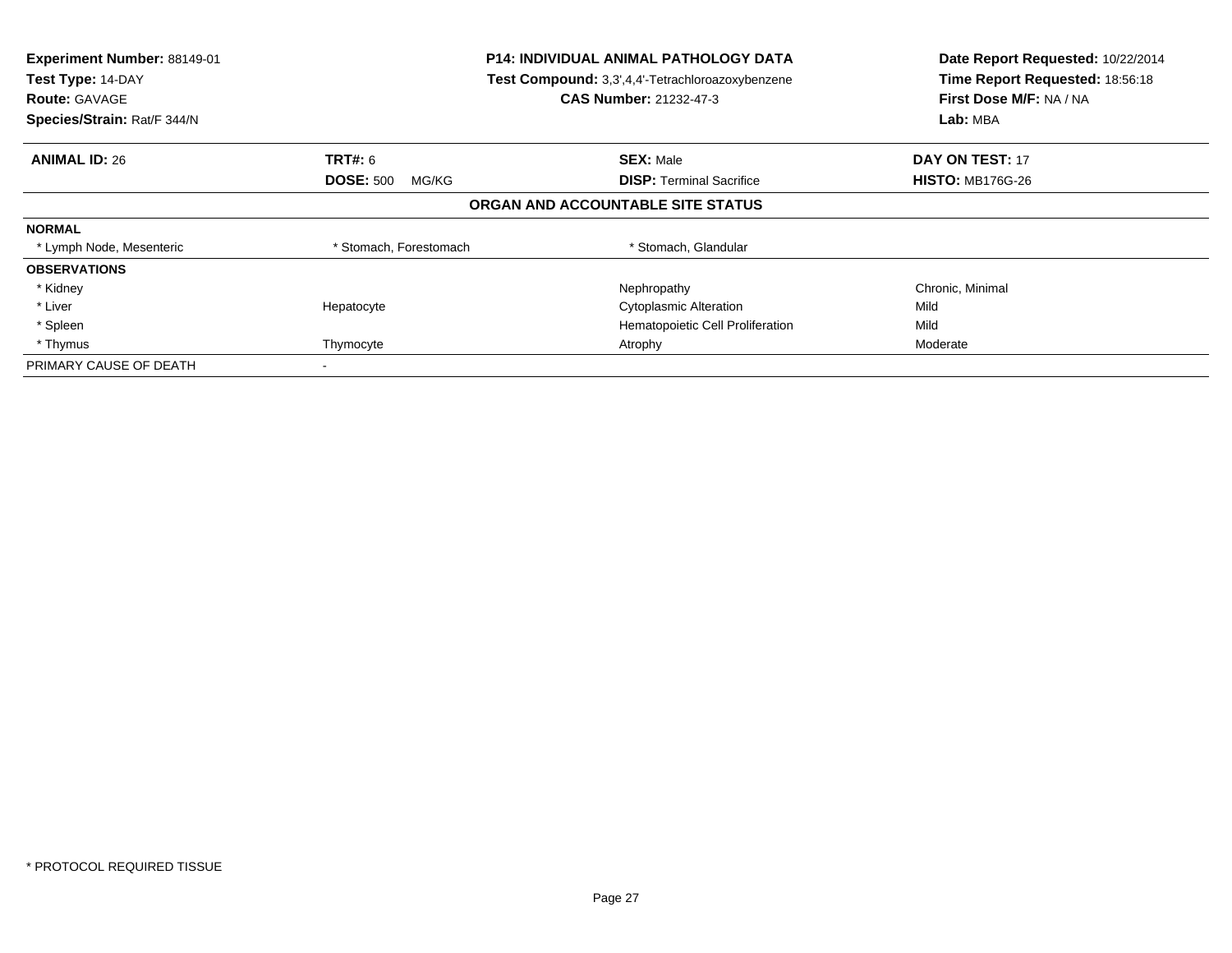| Experiment Number: 88149-01<br>Test Type: 14-DAY<br><b>Route: GAVAGE</b><br>Species/Strain: Rat/F 344/N | <b>P14: INDIVIDUAL ANIMAL PATHOLOGY DATA</b><br>Test Compound: 3,3',4,4'-Tetrachloroazoxybenzene<br><b>CAS Number: 21232-47-3</b> |                                                     | Date Report Requested: 10/22/2014<br>Time Report Requested: 18:56:18<br>First Dose M/F: NA / NA<br>Lab: MBA |
|---------------------------------------------------------------------------------------------------------|-----------------------------------------------------------------------------------------------------------------------------------|-----------------------------------------------------|-------------------------------------------------------------------------------------------------------------|
| <b>ANIMAL ID: 27</b>                                                                                    | <b>TRT#:</b> 6<br><b>DOSE: 500</b><br>MG/KG                                                                                       | <b>SEX: Male</b><br><b>DISP: Terminal Sacrifice</b> | <b>DAY ON TEST: 17</b><br><b>HISTO: MB176G-27</b>                                                           |
|                                                                                                         |                                                                                                                                   | ORGAN AND ACCOUNTABLE SITE STATUS                   |                                                                                                             |
| <b>NORMAL</b>                                                                                           |                                                                                                                                   |                                                     |                                                                                                             |
| * Lymph Node, Mesenteric                                                                                | * Stomach, Forestomach                                                                                                            | * Stomach, Glandular                                |                                                                                                             |
| <b>OBSERVATIONS</b>                                                                                     |                                                                                                                                   |                                                     |                                                                                                             |
| * Kidney                                                                                                |                                                                                                                                   | Nephropathy                                         | Chronic, Minimal                                                                                            |
| * Liver                                                                                                 | Hepatocyte                                                                                                                        | <b>Cytoplasmic Alteration</b>                       | Mild                                                                                                        |
| * Spleen                                                                                                |                                                                                                                                   | Hematopoietic Cell Proliferation                    | Mild                                                                                                        |
| * Thymus                                                                                                | Thymocyte                                                                                                                         | Atrophy                                             | Moderate                                                                                                    |
| PRIMARY CAUSE OF DEATH                                                                                  |                                                                                                                                   |                                                     |                                                                                                             |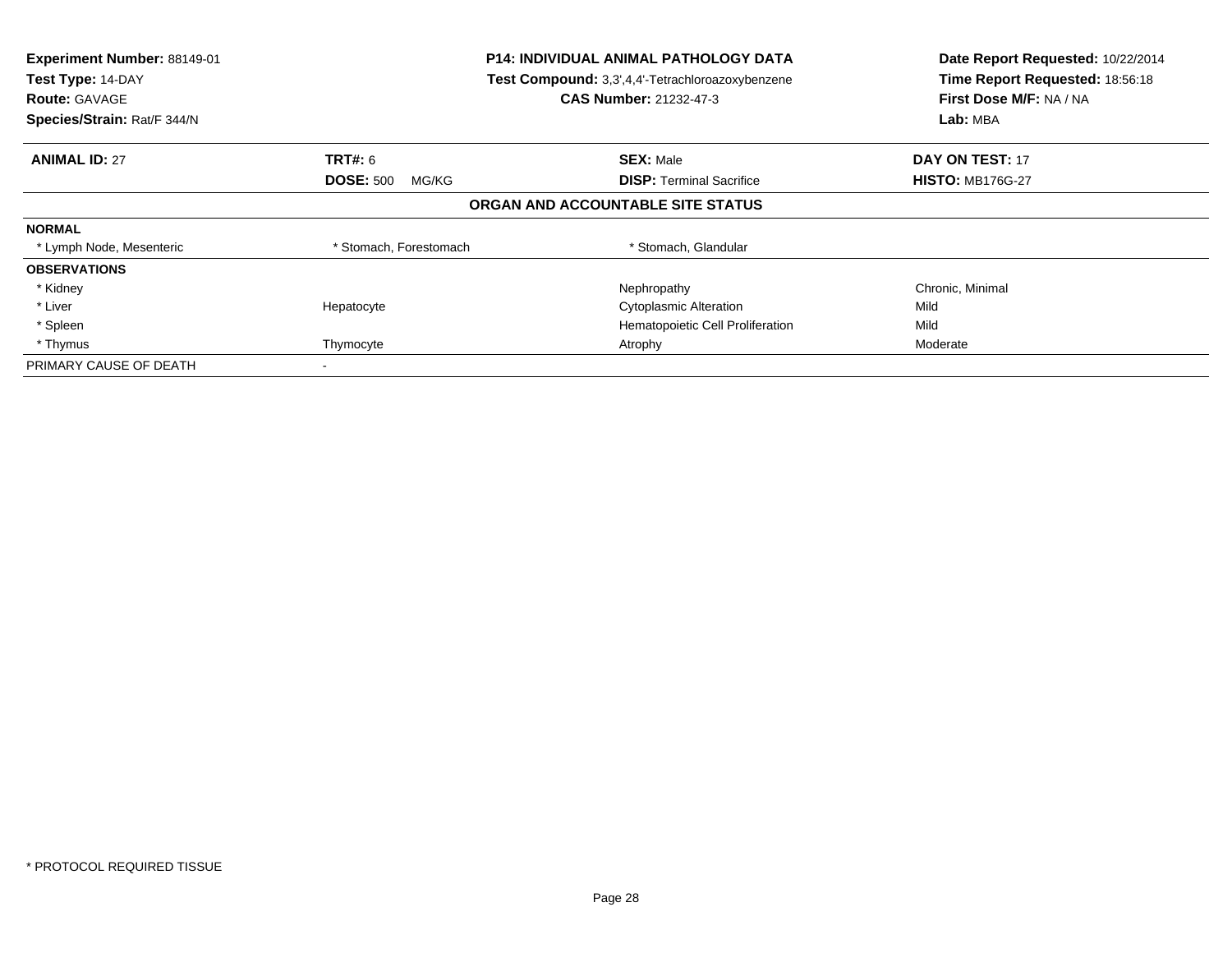| Experiment Number: 88149-01<br>Test Type: 14-DAY<br><b>Route: GAVAGE</b><br>Species/Strain: Rat/F 344/N | <b>P14: INDIVIDUAL ANIMAL PATHOLOGY DATA</b><br>Test Compound: 3,3',4,4'-Tetrachloroazoxybenzene<br><b>CAS Number: 21232-47-3</b> |                                                     | Date Report Requested: 10/22/2014<br>Time Report Requested: 18:56:18<br>First Dose M/F: NA / NA<br>Lab: MBA |
|---------------------------------------------------------------------------------------------------------|-----------------------------------------------------------------------------------------------------------------------------------|-----------------------------------------------------|-------------------------------------------------------------------------------------------------------------|
| <b>ANIMAL ID: 28</b>                                                                                    | <b>TRT#:</b> 6<br><b>DOSE: 500</b><br>MG/KG                                                                                       | <b>SEX: Male</b><br><b>DISP: Terminal Sacrifice</b> | <b>DAY ON TEST: 17</b><br><b>HISTO: MB176G-28</b>                                                           |
|                                                                                                         |                                                                                                                                   | ORGAN AND ACCOUNTABLE SITE STATUS                   |                                                                                                             |
| <b>NORMAL</b>                                                                                           |                                                                                                                                   |                                                     |                                                                                                             |
| * Lymph Node, Mesenteric                                                                                | * Stomach, Forestomach                                                                                                            | * Stomach, Glandular                                |                                                                                                             |
| <b>OBSERVATIONS</b>                                                                                     |                                                                                                                                   |                                                     |                                                                                                             |
| * Kidney                                                                                                |                                                                                                                                   | Nephropathy                                         | Chronic, Minimal                                                                                            |
| * Liver                                                                                                 | Hepatocyte                                                                                                                        | <b>Cytoplasmic Alteration</b>                       | Mild                                                                                                        |
| * Spleen                                                                                                |                                                                                                                                   | Hematopoietic Cell Proliferation                    | Minimal                                                                                                     |
| * Thymus                                                                                                | Thymocyte                                                                                                                         | Atrophy                                             | Mild                                                                                                        |
| PRIMARY CAUSE OF DEATH                                                                                  |                                                                                                                                   |                                                     |                                                                                                             |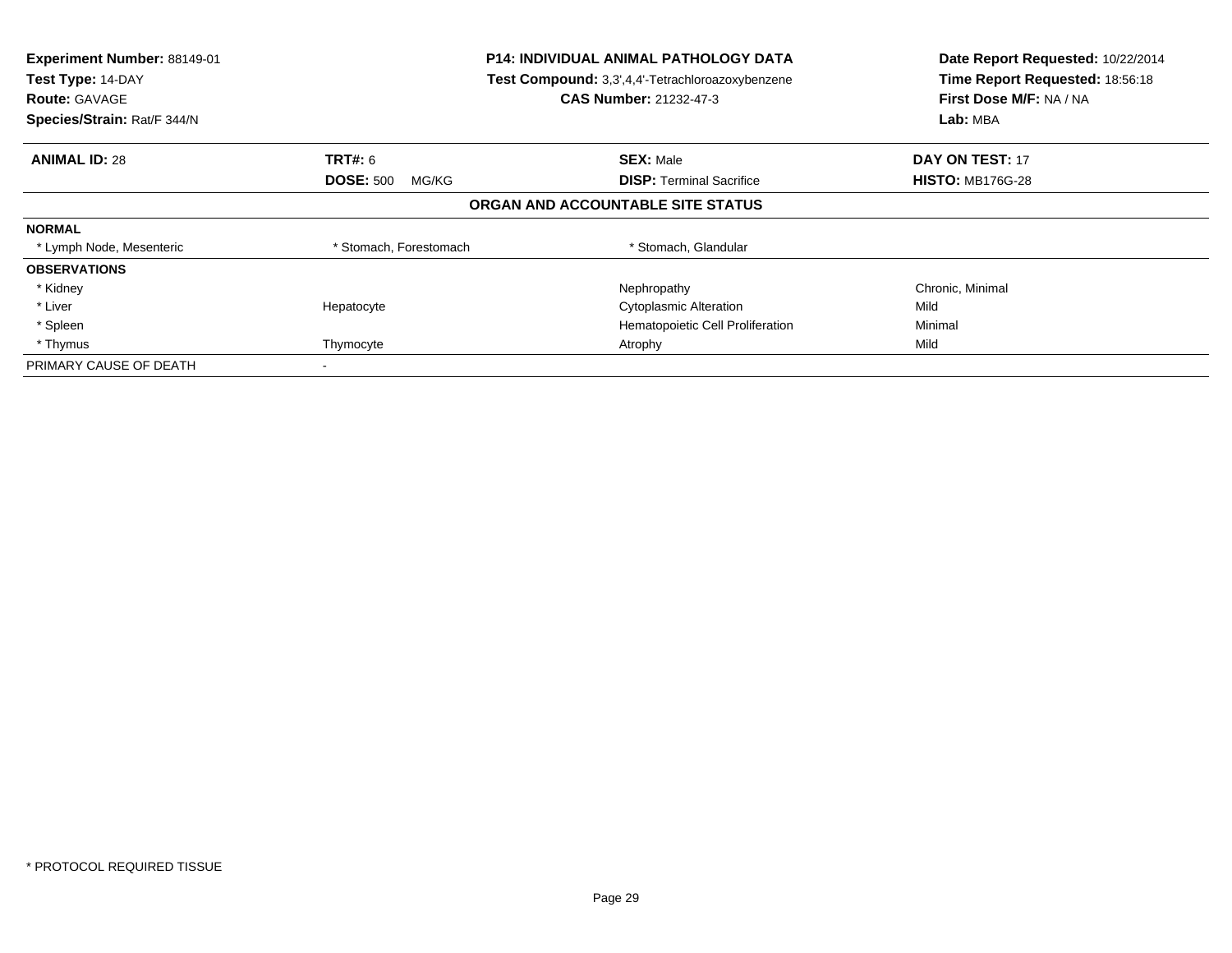| Experiment Number: 88149-01<br>Test Type: 14-DAY<br><b>Route: GAVAGE</b><br>Species/Strain: Rat/F 344/N | <b>P14: INDIVIDUAL ANIMAL PATHOLOGY DATA</b><br>Test Compound: 3,3',4,4'-Tetrachloroazoxybenzene<br><b>CAS Number: 21232-47-3</b> |                                                     | Date Report Requested: 10/22/2014<br>Time Report Requested: 18:56:18<br>First Dose M/F: NA / NA<br>Lab: MBA |
|---------------------------------------------------------------------------------------------------------|-----------------------------------------------------------------------------------------------------------------------------------|-----------------------------------------------------|-------------------------------------------------------------------------------------------------------------|
| <b>ANIMAL ID: 29</b>                                                                                    | <b>TRT#:</b> 6<br><b>DOSE: 500</b><br>MG/KG                                                                                       | <b>SEX: Male</b><br><b>DISP: Terminal Sacrifice</b> | <b>DAY ON TEST: 17</b><br><b>HISTO: MB176G-29</b>                                                           |
|                                                                                                         |                                                                                                                                   | ORGAN AND ACCOUNTABLE SITE STATUS                   |                                                                                                             |
| <b>NORMAL</b>                                                                                           |                                                                                                                                   |                                                     |                                                                                                             |
| * Lymph Node, Mesenteric                                                                                | * Stomach, Forestomach                                                                                                            | * Stomach, Glandular                                |                                                                                                             |
| <b>OBSERVATIONS</b>                                                                                     |                                                                                                                                   |                                                     |                                                                                                             |
| * Kidney                                                                                                |                                                                                                                                   | Nephropathy                                         | Chronic, Minimal                                                                                            |
| * Liver                                                                                                 | Hepatocyte                                                                                                                        | <b>Cytoplasmic Alteration</b>                       | Mild                                                                                                        |
| * Spleen                                                                                                |                                                                                                                                   | Hematopoietic Cell Proliferation                    | Mild                                                                                                        |
| * Thymus                                                                                                | Thymocyte                                                                                                                         | Atrophy                                             | Moderate                                                                                                    |
| PRIMARY CAUSE OF DEATH                                                                                  |                                                                                                                                   |                                                     |                                                                                                             |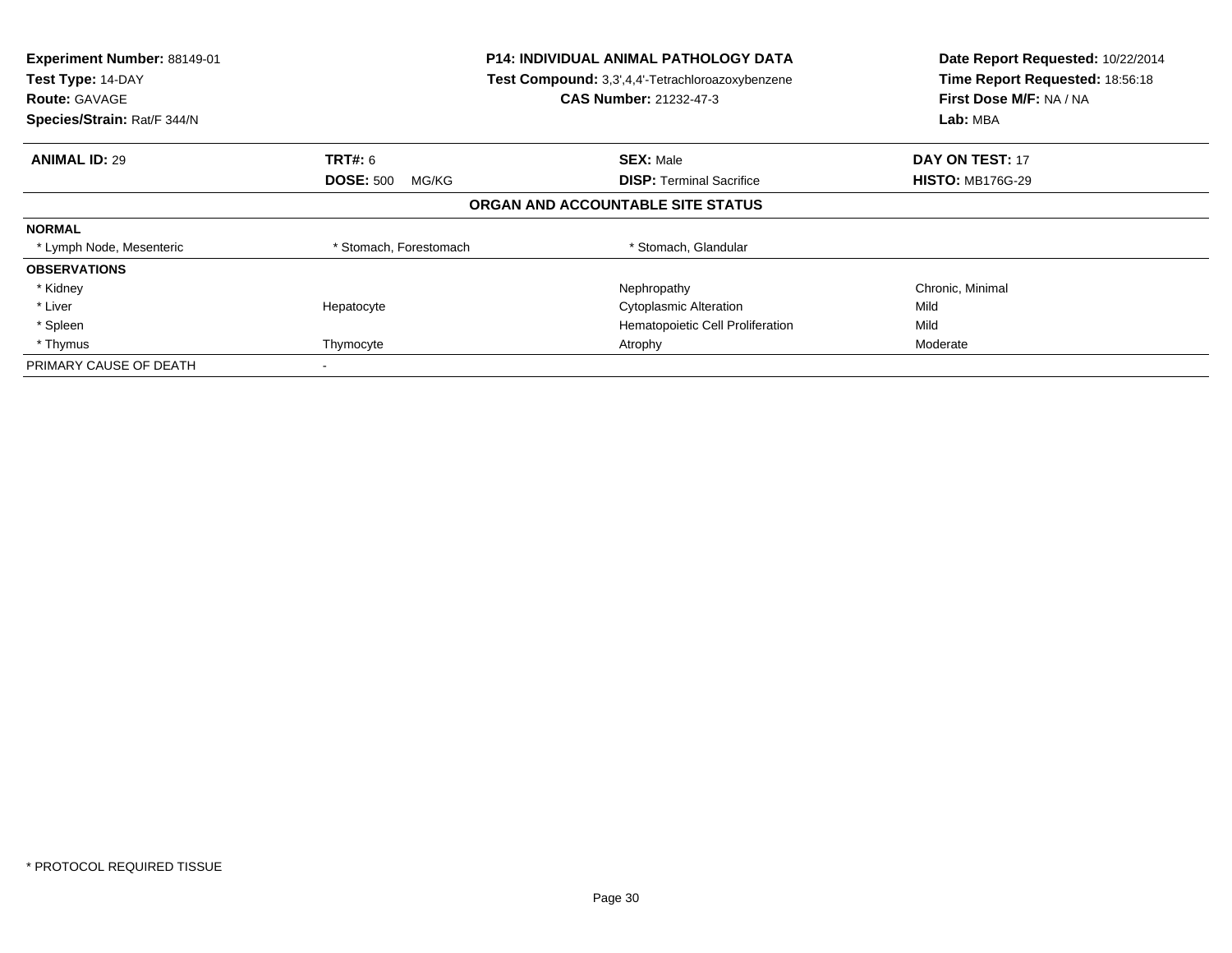| Experiment Number: 88149-01<br>Test Type: 14-DAY<br><b>Route: GAVAGE</b><br>Species/Strain: Rat/F 344/N | <b>P14: INDIVIDUAL ANIMAL PATHOLOGY DATA</b><br>Test Compound: 3,3',4,4'-Tetrachloroazoxybenzene<br><b>CAS Number: 21232-47-3</b> |                                   | Date Report Requested: 10/22/2014<br>Time Report Requested: 18:56:18<br>First Dose M/F: NA / NA<br>Lab: MBA |
|---------------------------------------------------------------------------------------------------------|-----------------------------------------------------------------------------------------------------------------------------------|-----------------------------------|-------------------------------------------------------------------------------------------------------------|
| <b>ANIMAL ID: 30</b>                                                                                    | <b>TRT#: 6</b>                                                                                                                    | <b>SEX: Male</b>                  | <b>DAY ON TEST: 17</b>                                                                                      |
|                                                                                                         | <b>DOSE: 500</b><br>MG/KG                                                                                                         | <b>DISP:</b> Terminal Sacrifice   | <b>HISTO: MB176G-30</b>                                                                                     |
|                                                                                                         |                                                                                                                                   | ORGAN AND ACCOUNTABLE SITE STATUS |                                                                                                             |
| <b>NORMAL</b>                                                                                           |                                                                                                                                   |                                   |                                                                                                             |
| * Kidney                                                                                                | * Lymph Node, Mesenteric                                                                                                          | * Stomach, Forestomach            | * Stomach, Glandular                                                                                        |
| <b>OBSERVATIONS</b>                                                                                     |                                                                                                                                   |                                   |                                                                                                             |
| * Liver                                                                                                 | Hepatocyte                                                                                                                        | <b>Cytoplasmic Alteration</b>     | Mild                                                                                                        |
| * Spleen                                                                                                |                                                                                                                                   | Hematopoietic Cell Proliferation  | Minimal                                                                                                     |
| * Thymus                                                                                                | Thymocyte                                                                                                                         | Atrophy                           | Moderate                                                                                                    |
| PRIMARY CAUSE OF DEATH                                                                                  |                                                                                                                                   |                                   |                                                                                                             |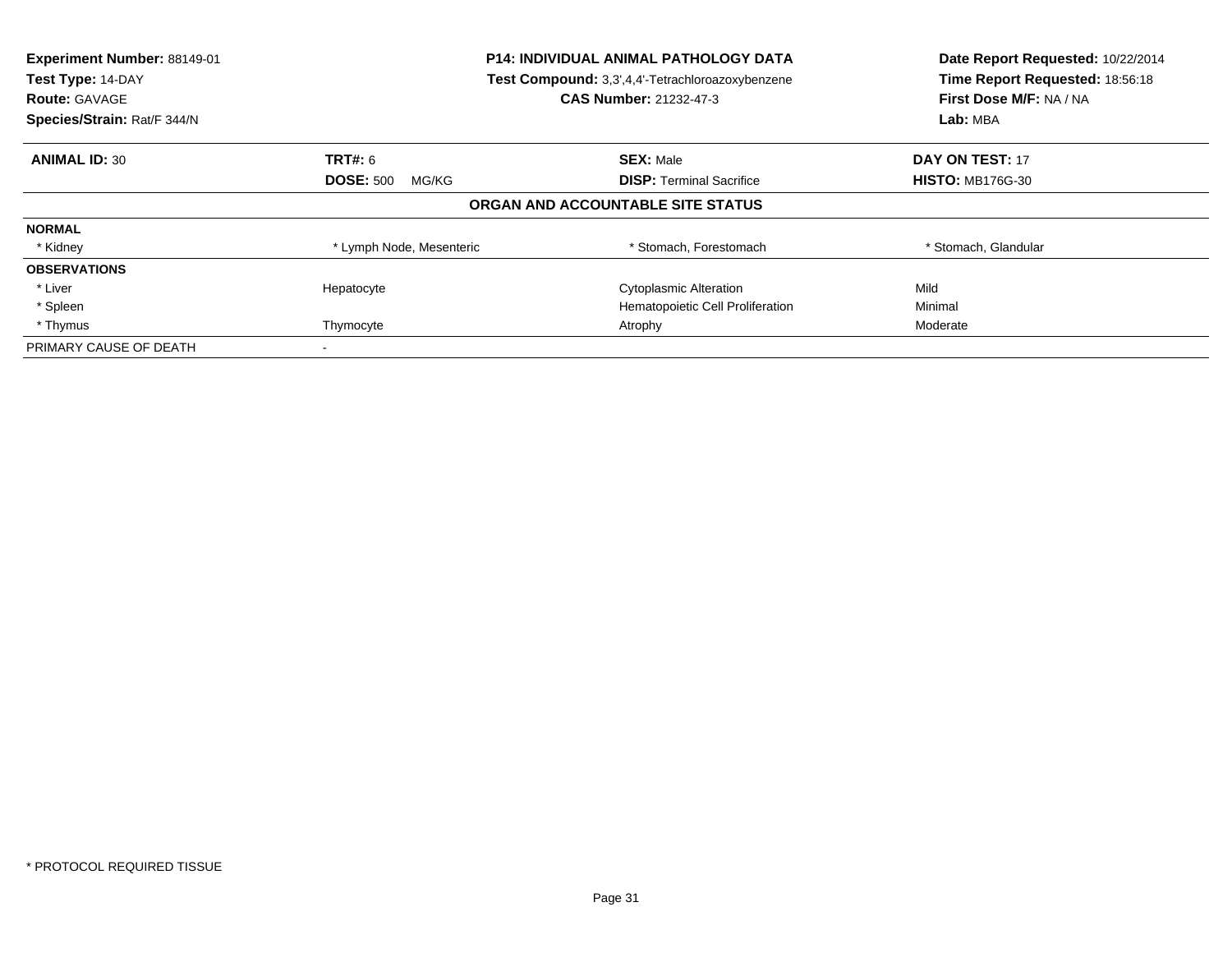| Experiment Number: 88149-01<br>Test Type: 14-DAY<br><b>Route: GAVAGE</b> | <b>P14: INDIVIDUAL ANIMAL PATHOLOGY DATA</b><br>Test Compound: 3,3',4,4'-Tetrachloroazoxybenzene<br><b>CAS Number: 21232-47-3</b> |                                   | Date Report Requested: 10/22/2014<br>Time Report Requested: 18:56:18<br>First Dose M/F: NA / NA |  |
|--------------------------------------------------------------------------|-----------------------------------------------------------------------------------------------------------------------------------|-----------------------------------|-------------------------------------------------------------------------------------------------|--|
| Species/Strain: Rat/F 344/N                                              |                                                                                                                                   |                                   | Lab: MBA                                                                                        |  |
| <b>ANIMAL ID: 31</b>                                                     | <b>TRT#: 7</b>                                                                                                                    | <b>SEX: Female</b>                | DAY ON TEST: 17                                                                                 |  |
|                                                                          | <b>DOSE: 0 MG/KG</b>                                                                                                              | <b>DISP:</b> Terminal Sacrifice   | <b>HISTO: MB176G-31</b>                                                                         |  |
|                                                                          |                                                                                                                                   | ORGAN AND ACCOUNTABLE SITE STATUS |                                                                                                 |  |
| <b>NORMAL</b>                                                            |                                                                                                                                   |                                   |                                                                                                 |  |
| * Liver                                                                  | * Lymph Node, Mesenteric                                                                                                          | * Spleen                          | * Stomach, Forestomach                                                                          |  |
| * Stomach, Glandular                                                     | * Thymus                                                                                                                          |                                   |                                                                                                 |  |
| <b>OBSERVATIONS</b>                                                      |                                                                                                                                   |                                   |                                                                                                 |  |
| * Kidney                                                                 |                                                                                                                                   | Mineralization                    | Minimal                                                                                         |  |
| PRIMARY CAUSE OF DEATH                                                   |                                                                                                                                   |                                   |                                                                                                 |  |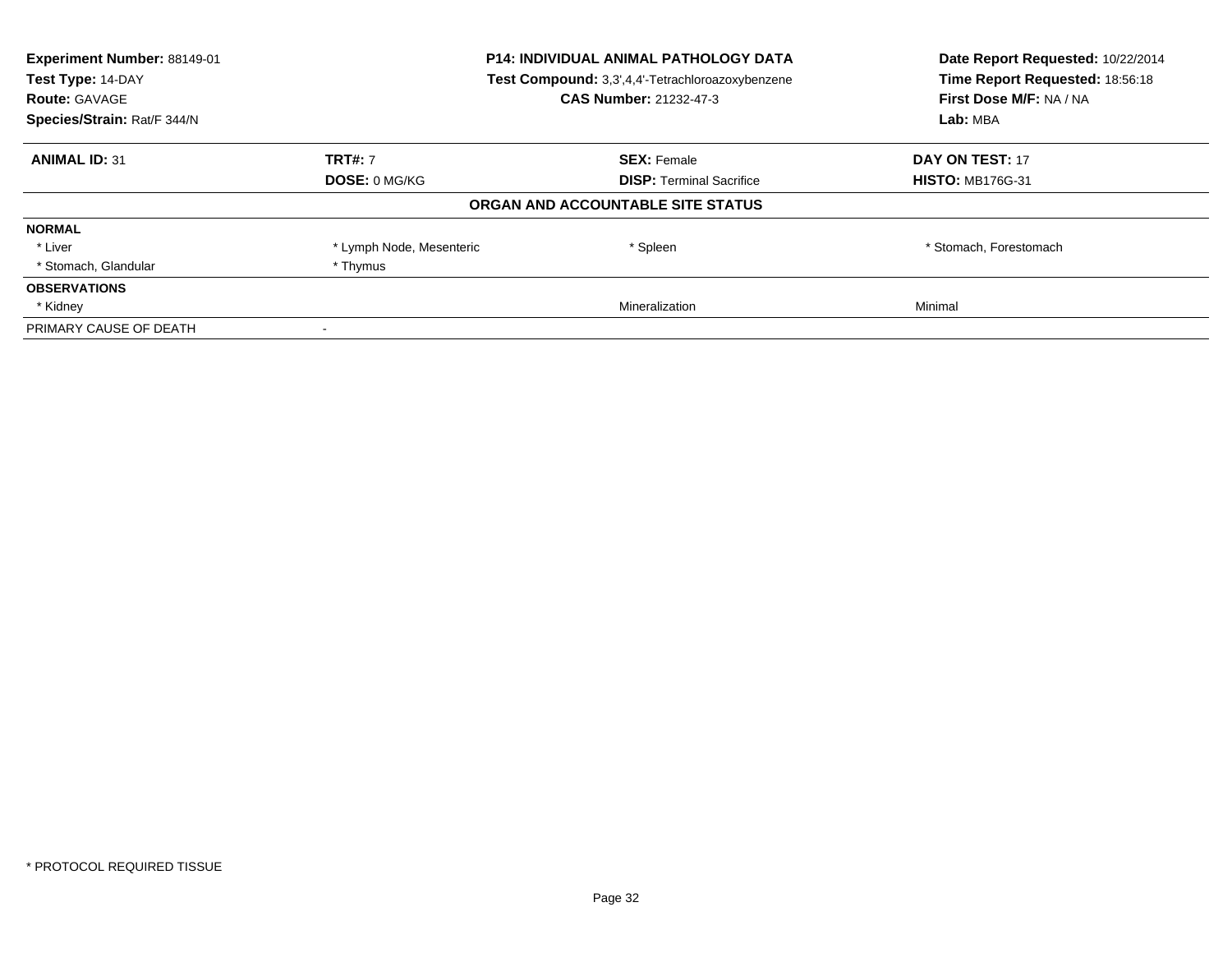| Experiment Number: 88149-01<br>Test Type: 14-DAY<br><b>Route: GAVAGE</b> | <b>P14: INDIVIDUAL ANIMAL PATHOLOGY DATA</b><br>Test Compound: 3,3',4,4'-Tetrachloroazoxybenzene<br><b>CAS Number: 21232-47-3</b> |                                   | Date Report Requested: 10/22/2014<br>Time Report Requested: 18:56:18<br>First Dose M/F: NA / NA |  |
|--------------------------------------------------------------------------|-----------------------------------------------------------------------------------------------------------------------------------|-----------------------------------|-------------------------------------------------------------------------------------------------|--|
| Species/Strain: Rat/F 344/N                                              |                                                                                                                                   |                                   | Lab: MBA                                                                                        |  |
| <b>ANIMAL ID: 32</b>                                                     | <b>TRT#: 7</b>                                                                                                                    | <b>SEX: Female</b>                | DAY ON TEST: 17                                                                                 |  |
|                                                                          | DOSE: 0 MG/KG                                                                                                                     | <b>DISP:</b> Terminal Sacrifice   | <b>HISTO: MB176G-32</b>                                                                         |  |
|                                                                          |                                                                                                                                   | ORGAN AND ACCOUNTABLE SITE STATUS |                                                                                                 |  |
| <b>NORMAL</b>                                                            |                                                                                                                                   |                                   |                                                                                                 |  |
| * Liver                                                                  | * Lymph Node, Mesenteric                                                                                                          | * Spleen                          | * Stomach, Forestomach                                                                          |  |
| * Stomach, Glandular                                                     | * Thymus                                                                                                                          |                                   |                                                                                                 |  |
| <b>OBSERVATIONS</b>                                                      |                                                                                                                                   |                                   |                                                                                                 |  |
| * Kidney                                                                 |                                                                                                                                   | Mineralization                    | Minimal                                                                                         |  |
| PRIMARY CAUSE OF DEATH                                                   |                                                                                                                                   |                                   |                                                                                                 |  |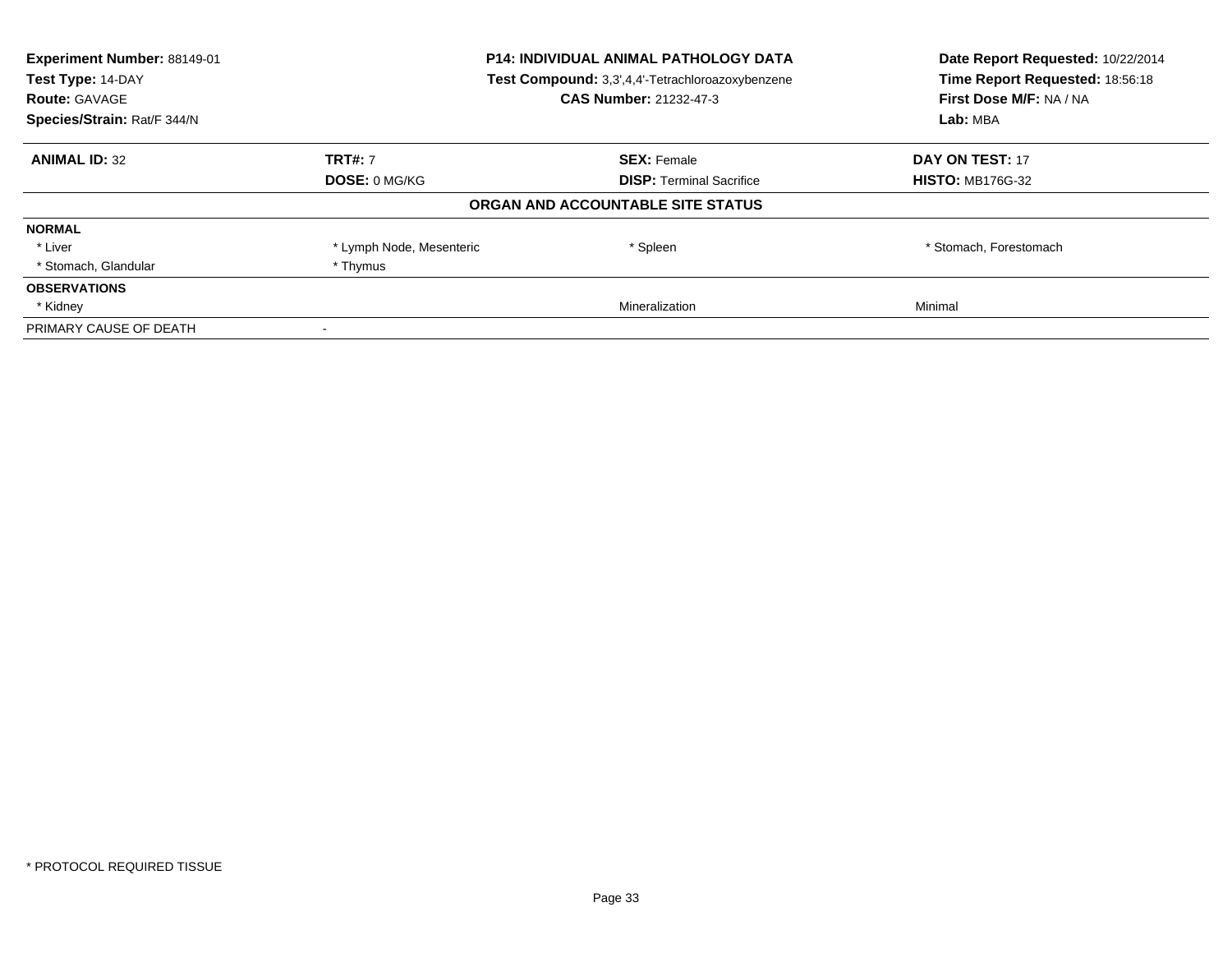| Experiment Number: 88149-01<br>Test Type: 14-DAY<br><b>Route: GAVAGE</b><br>Species/Strain: Rat/F 344/N | <b>P14: INDIVIDUAL ANIMAL PATHOLOGY DATA</b><br>Test Compound: 3,3',4,4'-Tetrachloroazoxybenzene<br><b>CAS Number: 21232-47-3</b> |                                   | Date Report Requested: 10/22/2014<br>Time Report Requested: 18:56:18<br>First Dose M/F: NA / NA<br>Lab: MBA |
|---------------------------------------------------------------------------------------------------------|-----------------------------------------------------------------------------------------------------------------------------------|-----------------------------------|-------------------------------------------------------------------------------------------------------------|
| <b>ANIMAL ID: 33</b>                                                                                    | <b>TRT#: 7</b>                                                                                                                    | <b>SEX: Female</b>                | DAY ON TEST: 17                                                                                             |
|                                                                                                         | DOSE: 0 MG/KG                                                                                                                     | <b>DISP:</b> Terminal Sacrifice   | <b>HISTO: MB176G-33</b>                                                                                     |
|                                                                                                         |                                                                                                                                   | ORGAN AND ACCOUNTABLE SITE STATUS |                                                                                                             |
| <b>NORMAL</b>                                                                                           |                                                                                                                                   |                                   |                                                                                                             |
| * Liver                                                                                                 | * Lymph Node, Mesenteric                                                                                                          | * Spleen                          | * Stomach, Forestomach                                                                                      |
| * Stomach, Glandular                                                                                    | * Thymus                                                                                                                          |                                   |                                                                                                             |
| <b>OBSERVATIONS</b>                                                                                     |                                                                                                                                   |                                   |                                                                                                             |
| * Kidney                                                                                                |                                                                                                                                   | Mineralization                    | Minimal                                                                                                     |
|                                                                                                         |                                                                                                                                   | Nephropathy                       | Chronic, Minimal                                                                                            |
| PRIMARY CAUSE OF DEATH                                                                                  |                                                                                                                                   |                                   |                                                                                                             |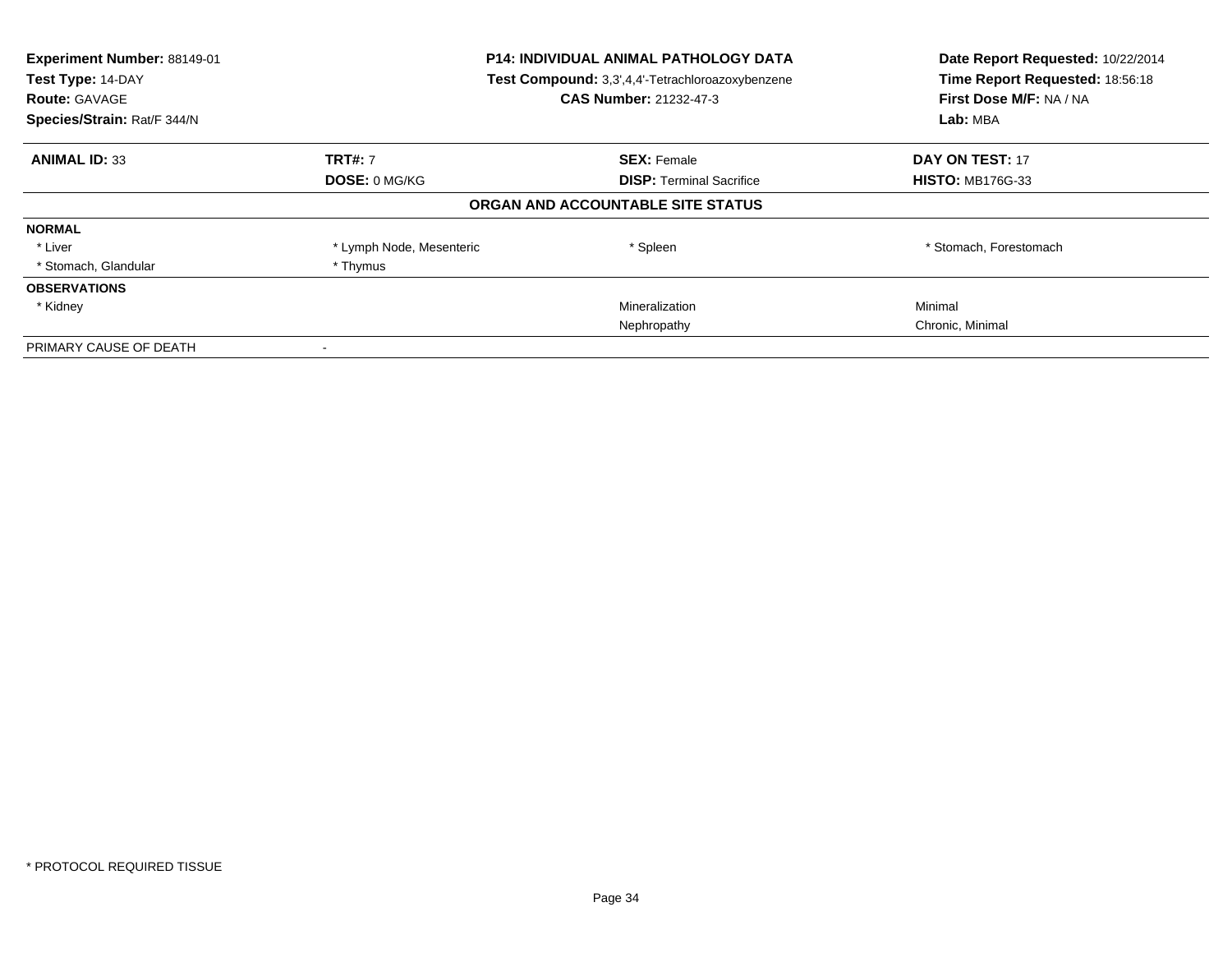| Experiment Number: 88149-01<br>Test Type: 14-DAY<br><b>Route: GAVAGE</b><br>Species/Strain: Rat/F 344/N | <b>P14: INDIVIDUAL ANIMAL PATHOLOGY DATA</b><br>Test Compound: 3,3',4,4'-Tetrachloroazoxybenzene<br>CAS Number: 21232-47-3 |                                   | Date Report Requested: 10/22/2014<br>Time Report Requested: 18:56:18<br>First Dose M/F: NA / NA<br>Lab: MBA |
|---------------------------------------------------------------------------------------------------------|----------------------------------------------------------------------------------------------------------------------------|-----------------------------------|-------------------------------------------------------------------------------------------------------------|
| <b>ANIMAL ID: 34</b>                                                                                    | <b>TRT#: 7</b>                                                                                                             | <b>SEX: Female</b>                | <b>DAY ON TEST: 17</b>                                                                                      |
|                                                                                                         | <b>DOSE: 0 MG/KG</b>                                                                                                       | <b>DISP:</b> Terminal Sacrifice   | <b>HISTO: MB176G-34</b>                                                                                     |
|                                                                                                         |                                                                                                                            | ORGAN AND ACCOUNTABLE SITE STATUS |                                                                                                             |
| <b>NORMAL</b>                                                                                           |                                                                                                                            |                                   |                                                                                                             |
| * Liver                                                                                                 | * Lymph Node, Mesenteric                                                                                                   | * Spleen                          | * Stomach, Forestomach                                                                                      |
| * Stomach, Glandular                                                                                    |                                                                                                                            |                                   |                                                                                                             |
| <b>OBSERVATIONS</b>                                                                                     |                                                                                                                            |                                   |                                                                                                             |
| * Kidney                                                                                                |                                                                                                                            | Mineralization                    | Mild                                                                                                        |
|                                                                                                         |                                                                                                                            | Nephropathy                       | Chronic, Minimal                                                                                            |
| * Thymus                                                                                                |                                                                                                                            | Hemorrhage                        | Minimal                                                                                                     |
| PRIMARY CAUSE OF DEATH                                                                                  |                                                                                                                            |                                   |                                                                                                             |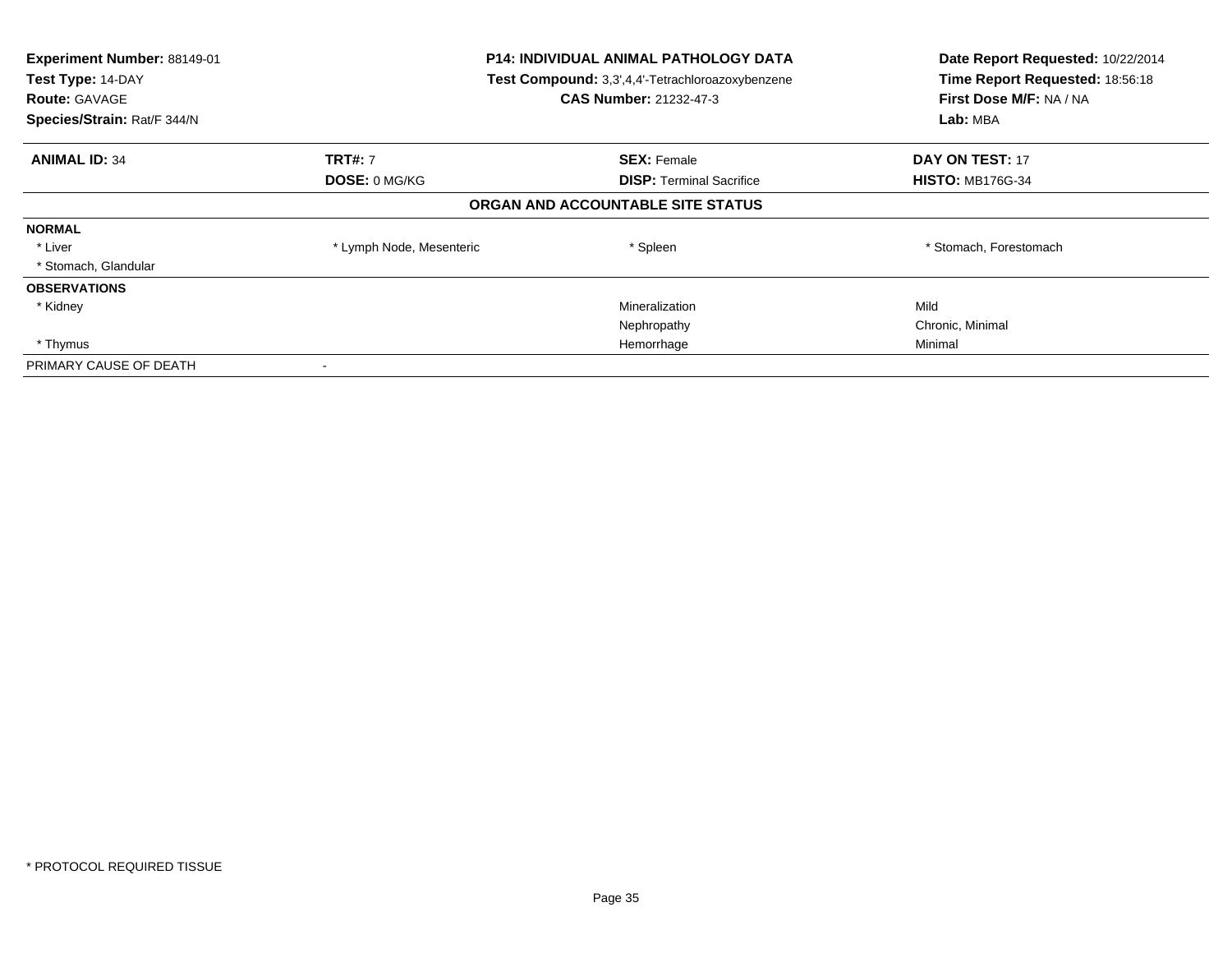| Experiment Number: 88149-01<br>Test Type: 14-DAY<br><b>Route: GAVAGE</b><br>Species/Strain: Rat/F 344/N | <b>P14: INDIVIDUAL ANIMAL PATHOLOGY DATA</b><br>Test Compound: 3,3',4,4'-Tetrachloroazoxybenzene<br><b>CAS Number: 21232-47-3</b> |                                   | Date Report Requested: 10/22/2014<br>Time Report Requested: 18:56:18<br>First Dose M/F: NA / NA<br>Lab: MBA |
|---------------------------------------------------------------------------------------------------------|-----------------------------------------------------------------------------------------------------------------------------------|-----------------------------------|-------------------------------------------------------------------------------------------------------------|
| <b>ANIMAL ID: 35</b>                                                                                    | <b>TRT#: 7</b>                                                                                                                    | <b>SEX: Female</b>                | DAY ON TEST: 17                                                                                             |
|                                                                                                         | DOSE: 0 MG/KG                                                                                                                     | <b>DISP:</b> Terminal Sacrifice   | <b>HISTO: MB176G-35</b>                                                                                     |
|                                                                                                         |                                                                                                                                   | ORGAN AND ACCOUNTABLE SITE STATUS |                                                                                                             |
| <b>NORMAL</b>                                                                                           |                                                                                                                                   |                                   |                                                                                                             |
| * Liver                                                                                                 | * Lymph Node, Mesenteric                                                                                                          | * Spleen                          | * Stomach, Forestomach                                                                                      |
| * Stomach, Glandular                                                                                    | * Thymus                                                                                                                          |                                   |                                                                                                             |
| <b>OBSERVATIONS</b>                                                                                     |                                                                                                                                   |                                   |                                                                                                             |
| * Kidney                                                                                                |                                                                                                                                   | Mineralization                    | Minimal                                                                                                     |
|                                                                                                         |                                                                                                                                   | Nephropathy                       | Chronic, Minimal                                                                                            |
| PRIMARY CAUSE OF DEATH                                                                                  |                                                                                                                                   |                                   |                                                                                                             |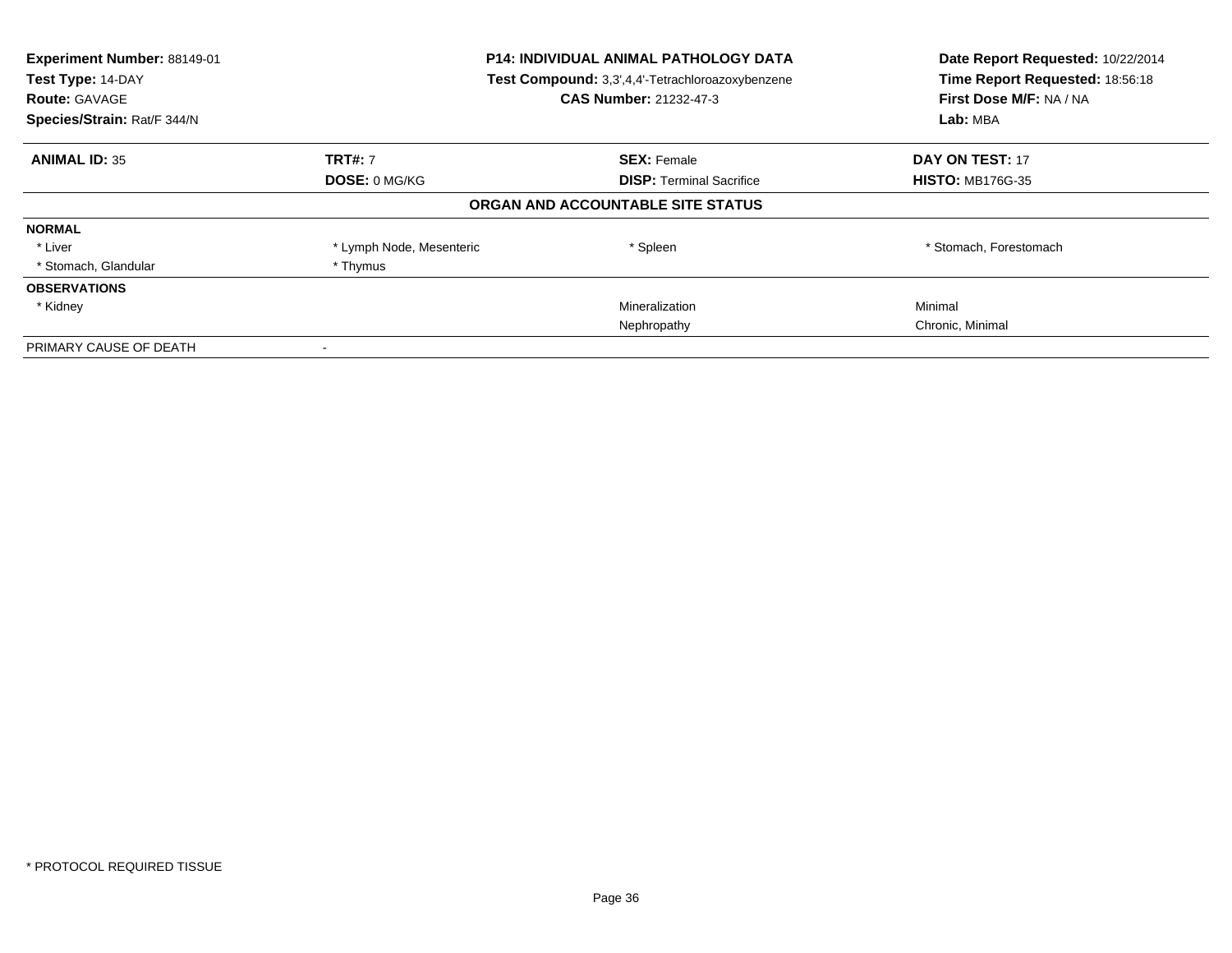| Experiment Number: 88149-01<br>Test Type: 14-DAY<br><b>Route: GAVAGE</b><br>Species/Strain: Rat/F 344/N |                         | <b>P14: INDIVIDUAL ANIMAL PATHOLOGY DATA</b><br>Test Compound: 3,3',4,4'-Tetrachloroazoxybenzene<br><b>CAS Number: 21232-47-3</b> | Date Report Requested: 10/22/2014<br>Time Report Requested: 18:56:18<br>First Dose M/F: NA / NA<br>Lab: MBA |
|---------------------------------------------------------------------------------------------------------|-------------------------|-----------------------------------------------------------------------------------------------------------------------------------|-------------------------------------------------------------------------------------------------------------|
|                                                                                                         |                         |                                                                                                                                   |                                                                                                             |
| <b>ANIMAL ID: 36</b>                                                                                    | <b>TRT#: 8</b>          | <b>SEX: Female</b>                                                                                                                | <b>DAY ON TEST: 17</b>                                                                                      |
|                                                                                                         | <b>DOSE: 12.5 MG/KG</b> | <b>DISP:</b> Terminal Sacrifice                                                                                                   | <b>HISTO: MB176G-36</b>                                                                                     |
|                                                                                                         |                         | ORGAN AND ACCOUNTABLE SITE STATUS                                                                                                 |                                                                                                             |
| <b>NORMAL</b>                                                                                           |                         |                                                                                                                                   |                                                                                                             |
| Spleen                                                                                                  | Thymus                  |                                                                                                                                   |                                                                                                             |
| <b>OBSERVATIONS</b>                                                                                     |                         |                                                                                                                                   |                                                                                                             |
| Kidney                                                                                                  | Cortex                  | Inflammation                                                                                                                      | Chronic, Focal, Minimal                                                                                     |
|                                                                                                         |                         | Mineralization                                                                                                                    | Minimal                                                                                                     |
| Liver                                                                                                   |                         | Inflammation                                                                                                                      | Focal, Minimal                                                                                              |
| Note: INFLAMMATION IS SUBACUTE.                                                                         |                         |                                                                                                                                   |                                                                                                             |
| PRIMARY CAUSE OF DEATH                                                                                  |                         |                                                                                                                                   |                                                                                                             |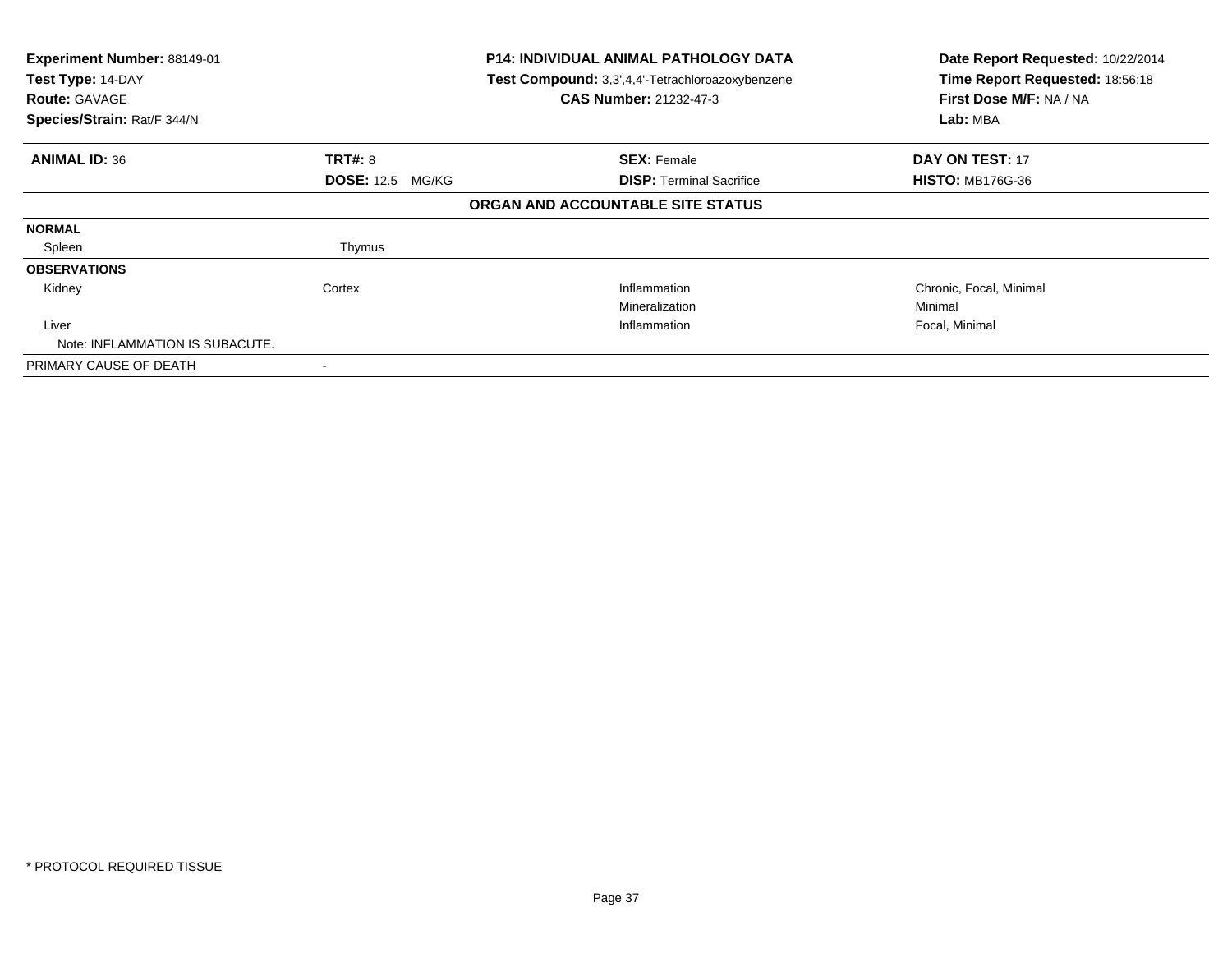| Experiment Number: 88149-01<br>Test Type: 14-DAY<br><b>Route: GAVAGE</b> | <b>P14: INDIVIDUAL ANIMAL PATHOLOGY DATA</b><br>Test Compound: 3,3',4,4'-Tetrachloroazoxybenzene<br>CAS Number: 21232-47-3 |                                   | Date Report Requested: 10/22/2014<br>Time Report Requested: 18:56:18<br>First Dose M/F: NA / NA |
|--------------------------------------------------------------------------|----------------------------------------------------------------------------------------------------------------------------|-----------------------------------|-------------------------------------------------------------------------------------------------|
| Species/Strain: Rat/F 344/N                                              |                                                                                                                            |                                   | Lab: MBA                                                                                        |
| <b>ANIMAL ID: 37</b>                                                     | TRT#: 8                                                                                                                    | <b>SEX: Female</b>                | DAY ON TEST: 17                                                                                 |
|                                                                          | <b>DOSE: 12.5 MG/KG</b>                                                                                                    | <b>DISP:</b> Terminal Sacrifice   | <b>HISTO: MB176G-37</b>                                                                         |
|                                                                          |                                                                                                                            | ORGAN AND ACCOUNTABLE SITE STATUS |                                                                                                 |
| <b>NORMAL</b>                                                            |                                                                                                                            |                                   |                                                                                                 |
| Liver                                                                    | Spleen                                                                                                                     | Thymus                            |                                                                                                 |
| <b>OBSERVATIONS</b>                                                      |                                                                                                                            |                                   |                                                                                                 |
| Kidney                                                                   |                                                                                                                            | Mineralization                    | Minimal                                                                                         |
|                                                                          |                                                                                                                            | Nephropathy                       | Chronic, Minimal                                                                                |
| PRIMARY CAUSE OF DEATH                                                   |                                                                                                                            |                                   |                                                                                                 |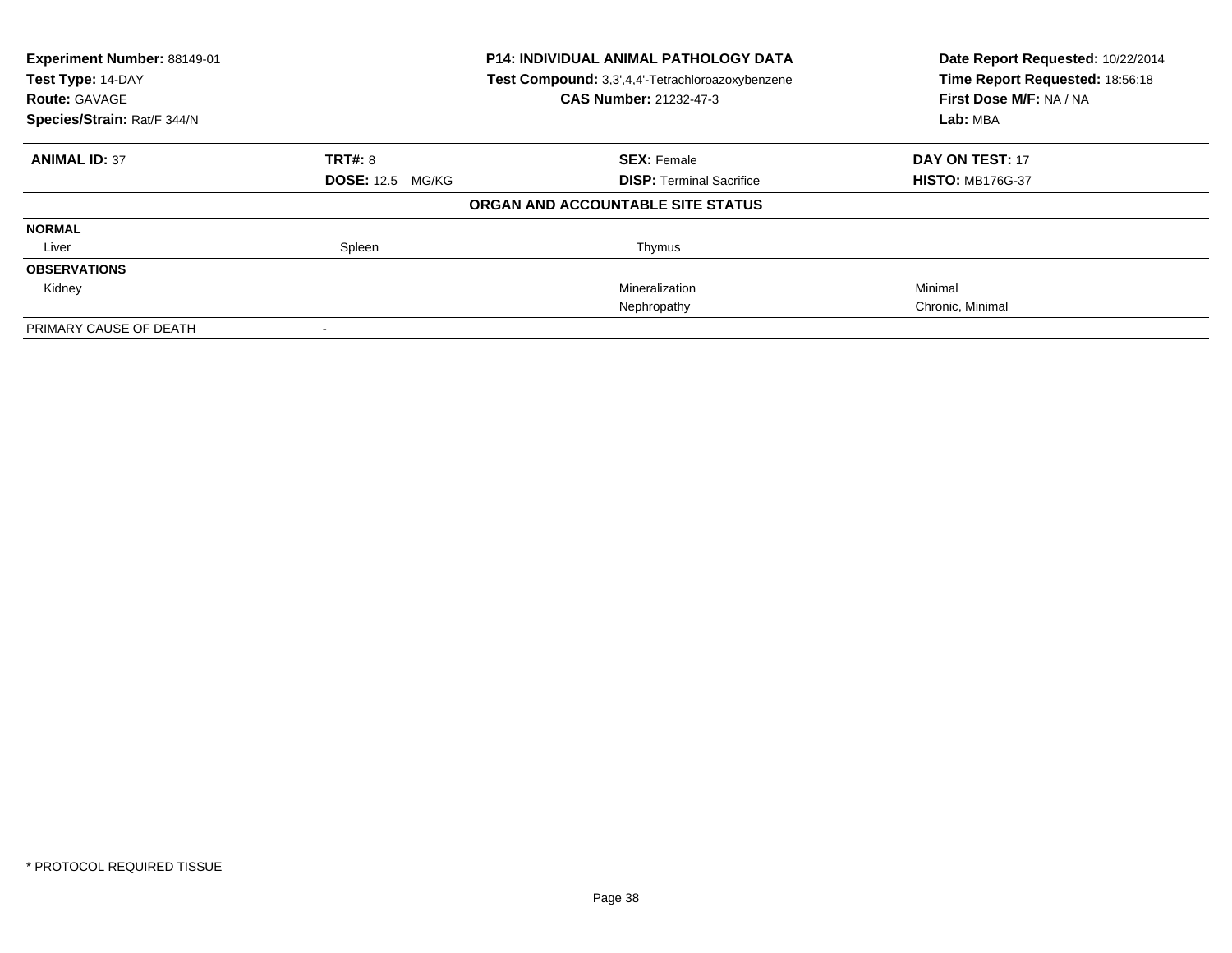| Experiment Number: 88149-01<br>Test Type: 14-DAY<br><b>Route: GAVAGE</b><br>Species/Strain: Rat/F 344/N |                         | <b>P14: INDIVIDUAL ANIMAL PATHOLOGY DATA</b><br>Test Compound: 3,3',4,4'-Tetrachloroazoxybenzene<br><b>CAS Number: 21232-47-3</b> | Date Report Requested: 10/22/2014<br>Time Report Requested: 18:56:18<br>First Dose M/F: NA / NA<br>Lab: MBA |
|---------------------------------------------------------------------------------------------------------|-------------------------|-----------------------------------------------------------------------------------------------------------------------------------|-------------------------------------------------------------------------------------------------------------|
| <b>ANIMAL ID: 38</b>                                                                                    | <b>TRT#: 8</b>          | <b>SEX: Female</b>                                                                                                                | DAY ON TEST: 17                                                                                             |
|                                                                                                         | <b>DOSE: 12.5 MG/KG</b> | <b>DISP:</b> Terminal Sacrifice                                                                                                   | <b>HISTO: MB176G-38</b>                                                                                     |
|                                                                                                         |                         | ORGAN AND ACCOUNTABLE SITE STATUS                                                                                                 |                                                                                                             |
| <b>NORMAL</b>                                                                                           |                         |                                                                                                                                   |                                                                                                             |
| Liver                                                                                                   | Thymus                  |                                                                                                                                   |                                                                                                             |
| <b>OBSERVATIONS</b>                                                                                     |                         |                                                                                                                                   |                                                                                                             |
| Kidney                                                                                                  |                         | Mineralization                                                                                                                    | Minimal                                                                                                     |
|                                                                                                         |                         | Nephropathy                                                                                                                       | Chronic, Minimal                                                                                            |
| Spleen                                                                                                  |                         | Hematopoietic Cell Proliferation                                                                                                  | Minimal                                                                                                     |
| PRIMARY CAUSE OF DEATH                                                                                  |                         |                                                                                                                                   |                                                                                                             |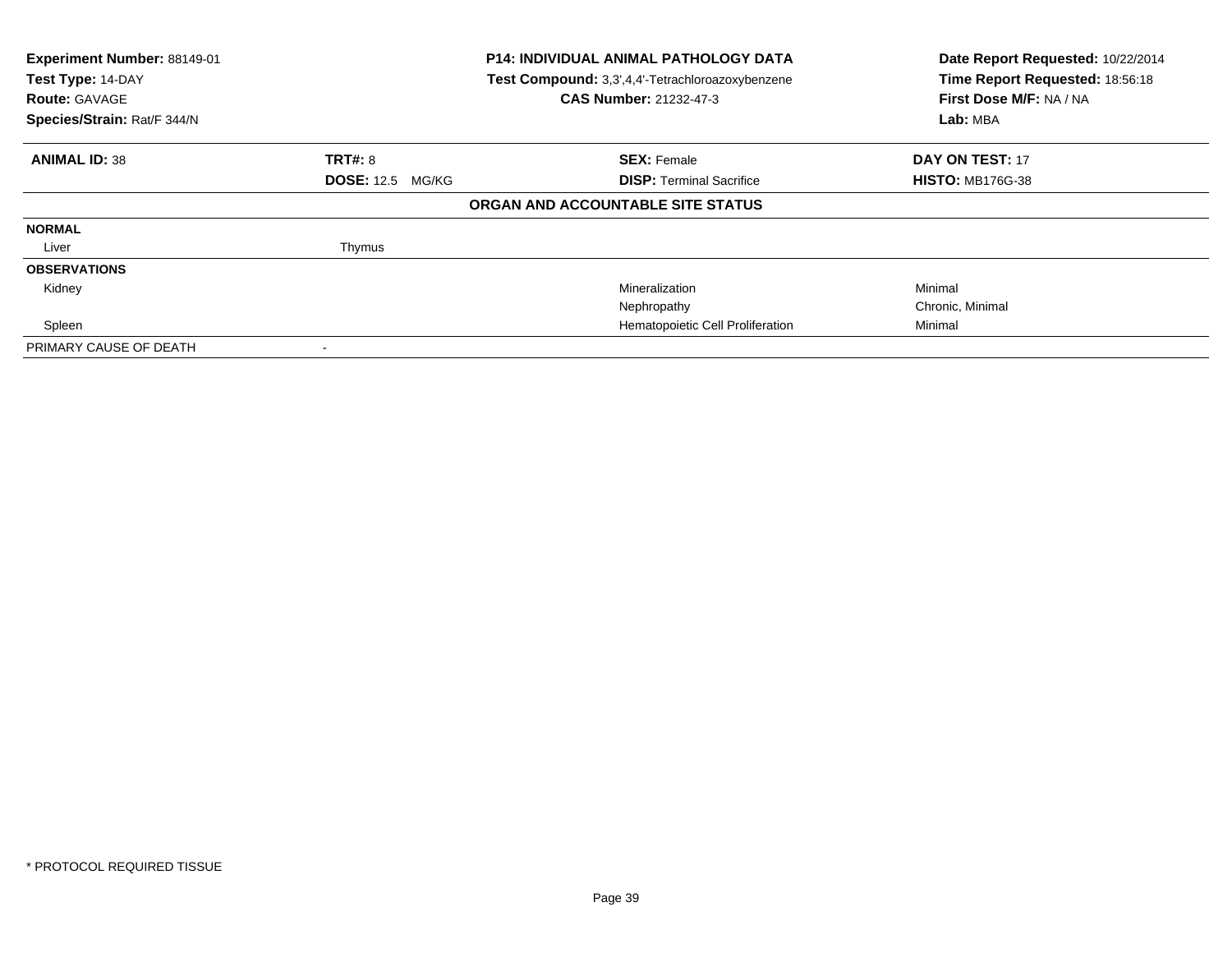| Experiment Number: 88149-01<br>Test Type: 14-DAY<br><b>Route: GAVAGE</b><br>Species/Strain: Rat/F 344/N |                         | P14: INDIVIDUAL ANIMAL PATHOLOGY DATA<br>Test Compound: 3,3',4,4'-Tetrachloroazoxybenzene<br><b>CAS Number: 21232-47-3</b> | Date Report Requested: 10/22/2014<br>Time Report Requested: 18:56:18<br>First Dose M/F: NA / NA<br>Lab: MBA |
|---------------------------------------------------------------------------------------------------------|-------------------------|----------------------------------------------------------------------------------------------------------------------------|-------------------------------------------------------------------------------------------------------------|
| <b>ANIMAL ID: 39</b>                                                                                    | <b>TRT#: 8</b>          | <b>SEX: Female</b>                                                                                                         | <b>DAY ON TEST: 17</b>                                                                                      |
|                                                                                                         | <b>DOSE: 12.5 MG/KG</b> | <b>DISP:</b> Terminal Sacrifice                                                                                            | <b>HISTO: MB176G-39</b>                                                                                     |
|                                                                                                         |                         | ORGAN AND ACCOUNTABLE SITE STATUS                                                                                          |                                                                                                             |
| <b>NORMAL</b>                                                                                           |                         |                                                                                                                            |                                                                                                             |
| Liver                                                                                                   |                         |                                                                                                                            |                                                                                                             |
| <b>OBSERVATIONS</b>                                                                                     |                         |                                                                                                                            |                                                                                                             |
| Kidney                                                                                                  |                         | Mineralization                                                                                                             | Minimal                                                                                                     |
| Spleen                                                                                                  |                         | Hematopoietic Cell Proliferation                                                                                           | Minimal                                                                                                     |
| Thymus                                                                                                  |                         | Hemorrhage                                                                                                                 | Minimal                                                                                                     |
| PRIMARY CAUSE OF DEATH                                                                                  |                         |                                                                                                                            |                                                                                                             |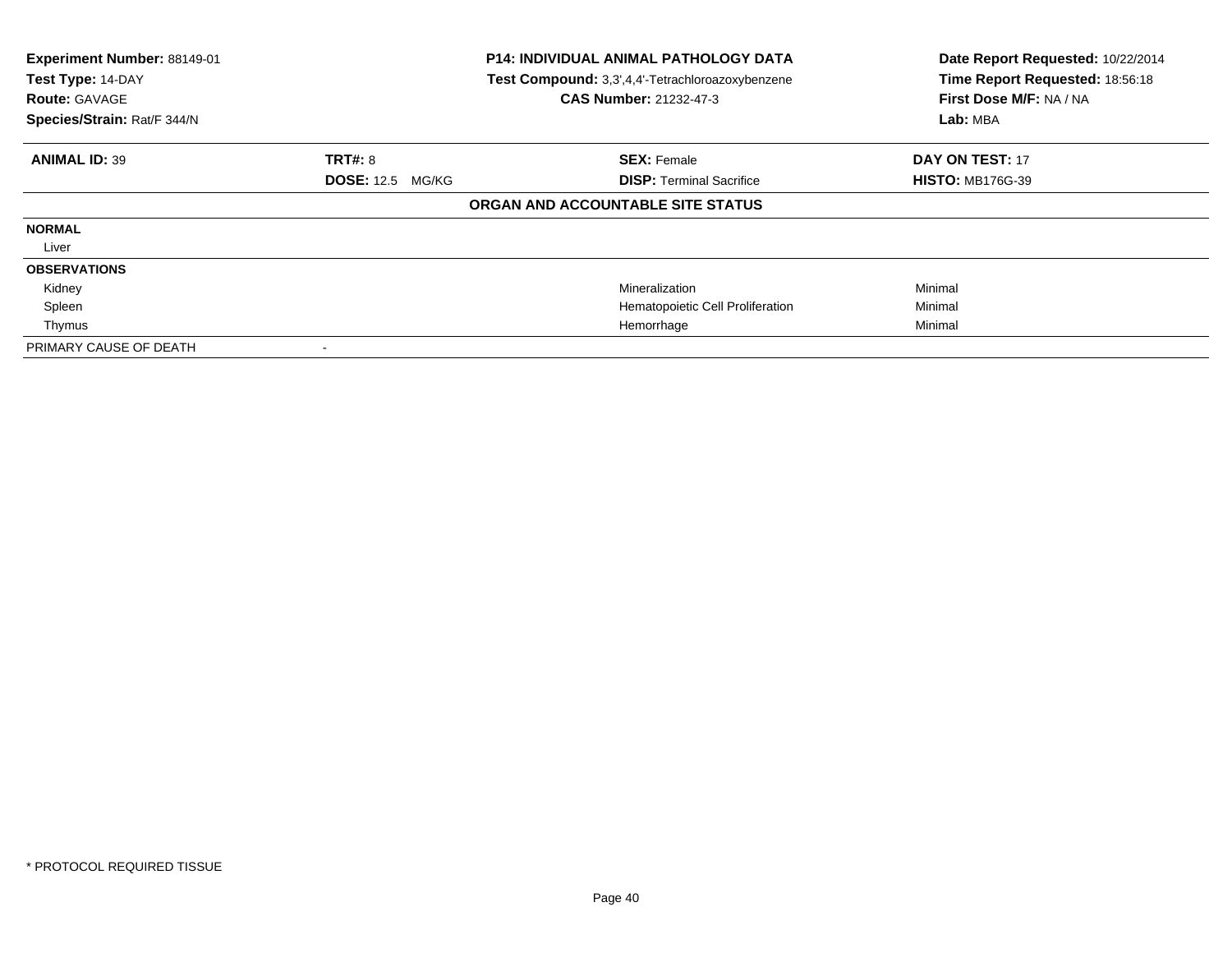| <b>Experiment Number: 88149-01</b> |                         | P14: INDIVIDUAL ANIMAL PATHOLOGY DATA            | Date Report Requested: 10/22/2014<br>Time Report Requested: 18:56:18 |
|------------------------------------|-------------------------|--------------------------------------------------|----------------------------------------------------------------------|
| Test Type: 14-DAY                  |                         | Test Compound: 3,3',4,4'-Tetrachloroazoxybenzene |                                                                      |
| <b>Route: GAVAGE</b>               |                         | <b>CAS Number: 21232-47-3</b>                    | First Dose M/F: NA / NA                                              |
| Species/Strain: Rat/F 344/N        |                         |                                                  | Lab: MBA                                                             |
| <b>ANIMAL ID: 40</b>               | TRT#: 8                 | <b>SEX: Female</b>                               | DAY ON TEST: 17                                                      |
|                                    | <b>DOSE: 12.5 MG/KG</b> | <b>DISP:</b> Terminal Sacrifice                  | <b>HISTO: MB176G-40</b>                                              |
|                                    |                         | ORGAN AND ACCOUNTABLE SITE STATUS                |                                                                      |
| <b>NORMAL</b>                      |                         |                                                  |                                                                      |
| Liver                              | Spleen                  | Thymus                                           |                                                                      |
| <b>OBSERVATIONS</b>                |                         |                                                  |                                                                      |
| Kidney                             |                         | Mineralization                                   | Minimal                                                              |
| PRIMARY CAUSE OF DEATH             |                         |                                                  |                                                                      |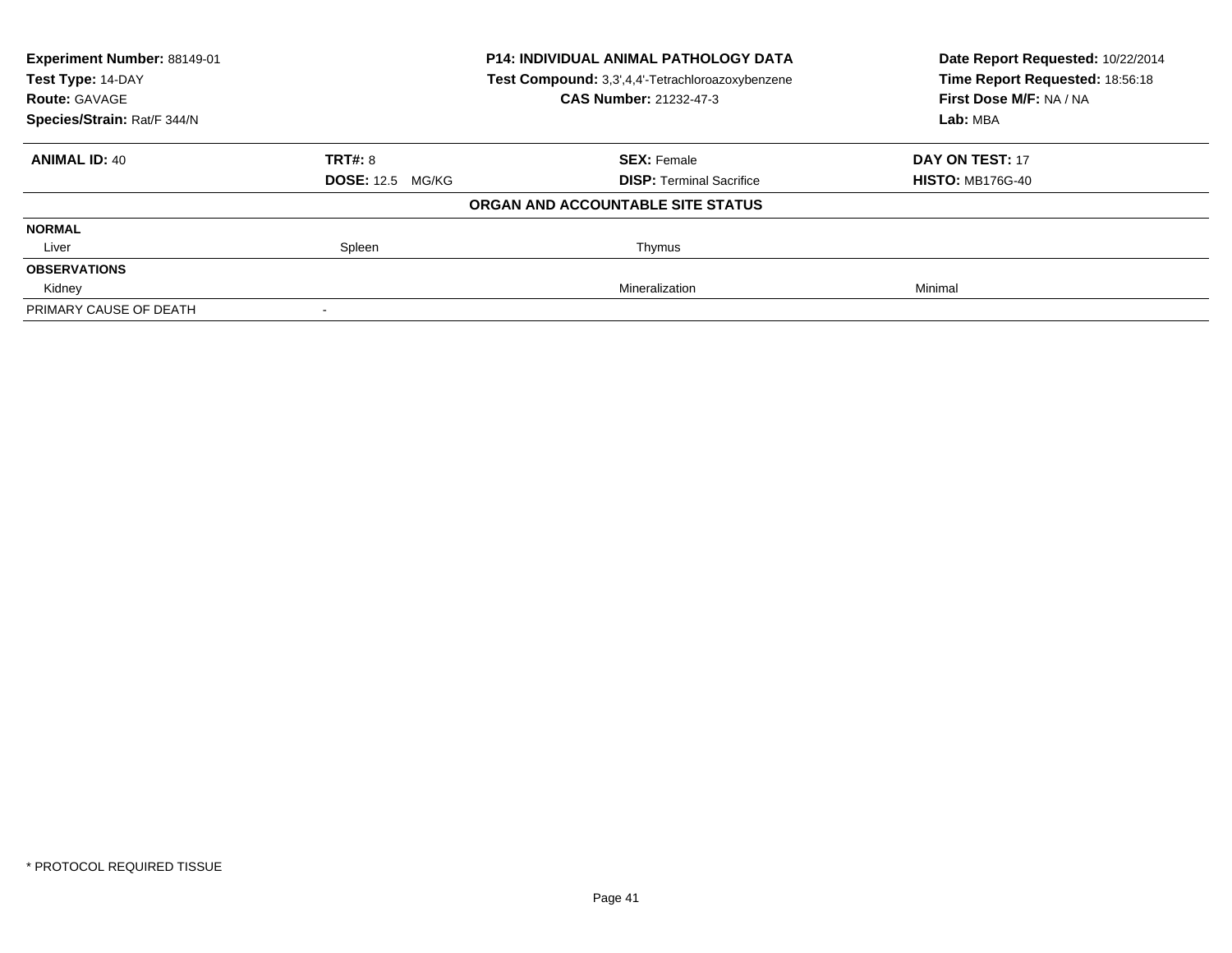| Experiment Number: 88149-01<br>Test Type: 14-DAY<br><b>Route: GAVAGE</b><br>Species/Strain: Rat/F 344/N |                | <b>P14: INDIVIDUAL ANIMAL PATHOLOGY DATA</b><br>Test Compound: 3,3',4,4'-Tetrachloroazoxybenzene<br><b>CAS Number: 21232-47-3</b> | Date Report Requested: 10/22/2014<br>Time Report Requested: 18:56:18<br>First Dose M/F: NA / NA<br>Lab: MBA |
|---------------------------------------------------------------------------------------------------------|----------------|-----------------------------------------------------------------------------------------------------------------------------------|-------------------------------------------------------------------------------------------------------------|
| <b>ANIMAL ID: 41</b>                                                                                    | <b>TRT#: 9</b> | <b>SEX: Female</b>                                                                                                                | <b>DAY ON TEST: 17</b>                                                                                      |
|                                                                                                         | DOSE: 32 MG/KG | <b>DISP:</b> Terminal Sacrifice                                                                                                   | <b>HISTO: MB176G-41</b>                                                                                     |
|                                                                                                         |                | ORGAN AND ACCOUNTABLE SITE STATUS                                                                                                 |                                                                                                             |
| <b>NORMAL</b>                                                                                           |                |                                                                                                                                   |                                                                                                             |
| Thymus                                                                                                  |                |                                                                                                                                   |                                                                                                             |
| <b>OBSERVATIONS</b>                                                                                     |                |                                                                                                                                   |                                                                                                             |
| Kidney                                                                                                  |                | Mineralization                                                                                                                    | Minimal                                                                                                     |
| Liver                                                                                                   | Hepatocyte     | <b>Cytoplasmic Alteration</b>                                                                                                     | Minimal                                                                                                     |
| Spleen                                                                                                  |                | Hematopoietic Cell Proliferation                                                                                                  | Minimal                                                                                                     |
| PRIMARY CAUSE OF DEATH                                                                                  |                |                                                                                                                                   |                                                                                                             |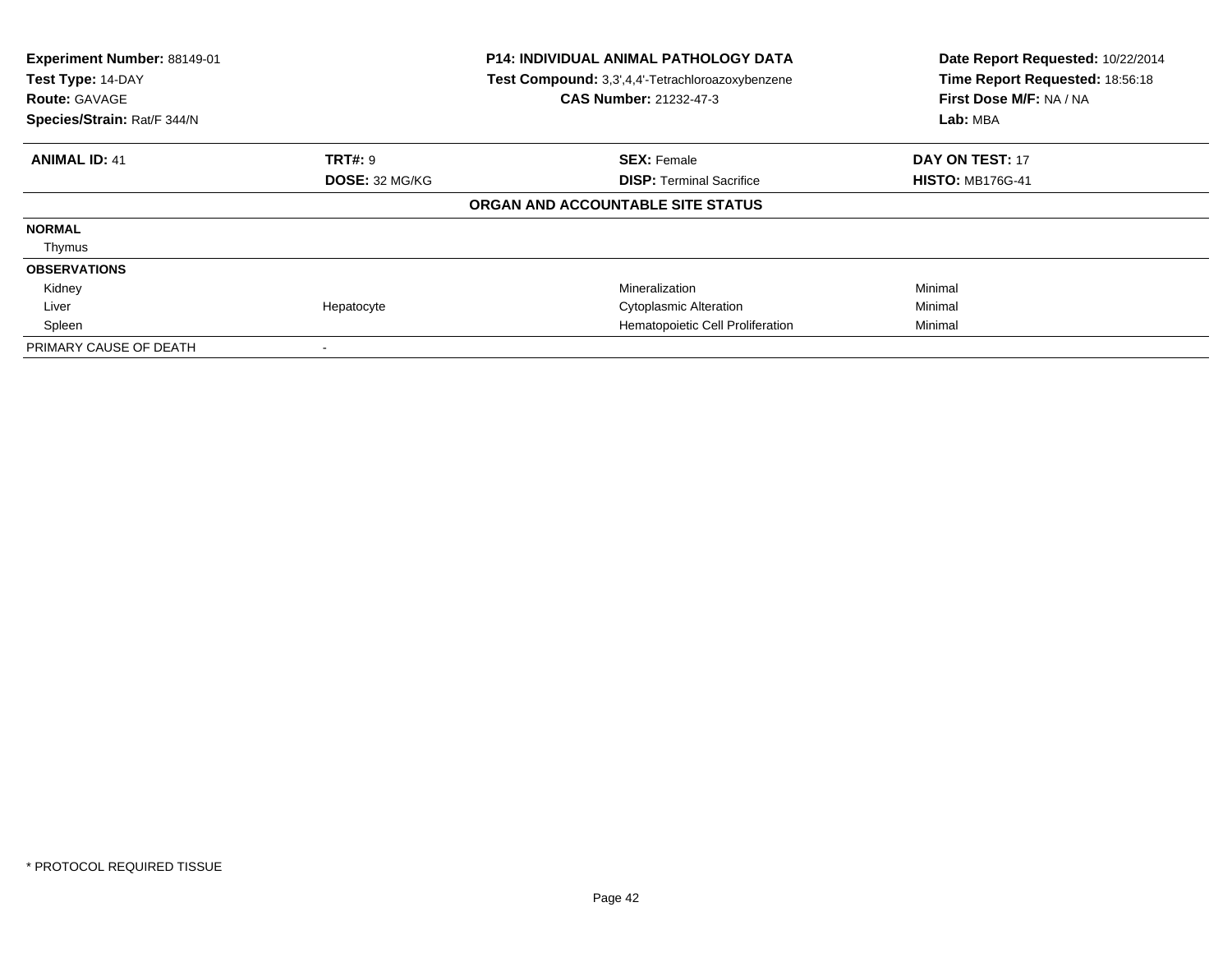| Experiment Number: 88149-01<br>Test Type: 14-DAY<br><b>Route: GAVAGE</b><br>Species/Strain: Rat/F 344/N |                | <b>P14: INDIVIDUAL ANIMAL PATHOLOGY DATA</b><br>Test Compound: 3,3',4,4'-Tetrachloroazoxybenzene<br><b>CAS Number: 21232-47-3</b> | Date Report Requested: 10/22/2014<br>Time Report Requested: 18:56:18<br>First Dose M/F: NA / NA<br>Lab: MBA |
|---------------------------------------------------------------------------------------------------------|----------------|-----------------------------------------------------------------------------------------------------------------------------------|-------------------------------------------------------------------------------------------------------------|
| <b>ANIMAL ID: 42</b>                                                                                    | <b>TRT#: 9</b> | <b>SEX: Female</b>                                                                                                                | <b>DAY ON TEST: 17</b>                                                                                      |
|                                                                                                         | DOSE: 32 MG/KG | <b>DISP:</b> Terminal Sacrifice                                                                                                   | <b>HISTO: MB176G-42</b>                                                                                     |
|                                                                                                         |                | ORGAN AND ACCOUNTABLE SITE STATUS                                                                                                 |                                                                                                             |
| <b>NORMAL</b>                                                                                           |                |                                                                                                                                   |                                                                                                             |
| Thymus                                                                                                  |                |                                                                                                                                   |                                                                                                             |
| <b>OBSERVATIONS</b>                                                                                     |                |                                                                                                                                   |                                                                                                             |
| Kidney                                                                                                  |                | Mineralization                                                                                                                    | Minimal                                                                                                     |
| Liver                                                                                                   | Hepatocyte     | <b>Cytoplasmic Alteration</b>                                                                                                     | Minimal                                                                                                     |
| Spleen                                                                                                  |                | Hematopoietic Cell Proliferation                                                                                                  | Minimal                                                                                                     |
| PRIMARY CAUSE OF DEATH                                                                                  |                |                                                                                                                                   |                                                                                                             |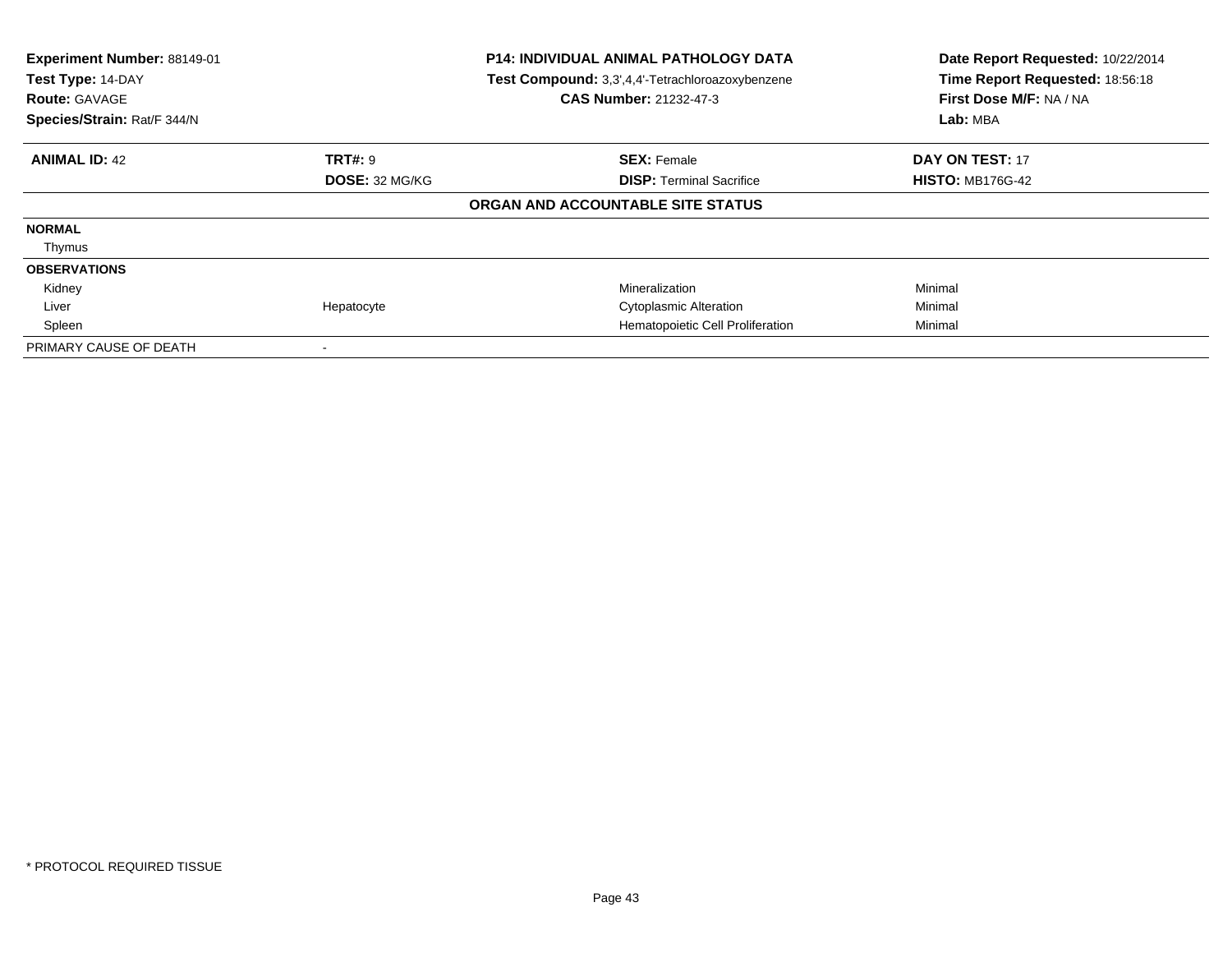| Experiment Number: 88149-01<br>Test Type: 14-DAY<br><b>Route: GAVAGE</b><br>Species/Strain: Rat/F 344/N |                | <b>P14: INDIVIDUAL ANIMAL PATHOLOGY DATA</b><br>Test Compound: 3,3',4,4'-Tetrachloroazoxybenzene<br><b>CAS Number: 21232-47-3</b> | Date Report Requested: 10/22/2014<br>Time Report Requested: 18:56:18<br>First Dose M/F: NA / NA<br>Lab: MBA |
|---------------------------------------------------------------------------------------------------------|----------------|-----------------------------------------------------------------------------------------------------------------------------------|-------------------------------------------------------------------------------------------------------------|
| <b>ANIMAL ID: 43</b>                                                                                    | TRT#: 9        | <b>SEX: Female</b>                                                                                                                | DAY ON TEST: 17                                                                                             |
|                                                                                                         | DOSE: 32 MG/KG | <b>DISP:</b> Terminal Sacrifice                                                                                                   | <b>HISTO: MB176G-43</b>                                                                                     |
| <b>OBSERVATIONS</b>                                                                                     |                |                                                                                                                                   |                                                                                                             |
| Kidney                                                                                                  |                | Mineralization                                                                                                                    | Minimal                                                                                                     |
|                                                                                                         |                | Nephropathy                                                                                                                       | Chronic, Minimal                                                                                            |
| Liver                                                                                                   | Hepatocyte     | <b>Cytoplasmic Alteration</b>                                                                                                     | Minimal                                                                                                     |
| Spleen                                                                                                  |                | Hematopoietic Cell Proliferation                                                                                                  | Minimal                                                                                                     |
| Thymus                                                                                                  | Thymocyte      | Atrophy                                                                                                                           | Minimal                                                                                                     |
| PRIMARY CAUSE OF DEATH                                                                                  |                |                                                                                                                                   |                                                                                                             |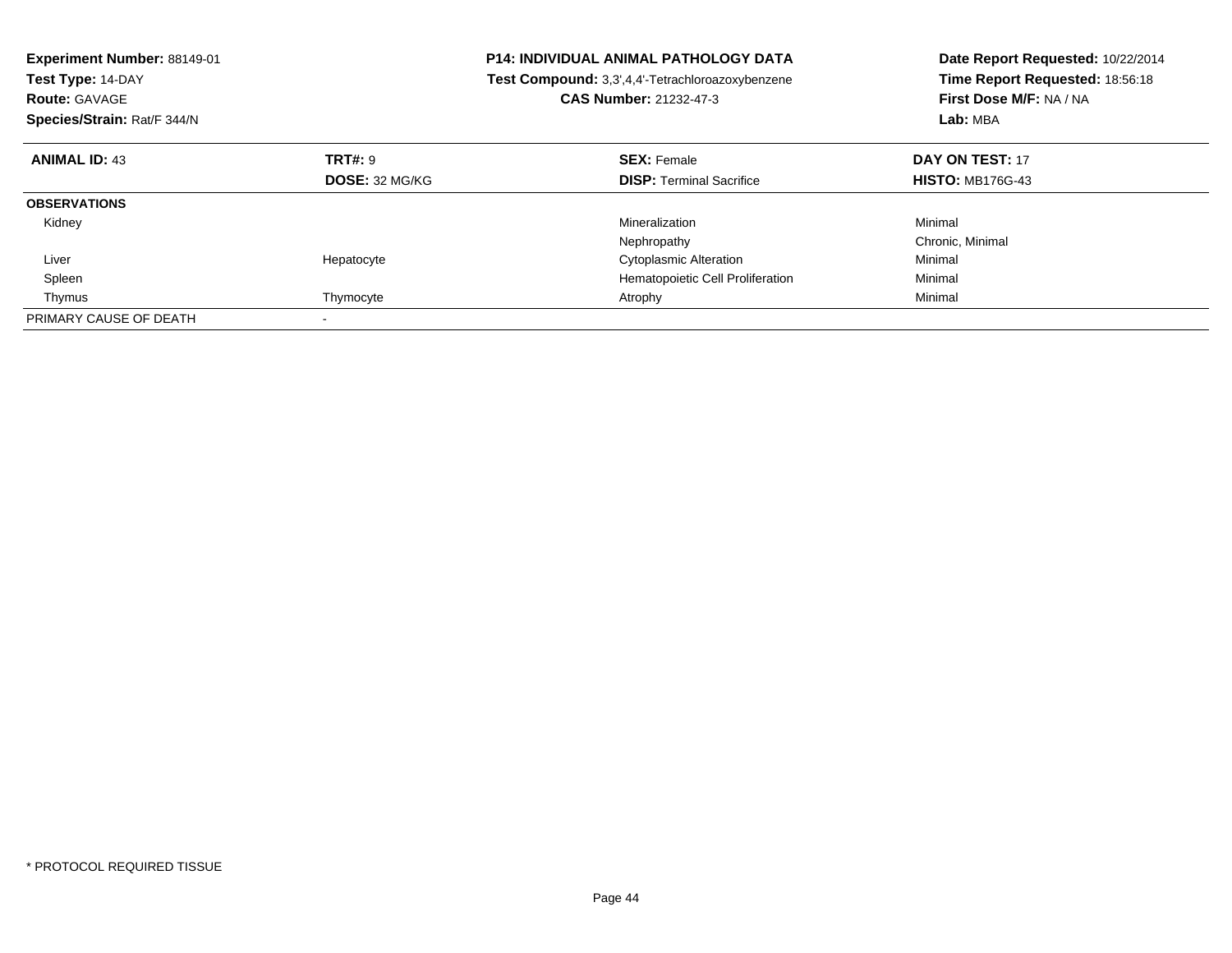| Experiment Number: 88149-01<br>Test Type: 14-DAY<br><b>Route: GAVAGE</b><br>Species/Strain: Rat/F 344/N |                       | <b>P14: INDIVIDUAL ANIMAL PATHOLOGY DATA</b><br>Test Compound: 3,3',4,4'-Tetrachloroazoxybenzene<br><b>CAS Number: 21232-47-3</b> | Date Report Requested: 10/22/2014<br>Time Report Requested: 18:56:18<br>First Dose M/F: NA / NA<br>Lab: MBA |
|---------------------------------------------------------------------------------------------------------|-----------------------|-----------------------------------------------------------------------------------------------------------------------------------|-------------------------------------------------------------------------------------------------------------|
| <b>ANIMAL ID: 44</b>                                                                                    | <b>TRT#:</b> 9        | <b>SEX: Female</b>                                                                                                                | <b>DAY ON TEST: 17</b>                                                                                      |
|                                                                                                         | <b>DOSE: 32 MG/KG</b> | <b>DISP:</b> Terminal Sacrifice                                                                                                   | <b>HISTO: MB176G-44</b>                                                                                     |
|                                                                                                         |                       | ORGAN AND ACCOUNTABLE SITE STATUS                                                                                                 |                                                                                                             |
| <b>NORMAL</b>                                                                                           |                       |                                                                                                                                   |                                                                                                             |
| Liver                                                                                                   |                       |                                                                                                                                   |                                                                                                             |
| <b>OBSERVATIONS</b>                                                                                     |                       |                                                                                                                                   |                                                                                                             |
| Kidney                                                                                                  |                       | Nephropathy                                                                                                                       | Chronic, Minimal                                                                                            |
| Spleen                                                                                                  |                       | Hematopoietic Cell Proliferation                                                                                                  | Minimal                                                                                                     |
| Thymus                                                                                                  | Thymocyte             | Atrophy                                                                                                                           | Minimal                                                                                                     |
| PRIMARY CAUSE OF DEATH                                                                                  |                       |                                                                                                                                   |                                                                                                             |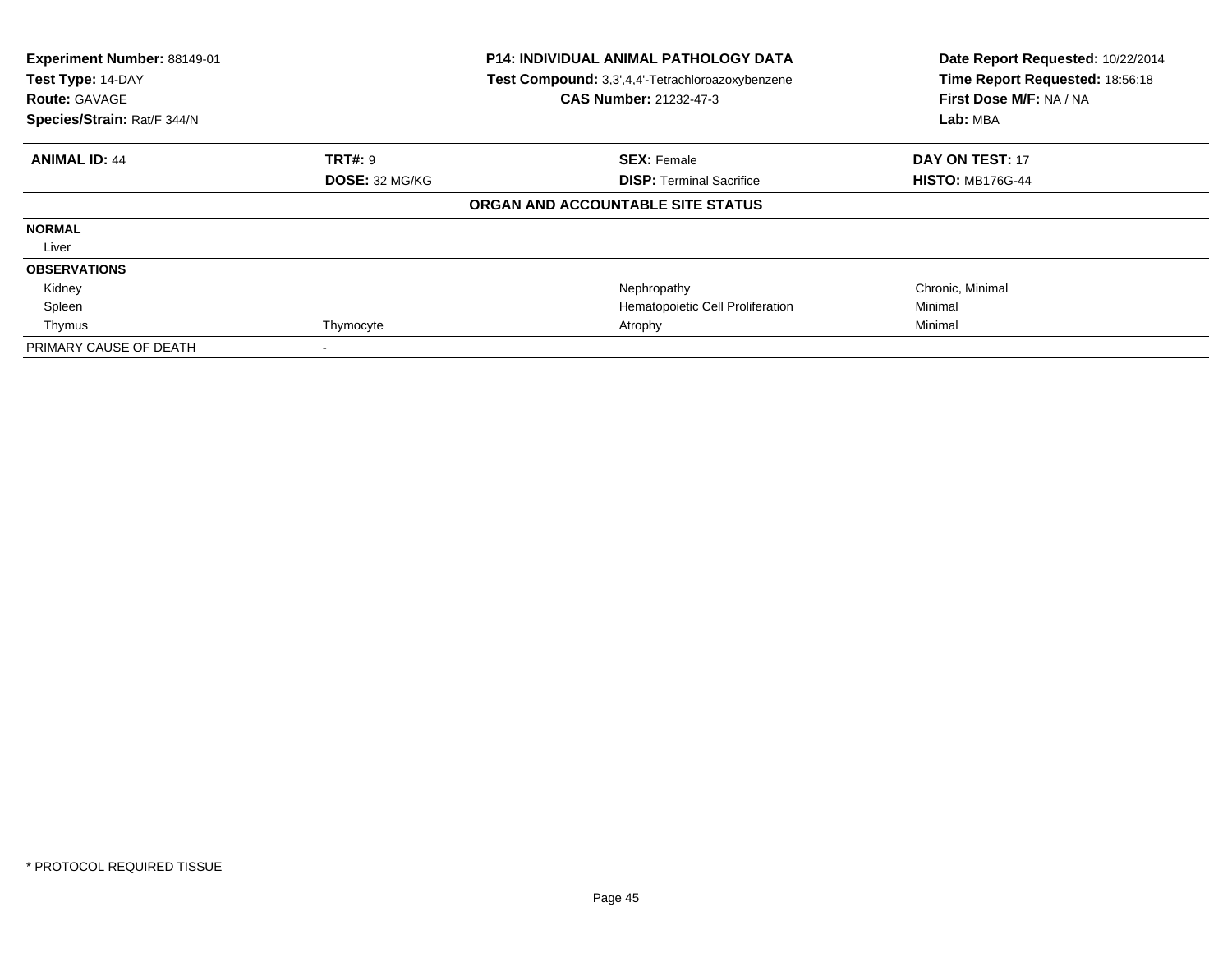| Experiment Number: 88149-01<br>Test Type: 14-DAY<br><b>Route: GAVAGE</b><br>Species/Strain: Rat/F 344/N |                | <b>P14: INDIVIDUAL ANIMAL PATHOLOGY DATA</b><br>Test Compound: 3,3',4,4'-Tetrachloroazoxybenzene<br><b>CAS Number: 21232-47-3</b> | Date Report Requested: 10/22/2014<br>Time Report Requested: 18:56:18<br>First Dose M/F: NA / NA<br>Lab: MBA |
|---------------------------------------------------------------------------------------------------------|----------------|-----------------------------------------------------------------------------------------------------------------------------------|-------------------------------------------------------------------------------------------------------------|
| <b>ANIMAL ID: 45</b>                                                                                    | <b>TRT#: 9</b> | <b>SEX: Female</b>                                                                                                                | <b>DAY ON TEST: 17</b>                                                                                      |
|                                                                                                         | DOSE: 32 MG/KG | <b>DISP:</b> Terminal Sacrifice                                                                                                   | <b>HISTO: MB176G-45</b>                                                                                     |
|                                                                                                         |                | ORGAN AND ACCOUNTABLE SITE STATUS                                                                                                 |                                                                                                             |
| <b>NORMAL</b>                                                                                           |                |                                                                                                                                   |                                                                                                             |
| Liver                                                                                                   |                |                                                                                                                                   |                                                                                                             |
| <b>OBSERVATIONS</b>                                                                                     |                |                                                                                                                                   |                                                                                                             |
| Kidney                                                                                                  |                | Mineralization                                                                                                                    | Minimal                                                                                                     |
|                                                                                                         |                | Nephropathy                                                                                                                       | Chronic, Minimal                                                                                            |
| Spleen                                                                                                  |                | Hematopoietic Cell Proliferation                                                                                                  | Minimal                                                                                                     |
| Thymus                                                                                                  | Thymocyte      | Atrophy                                                                                                                           | Minimal                                                                                                     |
| PRIMARY CAUSE OF DEATH                                                                                  |                |                                                                                                                                   |                                                                                                             |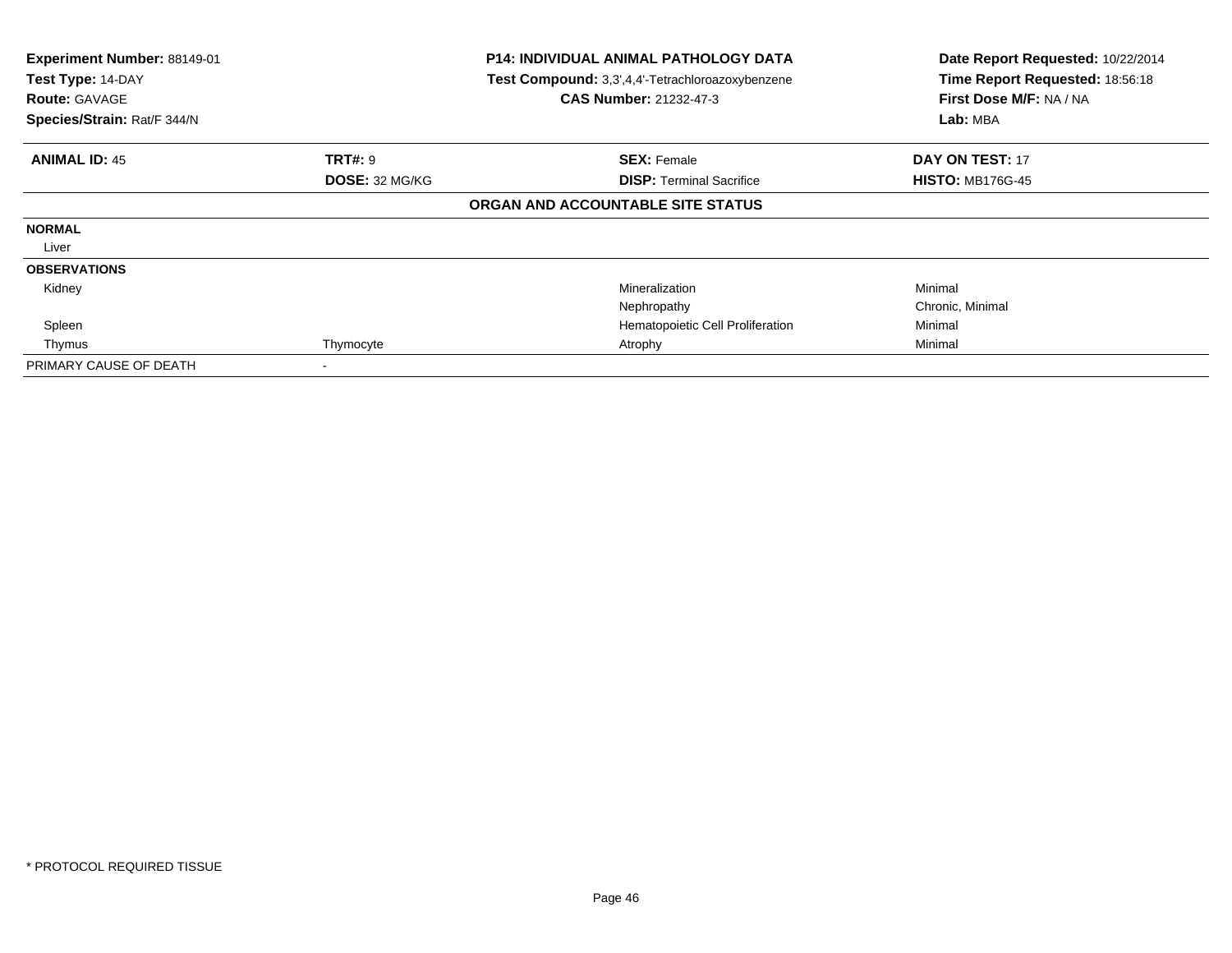| <b>Experiment Number: 88149-01</b><br>Test Type: 14-DAY<br><b>Route: GAVAGE</b><br>Species/Strain: Rat/F 344/N |                | <b>P14: INDIVIDUAL ANIMAL PATHOLOGY DATA</b><br>Test Compound: 3,3',4,4'-Tetrachloroazoxybenzene<br>CAS Number: 21232-47-3 | Date Report Requested: 10/22/2014<br>Time Report Requested: 18:56:18<br>First Dose M/F: NA / NA<br>Lab: MBA |
|----------------------------------------------------------------------------------------------------------------|----------------|----------------------------------------------------------------------------------------------------------------------------|-------------------------------------------------------------------------------------------------------------|
| <b>ANIMAL ID: 46</b>                                                                                           | TRT#: 10       | <b>SEX: Female</b>                                                                                                         | DAY ON TEST: 17                                                                                             |
|                                                                                                                | DOSE: 80 MG/KG | <b>DISP:</b> Terminal Sacrifice                                                                                            | <b>HISTO: MB176G-46</b>                                                                                     |
| <b>OBSERVATIONS</b>                                                                                            |                |                                                                                                                            |                                                                                                             |
| Kidney                                                                                                         |                | Mineralization                                                                                                             | Minimal                                                                                                     |
|                                                                                                                |                | Nephropathy                                                                                                                | Chronic, Minimal                                                                                            |
| Liver                                                                                                          | Hepatocyte     | <b>Cytoplasmic Alteration</b>                                                                                              | Mild                                                                                                        |
| Spleen                                                                                                         |                | Hematopoietic Cell Proliferation                                                                                           | Minimal                                                                                                     |
| Thymus                                                                                                         | Thymocyte      | Atrophy                                                                                                                    | Minimal                                                                                                     |
| PRIMARY CAUSE OF DEATH                                                                                         |                |                                                                                                                            |                                                                                                             |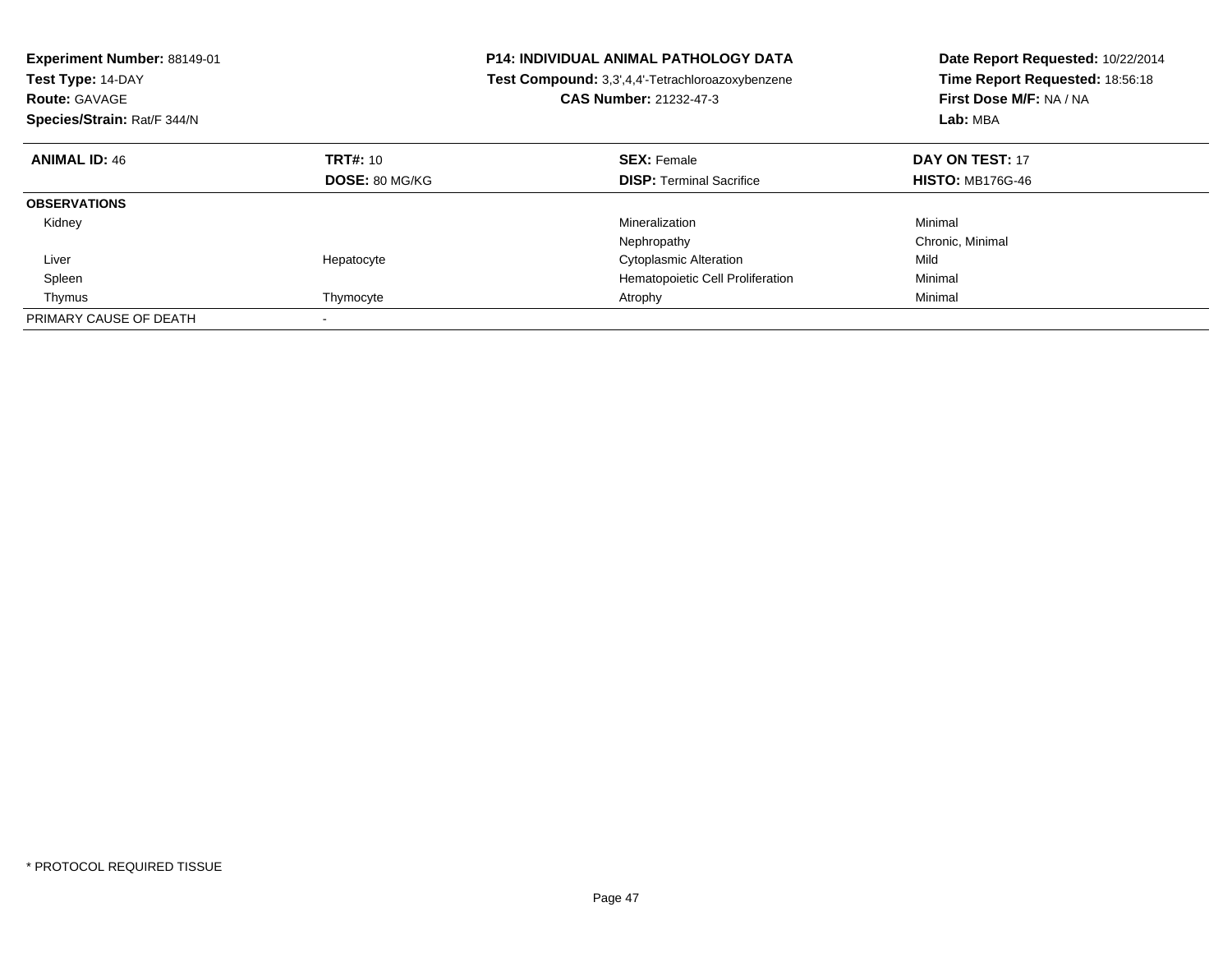| <b>Experiment Number: 88149-01</b><br>Test Type: 14-DAY<br><b>Route: GAVAGE</b><br>Species/Strain: Rat/F 344/N |                | <b>P14: INDIVIDUAL ANIMAL PATHOLOGY DATA</b><br>Test Compound: 3,3',4,4'-Tetrachloroazoxybenzene<br>CAS Number: 21232-47-3 | Date Report Requested: 10/22/2014<br>Time Report Requested: 18:56:18<br>First Dose M/F: NA / NA<br>Lab: MBA |
|----------------------------------------------------------------------------------------------------------------|----------------|----------------------------------------------------------------------------------------------------------------------------|-------------------------------------------------------------------------------------------------------------|
| <b>ANIMAL ID: 47</b>                                                                                           | TRT#: 10       | <b>SEX: Female</b>                                                                                                         | DAY ON TEST: 17                                                                                             |
|                                                                                                                | DOSE: 80 MG/KG | <b>DISP:</b> Terminal Sacrifice                                                                                            | <b>HISTO: MB176G-47</b>                                                                                     |
| <b>OBSERVATIONS</b>                                                                                            |                |                                                                                                                            |                                                                                                             |
| Kidney                                                                                                         |                | Mineralization                                                                                                             | Minimal                                                                                                     |
|                                                                                                                |                | Nephropathy                                                                                                                | Chronic, Minimal                                                                                            |
| Liver                                                                                                          | Hepatocyte     | <b>Cytoplasmic Alteration</b>                                                                                              | Minimal                                                                                                     |
| Spleen                                                                                                         |                | Hematopoietic Cell Proliferation                                                                                           | Minimal                                                                                                     |
| Thymus                                                                                                         | Thymocyte      | Atrophy                                                                                                                    | Mild                                                                                                        |
| PRIMARY CAUSE OF DEATH                                                                                         |                |                                                                                                                            |                                                                                                             |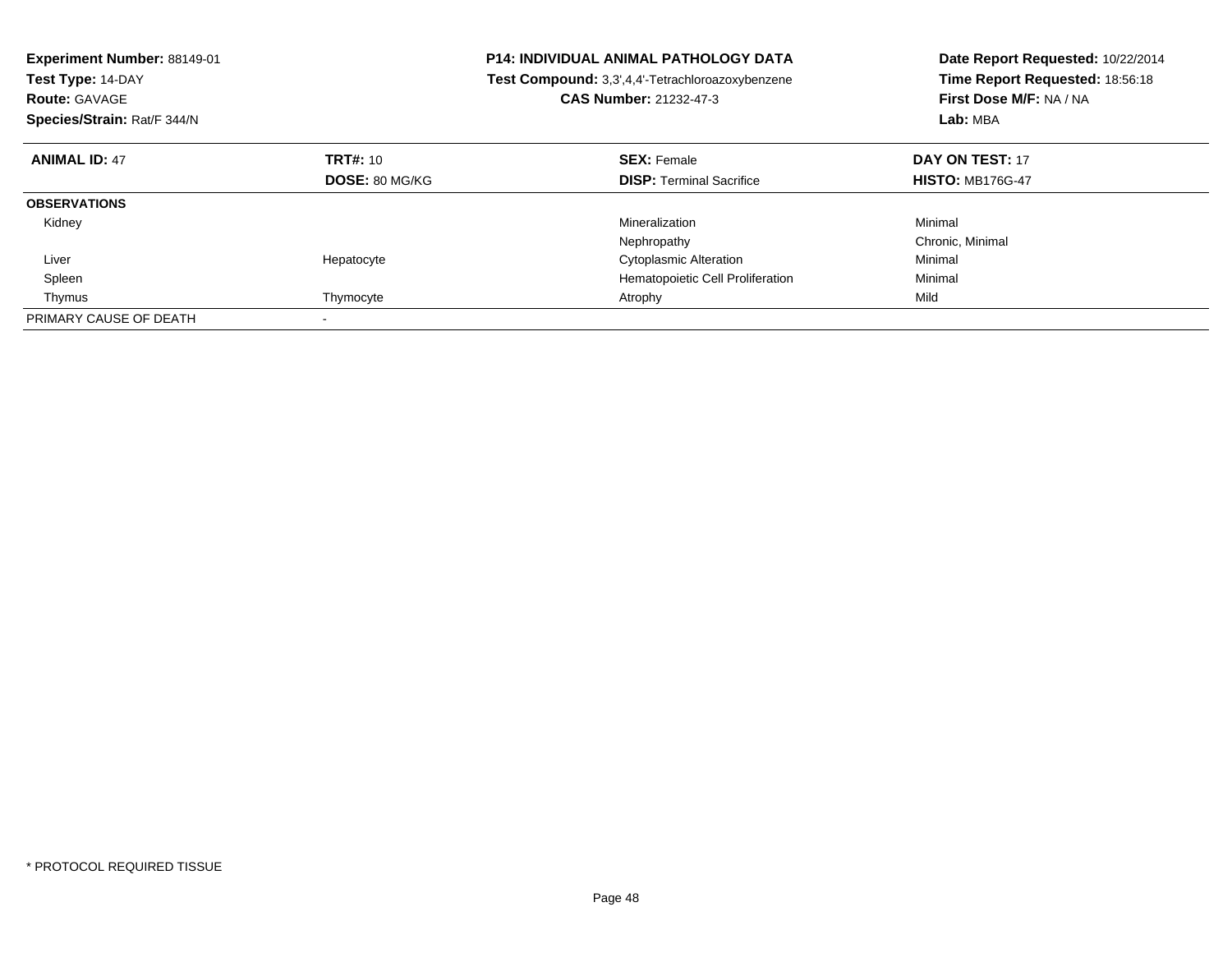| Experiment Number: 88149-01<br>Test Type: 14-DAY<br><b>Route: GAVAGE</b><br>Species/Strain: Rat/F 344/N |                                   | <b>P14: INDIVIDUAL ANIMAL PATHOLOGY DATA</b><br>Test Compound: 3,3',4,4'-Tetrachloroazoxybenzene<br><b>CAS Number: 21232-47-3</b> | Date Report Requested: 10/22/2014<br>Time Report Requested: 18:56:18<br>First Dose M/F: NA / NA<br>Lab: MBA |
|---------------------------------------------------------------------------------------------------------|-----------------------------------|-----------------------------------------------------------------------------------------------------------------------------------|-------------------------------------------------------------------------------------------------------------|
| <b>ANIMAL ID: 48</b>                                                                                    | TRT#: 10<br><b>DOSE: 80 MG/KG</b> | <b>SEX: Female</b><br><b>DISP:</b> Terminal Sacrifice                                                                             | DAY ON TEST: 17<br><b>HISTO: MB176G-48</b>                                                                  |
| <b>OBSERVATIONS</b>                                                                                     |                                   |                                                                                                                                   |                                                                                                             |
| Kidney                                                                                                  |                                   | Mineralization                                                                                                                    | Minimal                                                                                                     |
| Liver                                                                                                   | Hepatocyte                        | <b>Cytoplasmic Alteration</b>                                                                                                     | Minimal                                                                                                     |
| Spleen                                                                                                  |                                   | Hematopoietic Cell Proliferation                                                                                                  | Minimal                                                                                                     |
| Thymus                                                                                                  | Thymocyte                         | Atrophy                                                                                                                           | Minimal                                                                                                     |
| PRIMARY CAUSE OF DEATH                                                                                  |                                   |                                                                                                                                   |                                                                                                             |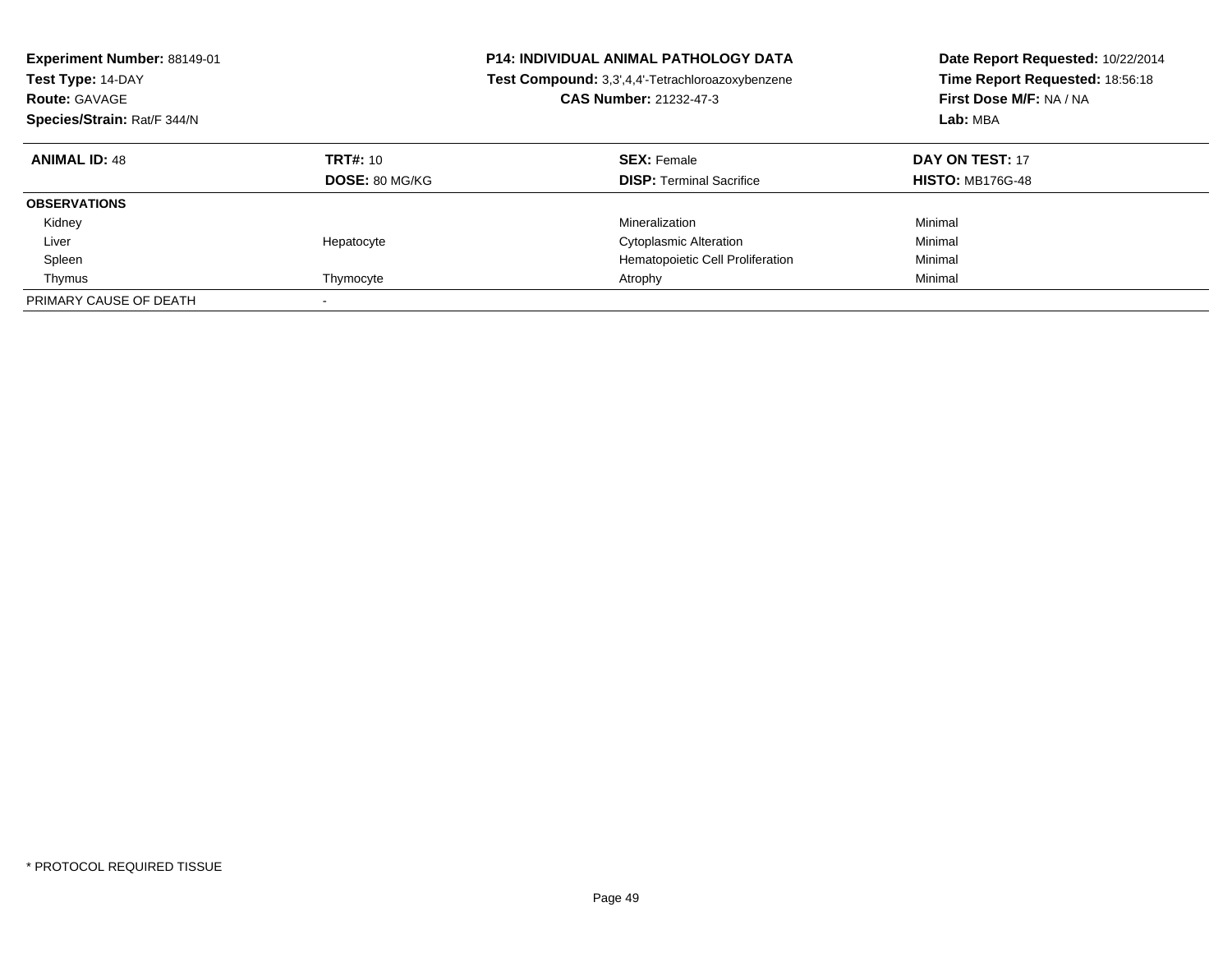| Experiment Number: 88149-01<br>P14: INDIVIDUAL ANIMAL PATHOLOGY DATA<br>Test Type: 14-DAY<br>Test Compound: 3,3',4,4'-Tetrachloroazoxybenzene<br><b>CAS Number: 21232-47-3</b><br><b>Route: GAVAGE</b><br>Species/Strain: Rat/F 344/N |                 | Date Report Requested: 10/22/2014<br>Time Report Requested: 18:56:18<br>First Dose M/F: NA / NA<br>Lab: MBA |                         |
|---------------------------------------------------------------------------------------------------------------------------------------------------------------------------------------------------------------------------------------|-----------------|-------------------------------------------------------------------------------------------------------------|-------------------------|
| <b>ANIMAL ID: 49</b>                                                                                                                                                                                                                  | <b>TRT#: 10</b> | <b>SEX: Female</b>                                                                                          | DAY ON TEST: 17         |
|                                                                                                                                                                                                                                       | DOSE: 80 MG/KG  | <b>DISP:</b> Terminal Sacrifice                                                                             | <b>HISTO: MB176G-49</b> |
|                                                                                                                                                                                                                                       |                 | ORGAN AND ACCOUNTABLE SITE STATUS                                                                           |                         |
| <b>NORMAL</b>                                                                                                                                                                                                                         |                 |                                                                                                             |                         |
| Thymus                                                                                                                                                                                                                                |                 |                                                                                                             |                         |
| <b>OBSERVATIONS</b>                                                                                                                                                                                                                   |                 |                                                                                                             |                         |
| Kidney                                                                                                                                                                                                                                |                 | Mineralization                                                                                              | Minimal                 |
|                                                                                                                                                                                                                                       |                 | Nephropathy                                                                                                 | Chronic, Minimal        |
| Liver                                                                                                                                                                                                                                 | Hepatocyte      | <b>Cytoplasmic Alteration</b>                                                                               | Mild                    |
| Spleen                                                                                                                                                                                                                                |                 | Hematopoietic Cell Proliferation                                                                            | Minimal                 |
| PRIMARY CAUSE OF DEATH                                                                                                                                                                                                                |                 |                                                                                                             |                         |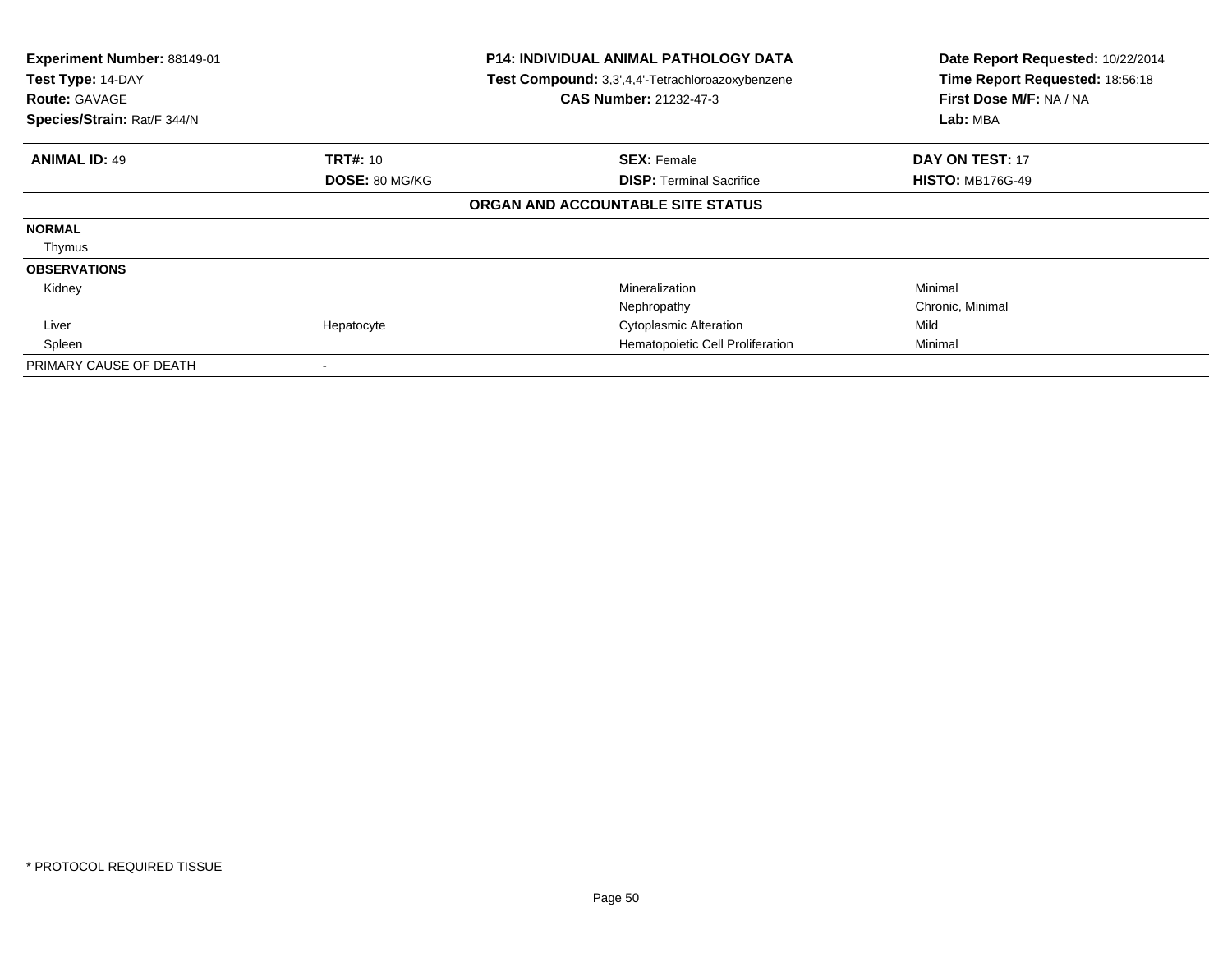| Experiment Number: 88149-01<br>Test Type: 14-DAY<br><b>Route: GAVAGE</b><br>Species/Strain: Rat/F 344/N |                                   | <b>P14: INDIVIDUAL ANIMAL PATHOLOGY DATA</b><br>Test Compound: 3,3',4,4'-Tetrachloroazoxybenzene<br><b>CAS Number: 21232-47-3</b> | Date Report Requested: 10/22/2014<br>Time Report Requested: 18:56:18<br>First Dose M/F: NA / NA<br>Lab: MBA |
|---------------------------------------------------------------------------------------------------------|-----------------------------------|-----------------------------------------------------------------------------------------------------------------------------------|-------------------------------------------------------------------------------------------------------------|
| <b>ANIMAL ID: 50</b>                                                                                    | TRT#: 10<br><b>DOSE: 80 MG/KG</b> | <b>SEX: Female</b><br><b>DISP:</b> Terminal Sacrifice                                                                             | DAY ON TEST: 17<br><b>HISTO: MB176G-50</b>                                                                  |
| <b>OBSERVATIONS</b>                                                                                     |                                   |                                                                                                                                   |                                                                                                             |
| Kidney                                                                                                  |                                   | Mineralization                                                                                                                    | Minimal                                                                                                     |
| Liver                                                                                                   | Hepatocyte                        | <b>Cytoplasmic Alteration</b>                                                                                                     | Mild                                                                                                        |
| Spleen                                                                                                  |                                   | Hematopoietic Cell Proliferation                                                                                                  | Mild                                                                                                        |
| Thymus                                                                                                  | Thymocyte                         | Atrophy                                                                                                                           | Mild                                                                                                        |
| PRIMARY CAUSE OF DEATH                                                                                  |                                   |                                                                                                                                   |                                                                                                             |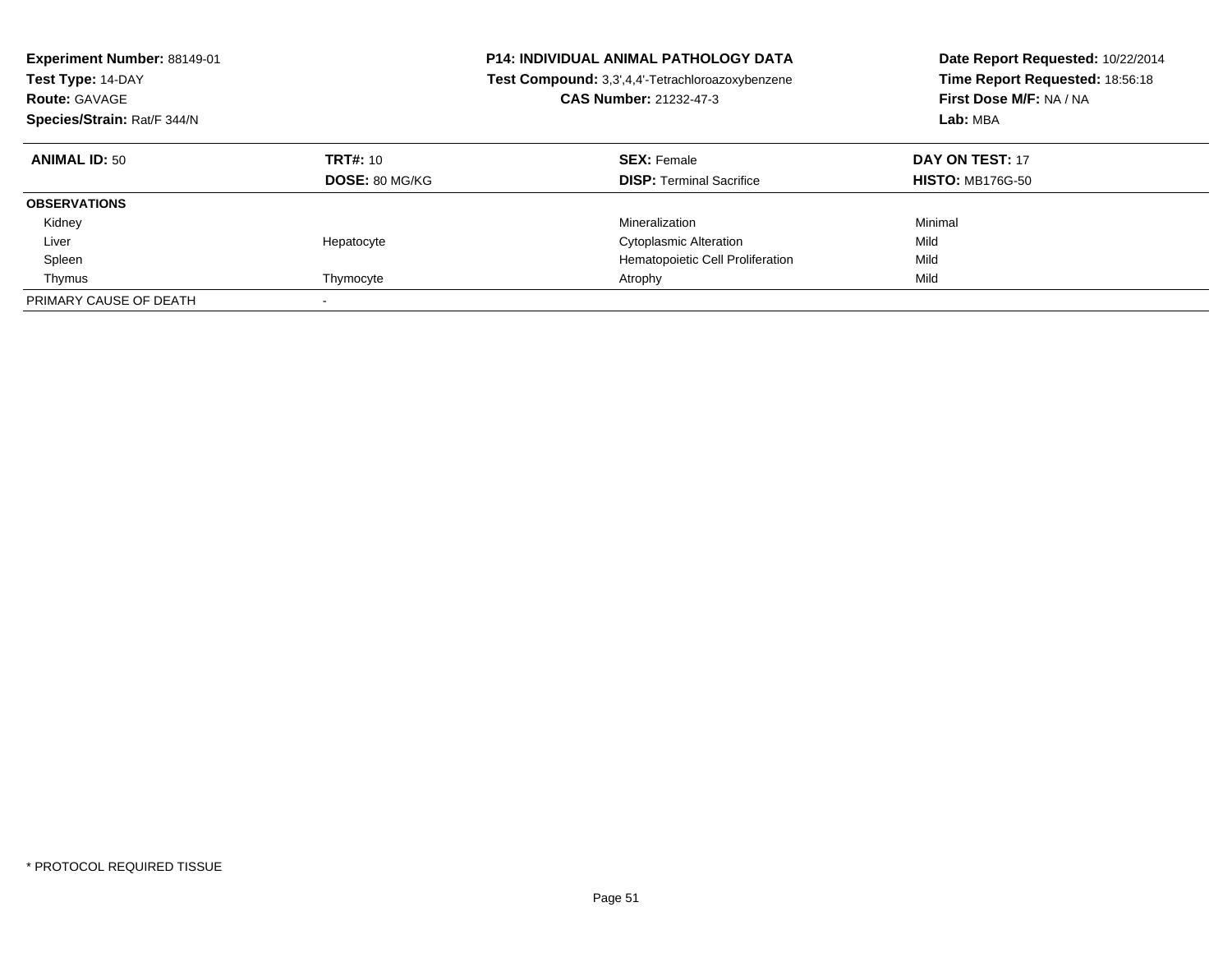| Experiment Number: 88149-01<br>Test Type: 14-DAY<br><b>Route: GAVAGE</b><br>Species/Strain: Rat/F 344/N |                                              | <b>P14: INDIVIDUAL ANIMAL PATHOLOGY DATA</b><br>Test Compound: 3,3',4,4'-Tetrachloroazoxybenzene<br><b>CAS Number: 21232-47-3</b> | Date Report Requested: 10/22/2014<br>Time Report Requested: 18:56:18<br>First Dose M/F: NA / NA<br>Lab: MBA |
|---------------------------------------------------------------------------------------------------------|----------------------------------------------|-----------------------------------------------------------------------------------------------------------------------------------|-------------------------------------------------------------------------------------------------------------|
| <b>ANIMAL ID: 51</b>                                                                                    | <b>TRT#: 11</b><br><b>DOSE: 200</b><br>MG/KG | <b>SEX: Female</b><br><b>DISP:</b> Terminal Sacrifice                                                                             | DAY ON TEST: 17<br><b>HISTO: MB176G-51</b>                                                                  |
|                                                                                                         |                                              |                                                                                                                                   |                                                                                                             |
| <b>OBSERVATIONS</b>                                                                                     |                                              |                                                                                                                                   |                                                                                                             |
| Kidney                                                                                                  |                                              | Nephropathy                                                                                                                       | Chronic, Minimal                                                                                            |
| Liver                                                                                                   | Hepatocyte                                   | <b>Cytoplasmic Alteration</b>                                                                                                     | Minimal                                                                                                     |
| Spleen                                                                                                  |                                              | Hematopoietic Cell Proliferation                                                                                                  | Minimal                                                                                                     |
| Thymus                                                                                                  | Thymocyte                                    | Atrophy                                                                                                                           | Minimal                                                                                                     |
| PRIMARY CAUSE OF DEATH                                                                                  |                                              |                                                                                                                                   |                                                                                                             |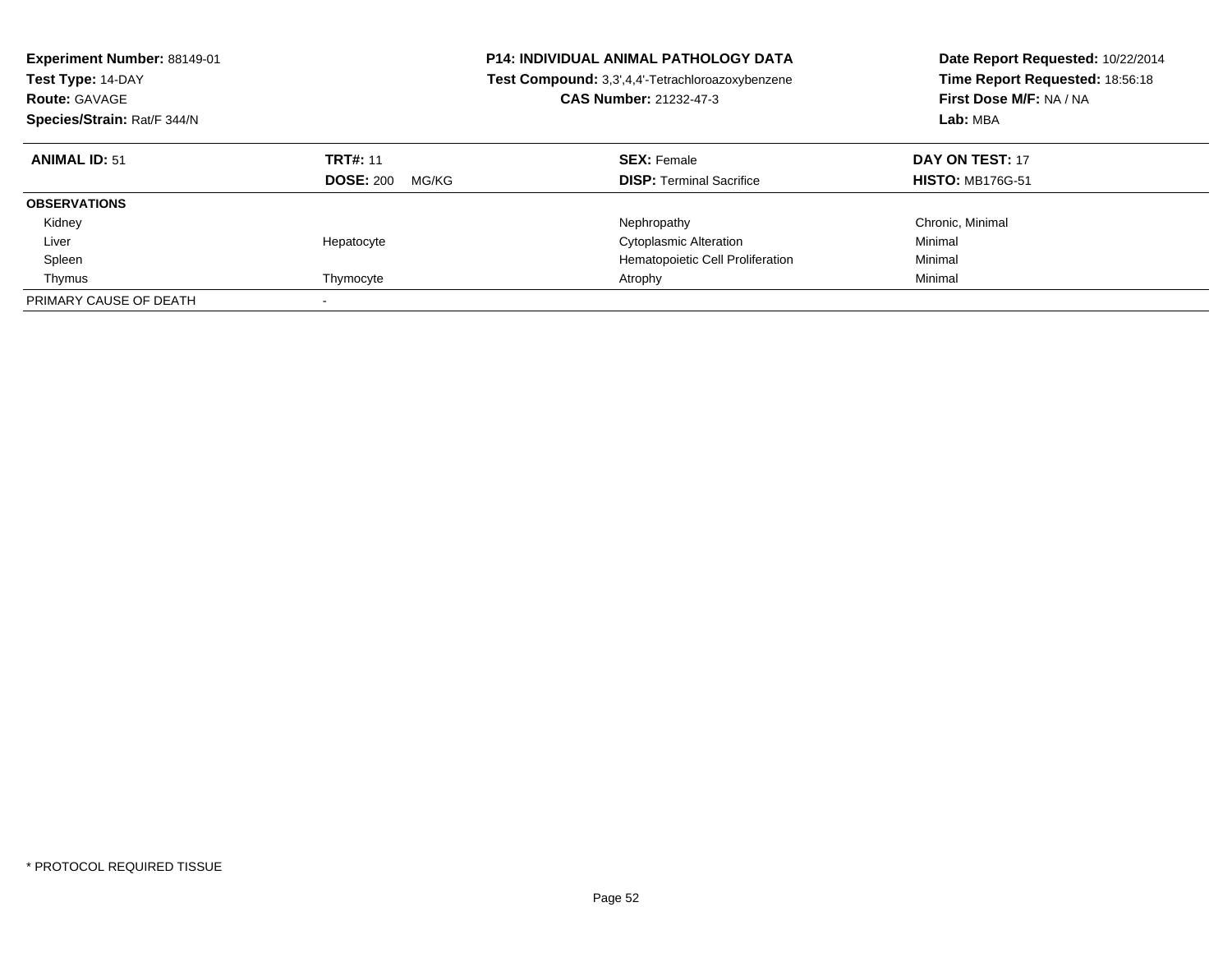| Experiment Number: 88149-01<br>Test Type: 14-DAY<br><b>Route: GAVAGE</b><br>Species/Strain: Rat/F 344/N | <b>P14: INDIVIDUAL ANIMAL PATHOLOGY DATA</b><br>Test Compound: 3,3',4,4'-Tetrachloroazoxybenzene<br><b>CAS Number: 21232-47-3</b> |                                   | Date Report Requested: 10/22/2014<br>Time Report Requested: 18:56:18<br>First Dose M/F: NA / NA<br>Lab: MBA |
|---------------------------------------------------------------------------------------------------------|-----------------------------------------------------------------------------------------------------------------------------------|-----------------------------------|-------------------------------------------------------------------------------------------------------------|
| <b>ANIMAL ID: 52</b>                                                                                    | <b>TRT#: 11</b>                                                                                                                   | <b>SEX: Female</b>                | DAY ON TEST: 17                                                                                             |
|                                                                                                         | <b>DOSE: 200</b><br>MG/KG                                                                                                         | <b>DISP:</b> Terminal Sacrifice   | <b>HISTO: MB176G-52</b>                                                                                     |
|                                                                                                         |                                                                                                                                   | ORGAN AND ACCOUNTABLE SITE STATUS |                                                                                                             |
| <b>NORMAL</b>                                                                                           |                                                                                                                                   |                                   |                                                                                                             |
| Kidney                                                                                                  |                                                                                                                                   |                                   |                                                                                                             |
| <b>OBSERVATIONS</b>                                                                                     |                                                                                                                                   |                                   |                                                                                                             |
| Liver                                                                                                   | Hepatocyte                                                                                                                        | <b>Cytoplasmic Alteration</b>     | Minimal                                                                                                     |
| Spleen                                                                                                  |                                                                                                                                   | Hematopoietic Cell Proliferation  | Mild                                                                                                        |
| Thymus                                                                                                  | Thymocyte                                                                                                                         | Atrophy                           | Mild                                                                                                        |
| PRIMARY CAUSE OF DEATH                                                                                  |                                                                                                                                   |                                   |                                                                                                             |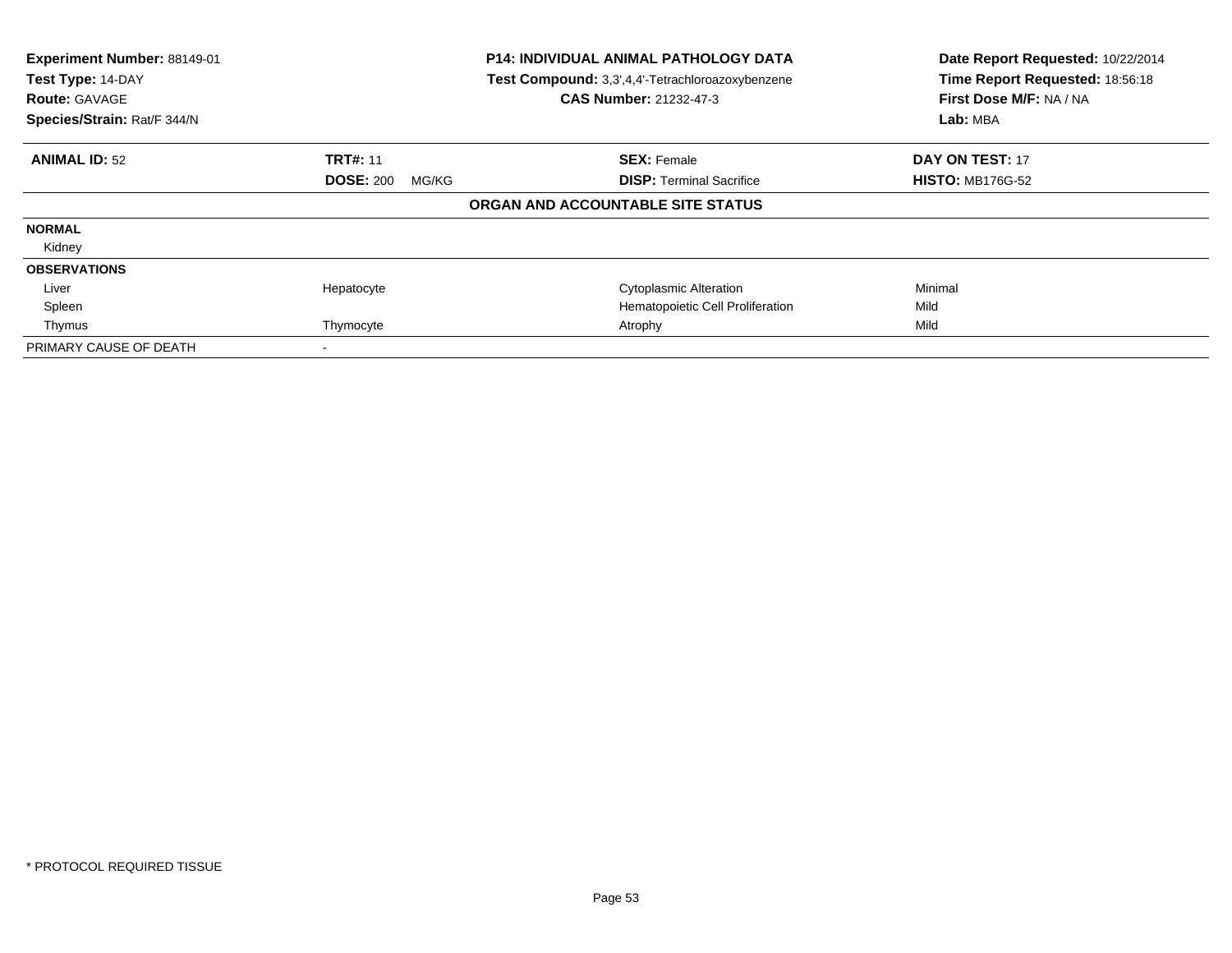| <b>Experiment Number: 88149-01</b><br>Test Type: 14-DAY<br><b>Route: GAVAGE</b><br>Species/Strain: Rat/F 344/N |                           | <b>P14: INDIVIDUAL ANIMAL PATHOLOGY DATA</b><br>Test Compound: 3,3',4,4'-Tetrachloroazoxybenzene<br><b>CAS Number: 21232-47-3</b> | Date Report Requested: 10/22/2014<br>Time Report Requested: 18:56:18<br>First Dose M/F: NA / NA<br>Lab: MBA |
|----------------------------------------------------------------------------------------------------------------|---------------------------|-----------------------------------------------------------------------------------------------------------------------------------|-------------------------------------------------------------------------------------------------------------|
| <b>ANIMAL ID: 53</b>                                                                                           | <b>TRT#: 11</b>           | <b>SEX: Female</b>                                                                                                                | DAY ON TEST: 17                                                                                             |
|                                                                                                                | <b>DOSE: 200</b><br>MG/KG | <b>DISP:</b> Terminal Sacrifice                                                                                                   | <b>HISTO: MB176G-53</b>                                                                                     |
| <b>OBSERVATIONS</b>                                                                                            |                           |                                                                                                                                   |                                                                                                             |
| Kidney                                                                                                         |                           | Mineralization                                                                                                                    | Minimal                                                                                                     |
|                                                                                                                |                           | Nephropathy                                                                                                                       | Chronic, Minimal                                                                                            |
| Liver                                                                                                          | Hepatocyte                | <b>Cytoplasmic Alteration</b>                                                                                                     | Mild                                                                                                        |
| Spleen                                                                                                         |                           | Hematopoietic Cell Proliferation                                                                                                  | Mild                                                                                                        |
| Thymus                                                                                                         | Thymocyte                 | Atrophy                                                                                                                           | Mild                                                                                                        |
| PRIMARY CAUSE OF DEATH                                                                                         |                           |                                                                                                                                   |                                                                                                             |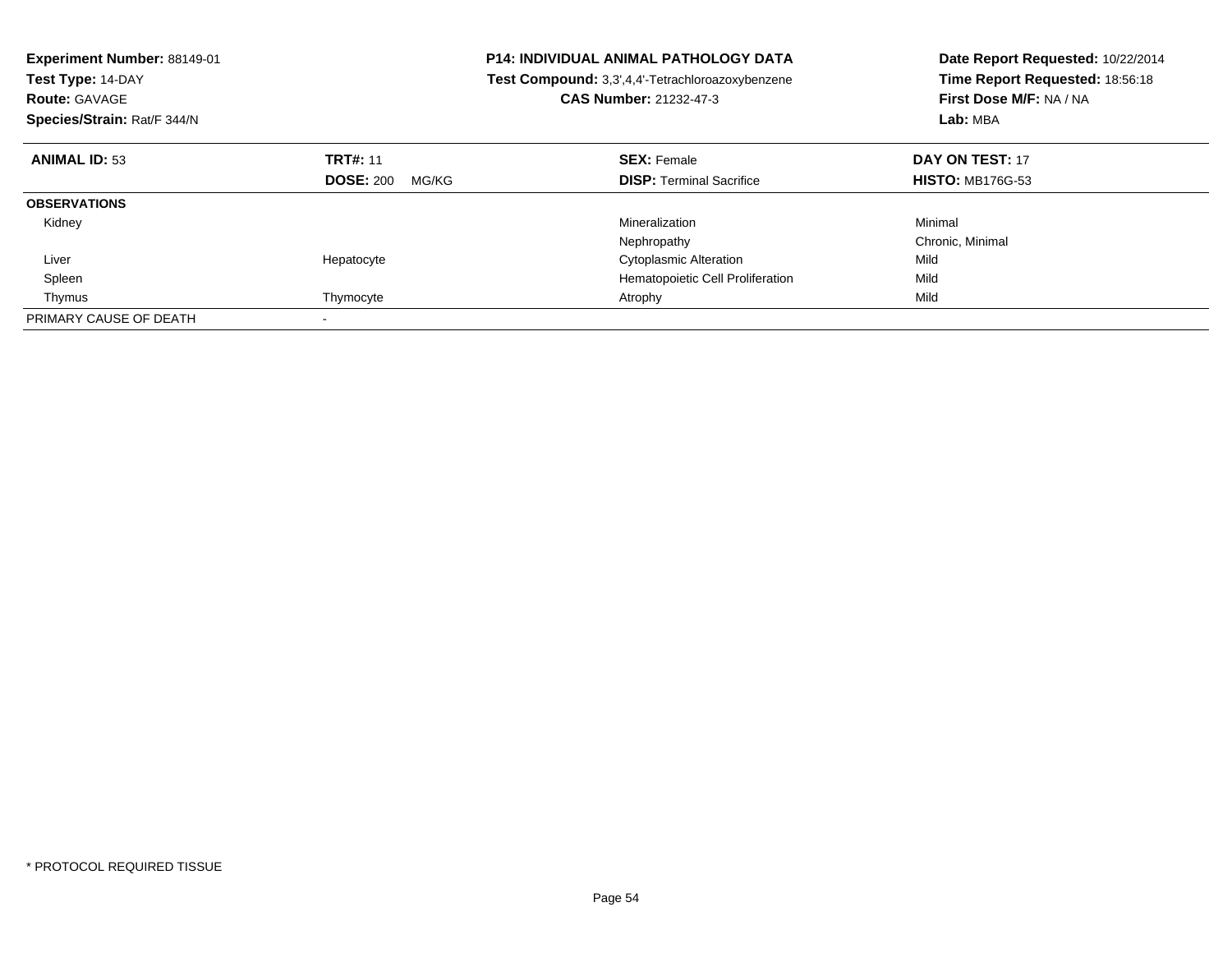| <b>Experiment Number: 88149-01</b><br>Test Type: 14-DAY<br><b>Route: GAVAGE</b><br>Species/Strain: Rat/F 344/N |                           | <b>P14: INDIVIDUAL ANIMAL PATHOLOGY DATA</b><br>Test Compound: 3,3',4,4'-Tetrachloroazoxybenzene<br><b>CAS Number: 21232-47-3</b> | Date Report Requested: 10/22/2014<br>Time Report Requested: 18:56:18<br>First Dose M/F: NA / NA<br>Lab: MBA |
|----------------------------------------------------------------------------------------------------------------|---------------------------|-----------------------------------------------------------------------------------------------------------------------------------|-------------------------------------------------------------------------------------------------------------|
| <b>ANIMAL ID: 54</b>                                                                                           | <b>TRT#: 11</b>           | <b>SEX: Female</b>                                                                                                                | DAY ON TEST: 17                                                                                             |
|                                                                                                                | <b>DOSE: 200</b><br>MG/KG | <b>DISP:</b> Terminal Sacrifice                                                                                                   | <b>HISTO: MB176G-54</b>                                                                                     |
| <b>OBSERVATIONS</b>                                                                                            |                           |                                                                                                                                   |                                                                                                             |
| Kidney                                                                                                         |                           | Mineralization                                                                                                                    | Minimal                                                                                                     |
|                                                                                                                |                           | Nephropathy                                                                                                                       | Chronic, Minimal                                                                                            |
| Liver                                                                                                          | Hepatocyte                | <b>Cytoplasmic Alteration</b>                                                                                                     | Mild                                                                                                        |
| Spleen                                                                                                         |                           | Hematopoietic Cell Proliferation                                                                                                  | Mild                                                                                                        |
| Thymus                                                                                                         | Thymocyte                 | Atrophy                                                                                                                           | Mild                                                                                                        |
| PRIMARY CAUSE OF DEATH                                                                                         |                           |                                                                                                                                   |                                                                                                             |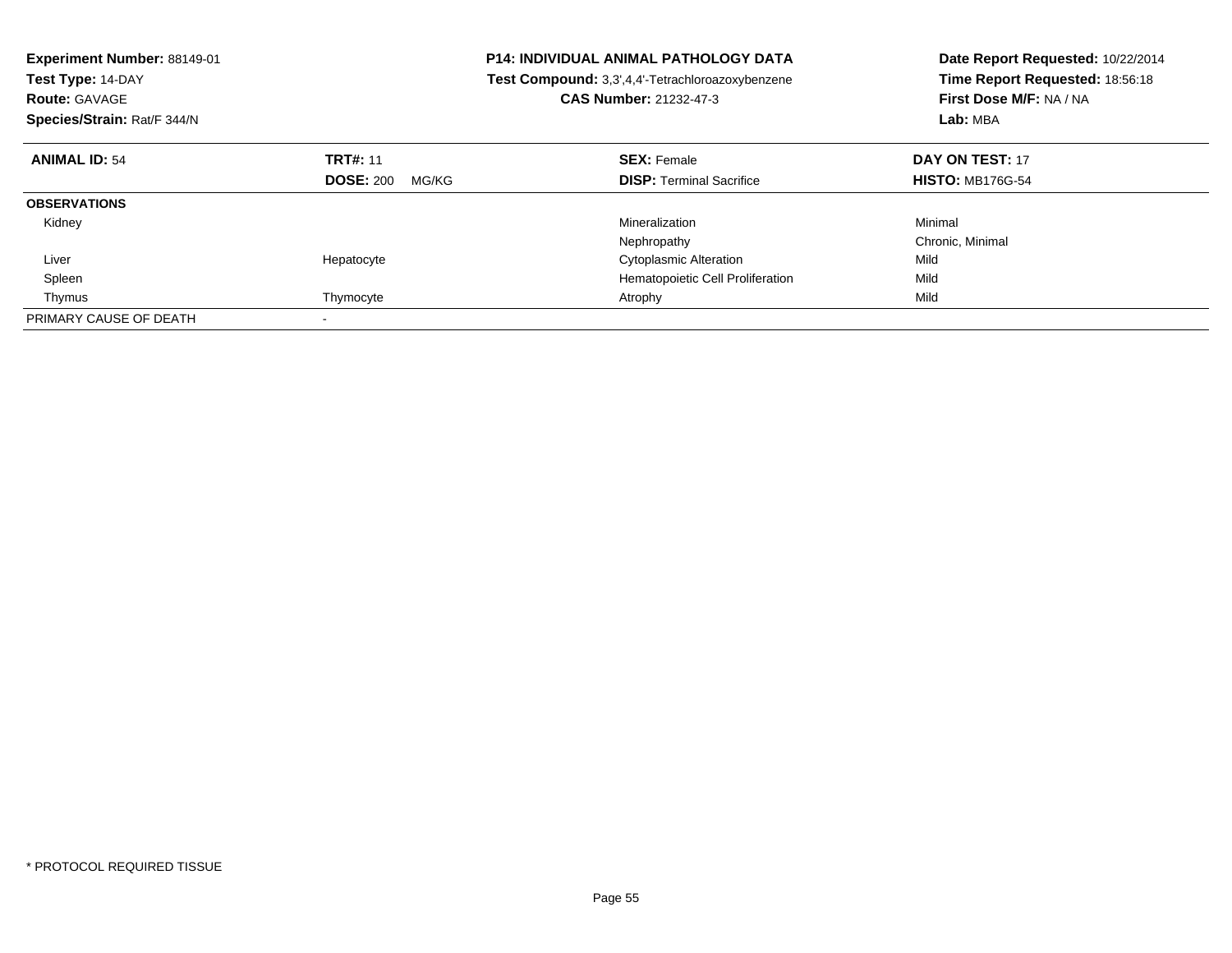| <b>Experiment Number: 88149-01</b><br>Test Type: 14-DAY<br><b>Route: GAVAGE</b><br>Species/Strain: Rat/F 344/N |                           | <b>P14: INDIVIDUAL ANIMAL PATHOLOGY DATA</b><br>Test Compound: 3,3',4,4'-Tetrachloroazoxybenzene<br>CAS Number: 21232-47-3 | Date Report Requested: 10/22/2014<br>Time Report Requested: 18:56:18<br>First Dose M/F: NA / NA<br>Lab: MBA |
|----------------------------------------------------------------------------------------------------------------|---------------------------|----------------------------------------------------------------------------------------------------------------------------|-------------------------------------------------------------------------------------------------------------|
| <b>ANIMAL ID: 55</b>                                                                                           | <b>TRT#: 11</b>           | <b>SEX: Female</b>                                                                                                         | DAY ON TEST: 17                                                                                             |
|                                                                                                                | <b>DOSE: 200</b><br>MG/KG | <b>DISP:</b> Terminal Sacrifice                                                                                            | <b>HISTO: MB176G-55</b>                                                                                     |
| <b>OBSERVATIONS</b>                                                                                            |                           |                                                                                                                            |                                                                                                             |
| Kidney                                                                                                         |                           | Mineralization                                                                                                             | Minimal                                                                                                     |
|                                                                                                                |                           | Nephropathy                                                                                                                | Chronic, Minimal                                                                                            |
| Liver                                                                                                          | Hepatocyte                | <b>Cytoplasmic Alteration</b>                                                                                              | Mild                                                                                                        |
| Spleen                                                                                                         |                           | Hematopoietic Cell Proliferation                                                                                           | Minimal                                                                                                     |
| Thymus                                                                                                         | Thymocyte                 | Atrophy                                                                                                                    | Mild                                                                                                        |
| PRIMARY CAUSE OF DEATH                                                                                         |                           |                                                                                                                            |                                                                                                             |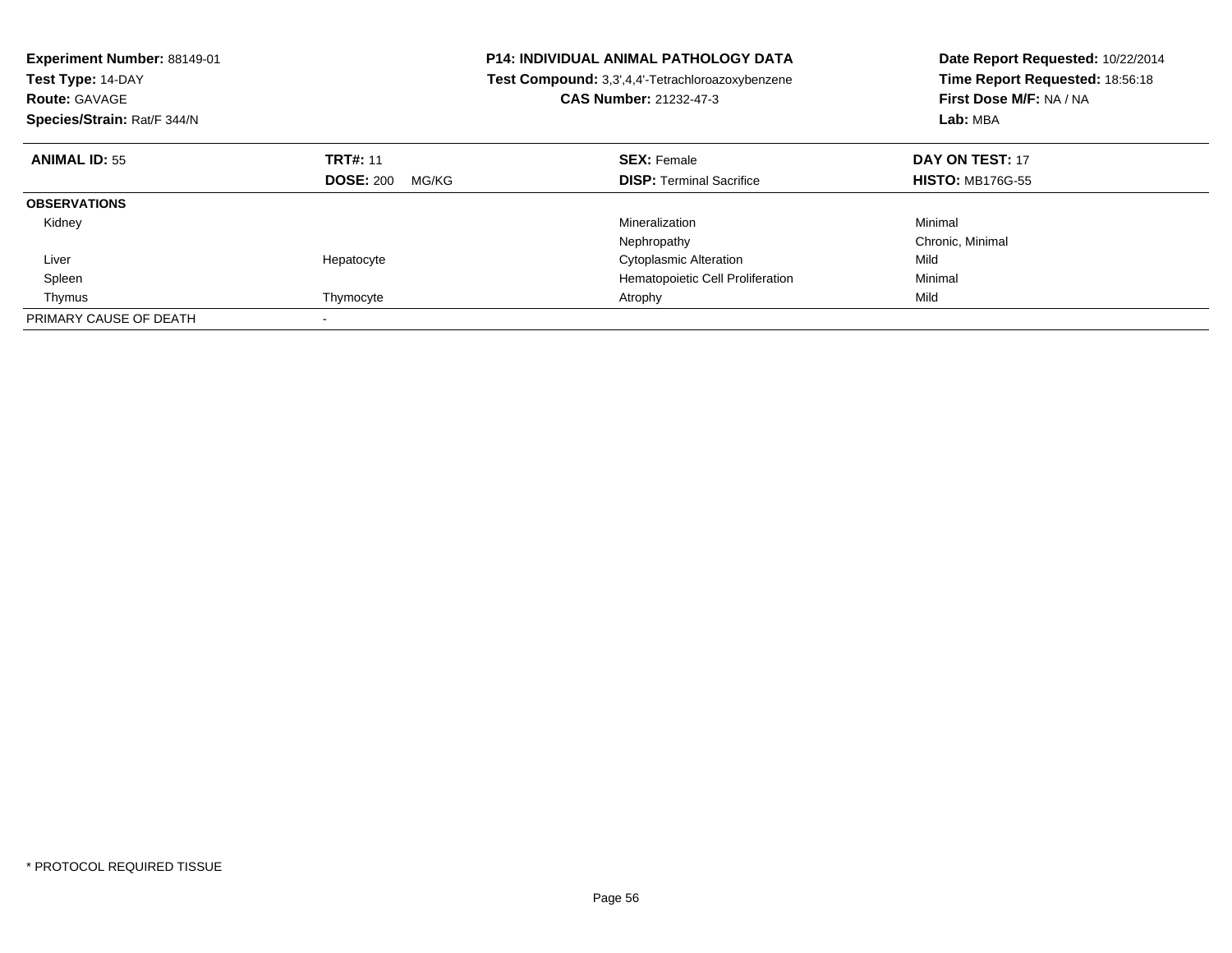| Experiment Number: 88149-01<br>Test Type: 14-DAY<br><b>Route: GAVAGE</b><br>Species/Strain: Rat/F 344/N |                           | <b>P14: INDIVIDUAL ANIMAL PATHOLOGY DATA</b><br><b>Test Compound:</b> 3,3',4,4'-Tetrachloroazoxybenzene<br><b>CAS Number: 21232-47-3</b> | Date Report Requested: 10/22/2014<br>Time Report Requested: 18:56:18<br>First Dose M/F: NA / NA<br>Lab: MBA |
|---------------------------------------------------------------------------------------------------------|---------------------------|------------------------------------------------------------------------------------------------------------------------------------------|-------------------------------------------------------------------------------------------------------------|
| <b>ANIMAL ID: 56</b>                                                                                    | <b>TRT#: 12</b>           | <b>SEX: Female</b>                                                                                                                       | <b>DAY ON TEST: 17</b>                                                                                      |
|                                                                                                         | <b>DOSE: 500</b><br>MG/KG | <b>DISP:</b> Terminal Sacrifice                                                                                                          | <b>HISTO: MB176G-56</b>                                                                                     |
|                                                                                                         |                           | ORGAN AND ACCOUNTABLE SITE STATUS                                                                                                        |                                                                                                             |
| <b>NORMAL</b>                                                                                           |                           |                                                                                                                                          |                                                                                                             |
| * Lymph Node, Mesenteric                                                                                | * Stomach, Forestomach    | * Stomach, Glandular                                                                                                                     |                                                                                                             |
| <b>OBSERVATIONS</b>                                                                                     |                           |                                                                                                                                          |                                                                                                             |
| * Kidney                                                                                                |                           | Mineralization                                                                                                                           | Minimal                                                                                                     |
|                                                                                                         |                           | Nephropathy                                                                                                                              | Chronic, Minimal                                                                                            |
| * Liver                                                                                                 | Hepatocyte                | <b>Cytoplasmic Alteration</b>                                                                                                            | Mild                                                                                                        |
| * Spleen                                                                                                |                           | Hematopoietic Cell Proliferation                                                                                                         | Minimal                                                                                                     |
| * Thymus                                                                                                | Thymocyte                 | Atrophy                                                                                                                                  | Moderate                                                                                                    |
| PRIMARY CAUSE OF DEATH                                                                                  | $\overline{\phantom{a}}$  |                                                                                                                                          |                                                                                                             |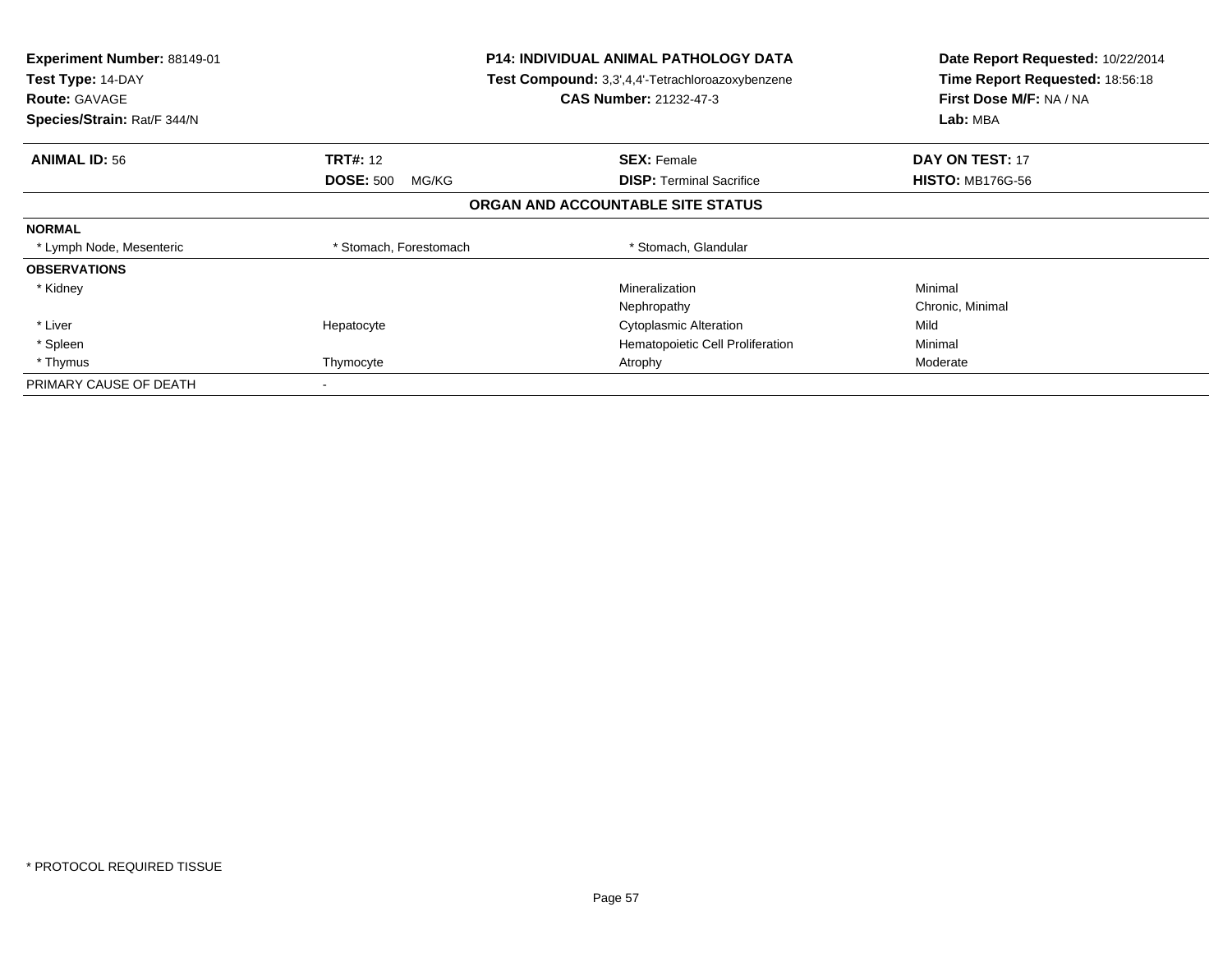| Experiment Number: 88149-01<br>Test Type: 14-DAY<br><b>Route: GAVAGE</b><br>Species/Strain: Rat/F 344/N | <b>P14: INDIVIDUAL ANIMAL PATHOLOGY DATA</b><br>Test Compound: 3,3',4,4'-Tetrachloroazoxybenzene<br><b>CAS Number: 21232-47-3</b> |                                   | Date Report Requested: 10/22/2014<br>Time Report Requested: 18:56:18<br>First Dose M/F: NA / NA<br>Lab: MBA |
|---------------------------------------------------------------------------------------------------------|-----------------------------------------------------------------------------------------------------------------------------------|-----------------------------------|-------------------------------------------------------------------------------------------------------------|
| <b>ANIMAL ID: 57</b>                                                                                    | <b>TRT#: 12</b>                                                                                                                   | <b>SEX: Female</b>                | <b>DAY ON TEST: 17</b>                                                                                      |
|                                                                                                         | <b>DOSE: 500</b><br>MG/KG                                                                                                         | <b>DISP:</b> Terminal Sacrifice   | <b>HISTO: MB176G-57</b>                                                                                     |
|                                                                                                         |                                                                                                                                   | ORGAN AND ACCOUNTABLE SITE STATUS |                                                                                                             |
| <b>NORMAL</b>                                                                                           |                                                                                                                                   |                                   |                                                                                                             |
| * Lymph Node, Mesenteric                                                                                | * Stomach, Forestomach                                                                                                            | * Stomach, Glandular              |                                                                                                             |
| <b>OBSERVATIONS</b>                                                                                     |                                                                                                                                   |                                   |                                                                                                             |
| * Kidney                                                                                                |                                                                                                                                   | Nephropathy                       | Chronic, Minimal                                                                                            |
| * Liver                                                                                                 | Hepatocyte                                                                                                                        | <b>Cytoplasmic Alteration</b>     | Mild                                                                                                        |
| * Spleen                                                                                                |                                                                                                                                   | Hematopoietic Cell Proliferation  | Minimal                                                                                                     |
| * Thymus                                                                                                | Thymocyte                                                                                                                         | Atrophy                           | Mild                                                                                                        |
| PRIMARY CAUSE OF DEATH                                                                                  |                                                                                                                                   |                                   |                                                                                                             |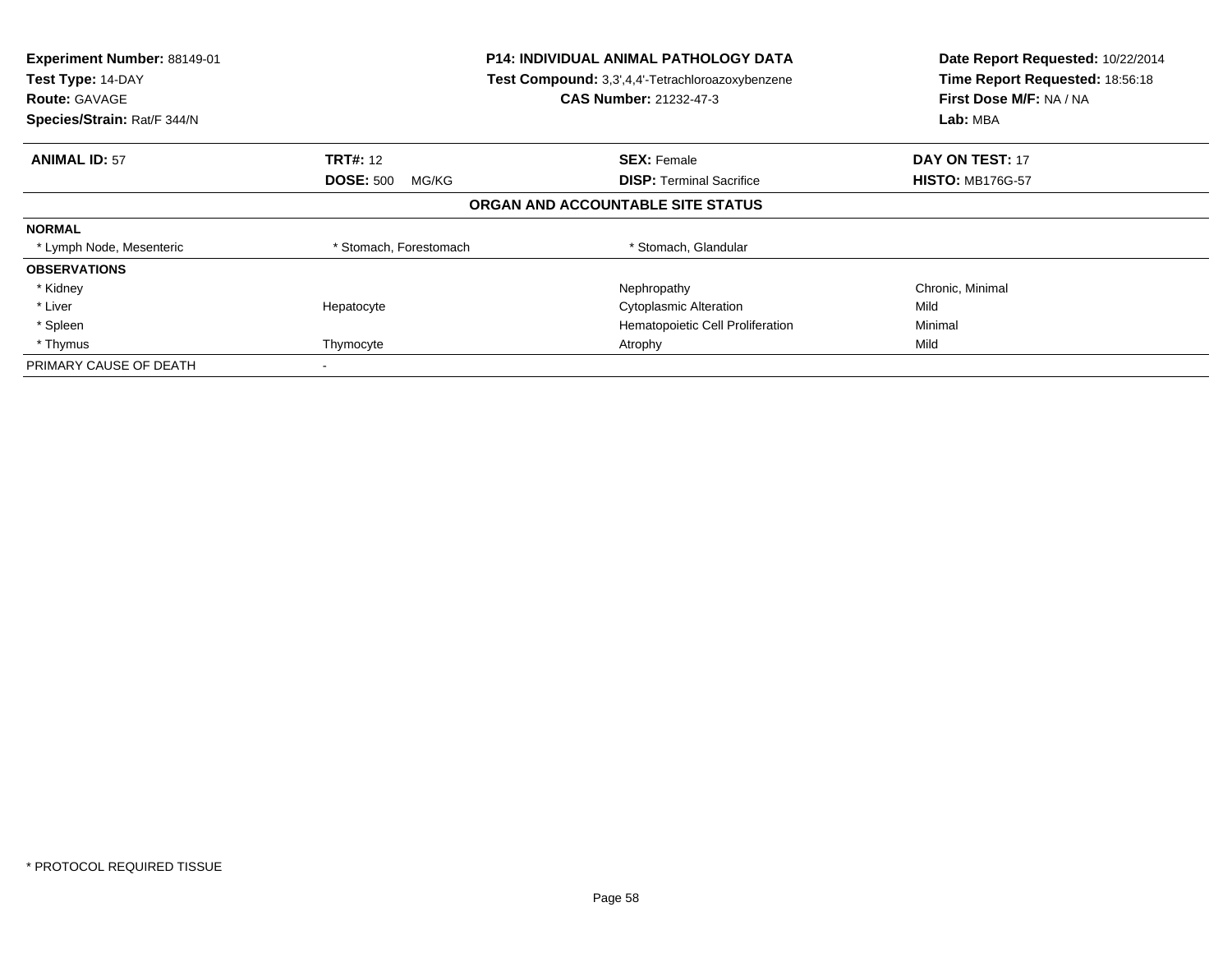| Experiment Number: 88149-01<br>Test Type: 14-DAY<br><b>Route: GAVAGE</b><br>Species/Strain: Rat/F 344/N |                           | <b>P14: INDIVIDUAL ANIMAL PATHOLOGY DATA</b><br><b>Test Compound:</b> 3,3',4,4'-Tetrachloroazoxybenzene<br><b>CAS Number: 21232-47-3</b> | Date Report Requested: 10/22/2014<br>Time Report Requested: 18:56:18<br>First Dose M/F: NA / NA<br>Lab: MBA |
|---------------------------------------------------------------------------------------------------------|---------------------------|------------------------------------------------------------------------------------------------------------------------------------------|-------------------------------------------------------------------------------------------------------------|
| <b>ANIMAL ID: 58</b>                                                                                    | <b>TRT#: 12</b>           | <b>SEX: Female</b>                                                                                                                       | <b>DAY ON TEST: 17</b>                                                                                      |
|                                                                                                         | <b>DOSE: 500</b><br>MG/KG | <b>DISP:</b> Terminal Sacrifice                                                                                                          | <b>HISTO: MB176G-58</b>                                                                                     |
|                                                                                                         |                           | ORGAN AND ACCOUNTABLE SITE STATUS                                                                                                        |                                                                                                             |
| <b>NORMAL</b>                                                                                           |                           |                                                                                                                                          |                                                                                                             |
| * Lymph Node, Mesenteric                                                                                | * Stomach, Forestomach    | * Stomach, Glandular                                                                                                                     |                                                                                                             |
| <b>OBSERVATIONS</b>                                                                                     |                           |                                                                                                                                          |                                                                                                             |
| * Kidney                                                                                                |                           | Mineralization                                                                                                                           | Minimal                                                                                                     |
|                                                                                                         |                           | Nephropathy                                                                                                                              | Chronic, Minimal                                                                                            |
| * Liver                                                                                                 | Hepatocyte                | <b>Cytoplasmic Alteration</b>                                                                                                            | Mild                                                                                                        |
| * Spleen                                                                                                |                           | Hematopoietic Cell Proliferation                                                                                                         | Minimal                                                                                                     |
| * Thymus                                                                                                | Thymocyte                 | Atrophy                                                                                                                                  | Mild                                                                                                        |
| PRIMARY CAUSE OF DEATH                                                                                  | $\overline{\phantom{a}}$  |                                                                                                                                          |                                                                                                             |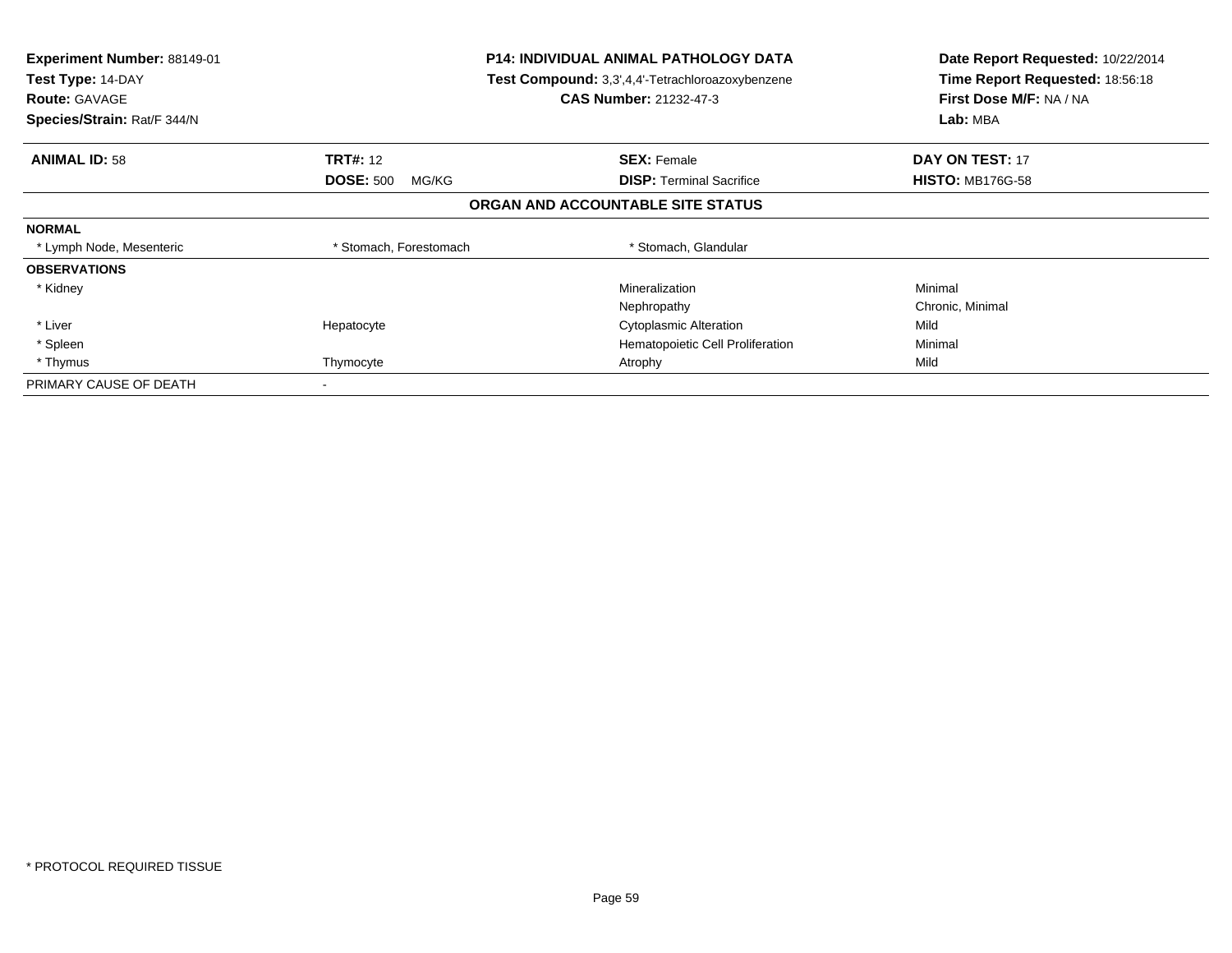| Experiment Number: 88149-01<br><b>P14: INDIVIDUAL ANIMAL PATHOLOGY DATA</b><br>Test Type: 14-DAY<br>Test Compound: 3,3',4,4'-Tetrachloroazoxybenzene<br><b>CAS Number: 21232-47-3</b><br><b>Route: GAVAGE</b> |                           |                                   | Date Report Requested: 10/22/2014<br>Time Report Requested: 18:56:18<br>First Dose M/F: NA / NA |
|---------------------------------------------------------------------------------------------------------------------------------------------------------------------------------------------------------------|---------------------------|-----------------------------------|-------------------------------------------------------------------------------------------------|
| Species/Strain: Rat/F 344/N                                                                                                                                                                                   |                           |                                   | Lab: MBA                                                                                        |
| <b>ANIMAL ID: 59</b>                                                                                                                                                                                          | <b>TRT#: 12</b>           | <b>SEX: Female</b>                | <b>DAY ON TEST: 17</b>                                                                          |
|                                                                                                                                                                                                               | <b>DOSE: 500</b><br>MG/KG | <b>DISP:</b> Terminal Sacrifice   | <b>HISTO: MB176G-59</b>                                                                         |
|                                                                                                                                                                                                               |                           | ORGAN AND ACCOUNTABLE SITE STATUS |                                                                                                 |
| <b>NORMAL</b>                                                                                                                                                                                                 |                           |                                   |                                                                                                 |
| * Lymph Node, Mesenteric                                                                                                                                                                                      | * Spleen                  | * Stomach, Forestomach            | * Stomach, Glandular                                                                            |
| <b>OBSERVATIONS</b>                                                                                                                                                                                           |                           |                                   |                                                                                                 |
| * Kidney                                                                                                                                                                                                      |                           | Mineralization                    | Minimal                                                                                         |
|                                                                                                                                                                                                               |                           | Nephropathy                       | Chronic, Minimal                                                                                |
| * Liver                                                                                                                                                                                                       | Hepatocyte                | <b>Cytoplasmic Alteration</b>     | Mild                                                                                            |
| * Thymus                                                                                                                                                                                                      | Thymocyte                 | Atrophy                           | Mild                                                                                            |
| PRIMARY CAUSE OF DEATH                                                                                                                                                                                        |                           |                                   |                                                                                                 |